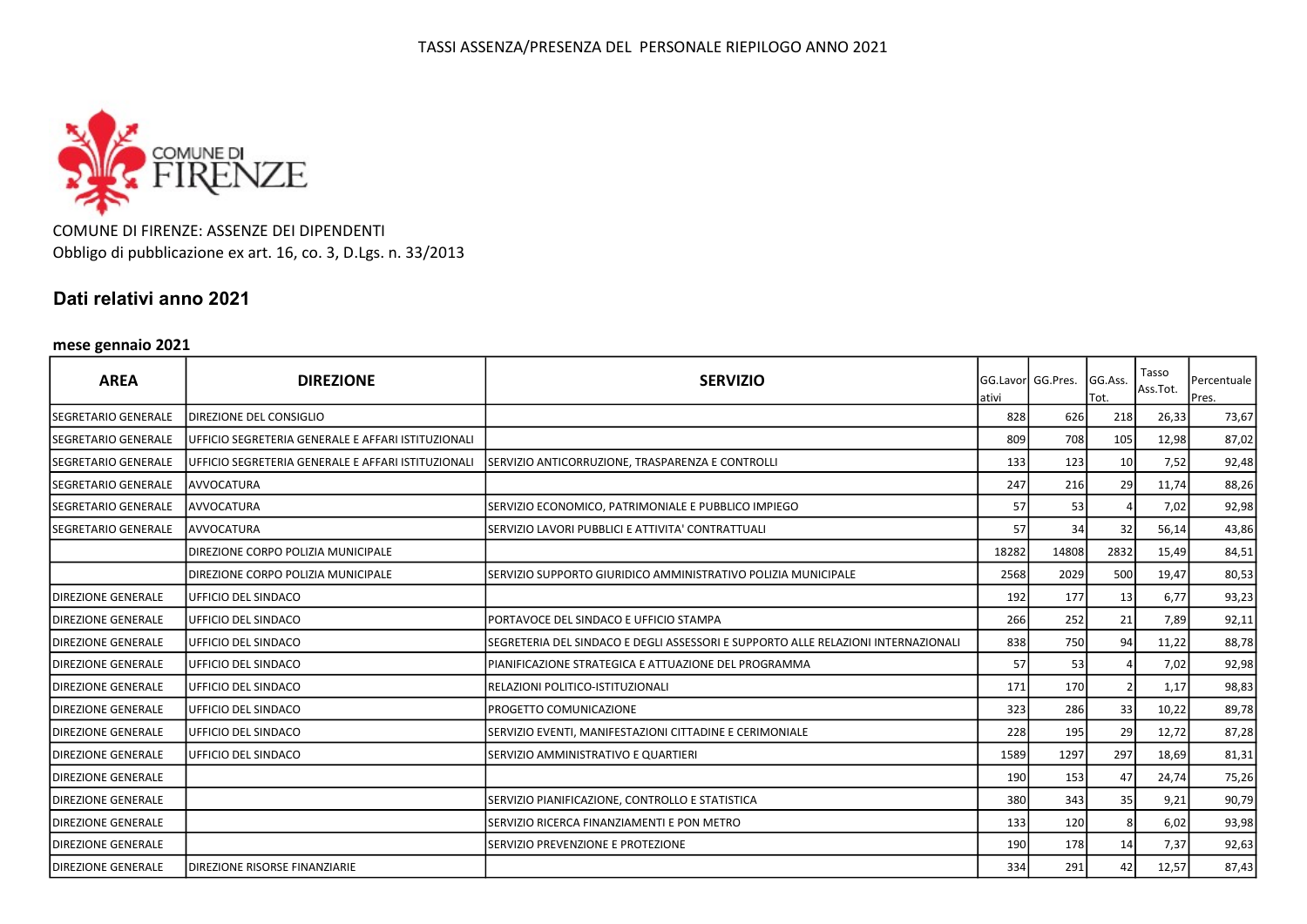| <b>AREA</b>               | <b>DIREZIONE</b>                                   | <b>SERVIZIO</b>                                                       | ativi | GG.Lavor GG.Pres. | GG.Ass.<br>Tot. | Tasso<br>Ass.Tot. | Percentuale<br>Pres. |
|---------------------------|----------------------------------------------------|-----------------------------------------------------------------------|-------|-------------------|-----------------|-------------------|----------------------|
| <b>DIREZIONE GENERALE</b> | <b>DIREZIONE RISORSE FINANZIARIE</b>               | SERVIZIO ECONOMICO FINANZIARIO                                        | 577   | 521               | 52              | 9,01              | 90,99                |
| DIREZIONE GENERALE        | <b>DIREZIONE RISORSE FINANZIARIE</b>               | SERVIZIO ENTRATE E RECUPERO EVASIONE                                  | 889   | 774               | 119             | 13,39             | 86,61                |
| <b>DIREZIONE GENERALE</b> | DIREZIONE RISORSE UMANE                            |                                                                       | 342   | 270               | 90              | 26,32             | 73,68                |
| <b>DIREZIONE GENERALE</b> | <b>DIREZIONE RISORSE UMANE</b>                     | SERVIZIO AMMINISTRAZIONE DEL PERSONALE                                | 676   | 575               | 121             | 17,9              | 82,1                 |
| <b>DIREZIONE GENERALE</b> | <b>DIREZIONE RISORSE UMANE</b>                     | SERVIZIO ACQUISIZIONE RISORSE                                         | 420   | 361               | 63              | 15                | 85                   |
| DIREZIONE GENERALE        | DIREZIONE SERVIZI TERRITORIALI E PROTEZIONE CIVILE |                                                                       | 771   | 684               | 83              | 10,77             | 89,23                |
| <b>DIREZIONE GENERALE</b> | DIREZIONE SERVIZI TERRITORIALI E PROTEZIONE CIVILE | SERVIZIO SERVIZI DEMOGRAFICI                                          | 1591  | 1388              | 232             | 14,58             | 85,42                |
| <b>DIREZIONE GENERALE</b> | DIREZIONE SERVIZI TERRITORIALI E PROTEZIONE CIVILE | SERVIZIO PROTEZIONE CIVILE                                            | 364   | 321               | 32              | 8,79              | 91,21                |
| <b>DIREZIONE GENERALE</b> | <b>DIREZIONE AMBIENTE</b>                          |                                                                       | 474   | 417               | 55              | 11,6              | 88,4                 |
| DIREZIONE GENERALE        | <b>DIREZIONE AMBIENTE</b>                          | SERVIZIO SOSTENIBILITA', VALUTAZIONE AMBIENTALE, GEOLOGIA E BONIFICHE | 361   | 317               | 41              | 11,36             | 88,64                |
| DIREZIONE GENERALE        | DIREZIONE AMBIENTE                                 | SERVIZIO PARCHI GIARDINI ED AREE VERDI                                | 2350  | 1927              | 502             | 21,36             | 78,64                |
| DIREZIONE GENERALE        | <b>DIREZIONE AMBIENTE</b>                          | SERVIZIO RIFIUTI, IGIENE PUBBLICA, AMBIENTALE E DEL TERRITORIO        | 399   | 354               | 73              | 18,3              | 81,7                 |
| <b>DIREZIONE GENERALE</b> | DIREZIONE SERVIZI TECNICI                          |                                                                       | 919   | 812               | 125             | 13,6              | 86,4                 |
| DIREZIONE GENERALE        | DIREZIONE SERVIZI TECNICI                          | SERVIZIO GESTIONE E MANUTENZIONE                                      | 1202  | 1119              | 94              | 7,82              | 92,18                |
| <b>DIREZIONE GENERALE</b> | DIREZIONE SERVIZI TECNICI                          | SERVIZIO SUPPORTO TECNICO QUARTIERI E IMPIANTI SPORTIVI               | 606   | 548               | 69              | 11,39             | 88,61                |
| <b>DIREZIONE GENERALE</b> | DIREZIONE SERVIZI TECNICI                          | SERVIZIO BELLE ARTI E FABBRICA DI PALAZZO VECCHIO                     | 610   | 550               | 68              | 11,15             | 88,85                |
| <b>DIREZIONE GENERALE</b> | DIREZIONE NUOVE INFRASTRUTTURE E MOBILITA'         |                                                                       | 505   | 481               | 25              | 4,95              | 95,05                |
| <b>DIREZIONE GENERALE</b> | DIREZIONE NUOVE INFRASTRUTTURE E MOBILITA'         | SERVIZIO UFFICIO TRAMVIA/INTERVENTI TAV E AUTOSTRADE                  | 399   | 363               | 33              | 8,27              | 91,73                |
| DIREZIONE GENERALE        | DIREZIONE NUOVE INFRASTRUTTURE E MOBILITA'         | SERVIZIO MOBILITA'                                                    | 452   | 413               | 39              | 8,63              | 91,37                |
| <b>DIREZIONE GENERALE</b> | DIREZIONE NUOVE INFRASTRUTTURE E MOBILITA'         | SERVIZIO VIABILITA'                                                   | 707   | 639               | 63              | 8,91              | 91,09                |
| <b>DIREZIONE GENERALE</b> | DIREZIONE NUOVE INFRASTRUTTURE E MOBILITA'         | SERVIZIO PROGRAMMAZIONE MOBILITA' E PISTE CICLABILI                   | 475   | 412               | 60              | 12,63             | 87,37                |
| <b>DIREZIONE GENERALE</b> | <b>DIREZIONE URBANISTICA</b>                       |                                                                       | 133   | 118               | 14              | 10,53             | 89,47                |
| <b>DIREZIONE GENERALE</b> | DIREZIONE URBANISTICA                              | SERVIZIO EDILIZIA PRIVATA                                             | 756   | 657               | 112             | 14,81             | 85,19                |
| <b>DIREZIONE GENERALE</b> | <b>DIREZIONE URBANISTICA</b>                       | SERVIZIO PIANIFICAZIONE URBANISTICA                                   | 190   | 156               | 44              | 23,16             | 76,84                |
| <b>DIREZIONE GENERALE</b> | <b>DIREZIONE URBANISTICA</b>                       | SERVIZIO AMMINISTRATIVO URBANISTICA                                   | 813   | 725               | 84              | 10,33             | 89,67                |
| <b>DIREZIONE GENERALE</b> | <b>DIREZIONE SISTEMI INFORMATIVI</b>               |                                                                       | 268   | 237               | 29              | 10,82             | 89,18                |
| <b>DIREZIONE GENERALE</b> | DIREZIONE SISTEMI INFORMATIVI                      | SERVIZIO GESTIONE INFRASTRUTTURE TECNOLOGICHE                         | 717   | 611               | 111             | 15,48             | 84,52                |
| <b>DIREZIONE GENERALE</b> | DIREZIONE SISTEMI INFORMATIVI                      | SERVIZIO SVILUPPO INFRASTRUTTURE TECNOLOGICHE                         | 437   | 405               | 31              | 7,09              | 92,91                |
| DIREZIONE GENERALE        | DIREZIONE GARE, APPALTI E PARTECIPATE              | SERVIZIO SOCIETA' PARTECIPATE, ASSOCIAZIONI E FONDAZIONI              | 106   | 94                | 11              | 10,38             | 89,62                |
| <b>DIREZIONE GENERALE</b> | DIREZIONE GARE, APPALTI E PARTECIPATE              | SERVIZIO AMMINISTRATIVO OPERE E LAVORI PUBBLICI                       | 266   | 250               | 15              | 5,64              | 94,36                |
| <b>DIREZIONE GENERALE</b> | DIREZIONE GARE, APPALTI E PARTECIPATE              | SERVIZIO AMMINISTRATIVO BENI E SERVIZI                                | 562   | 496               | 73              | 12,99             | 87,01                |
| <b>DIREZIONE GENERALE</b> | DIREZIONE PATRIMONIO IMMOBILIARE                   |                                                                       | 1355  | 1088              | 287             | 21,18             | 78,82                |
| <b>DIREZIONE GENERALE</b> | DIREZIONE PATRIMONIO IMMOBILIARE                   | SERVIZIO SERVIZI CIMITERIALI                                          | 1584  | 1342              | 244             | 15,4              | 84,6                 |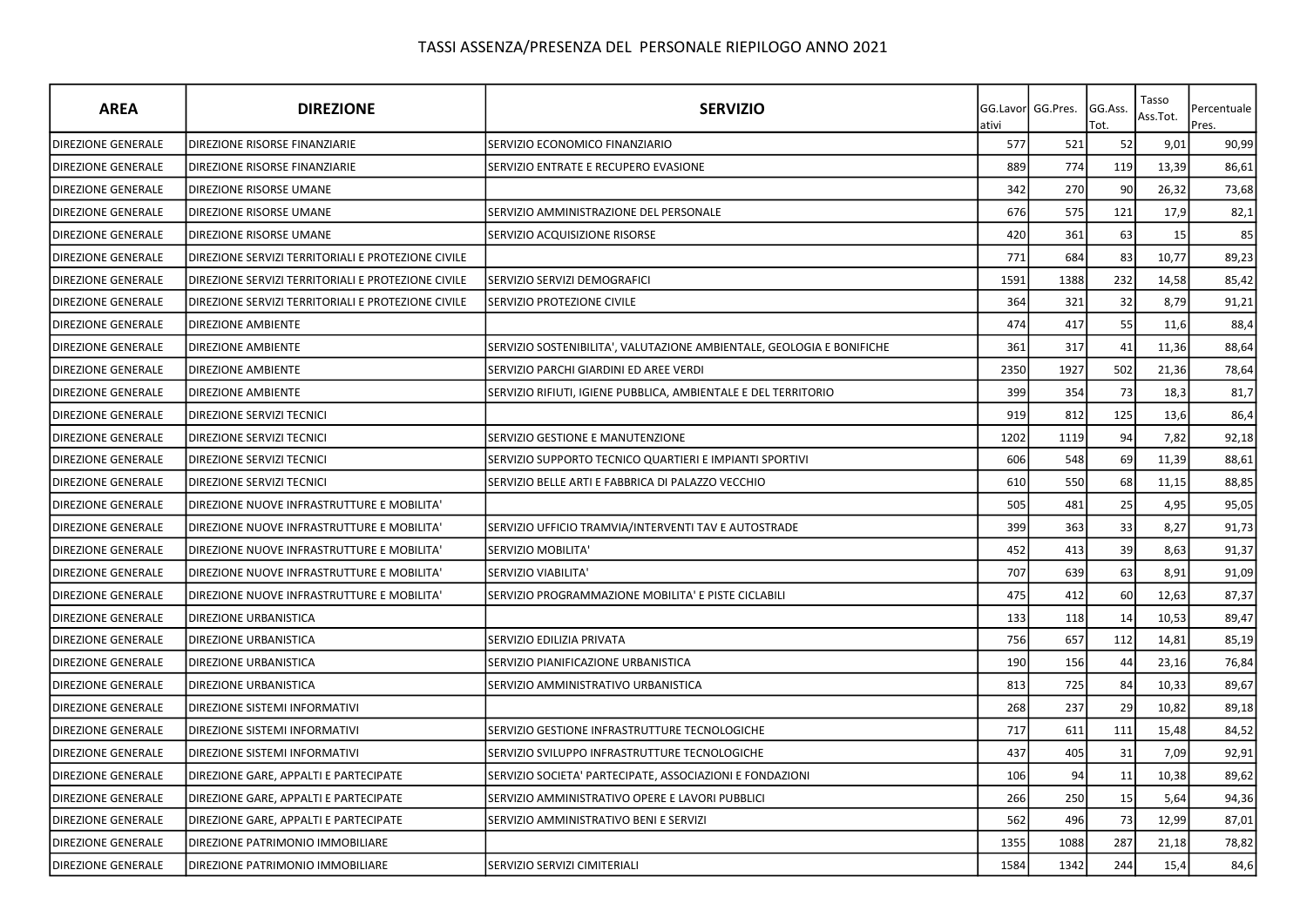| <b>AREA</b>                | <b>DIREZIONE</b>                         | <b>SERVIZIO</b>                                                     | lativi | <b>IGG.Lavorl GG.Pres.</b> | GG.Ass.<br>Tot. | Tasso<br>Ass.Tot. | Percentuale<br>Pres. |
|----------------------------|------------------------------------------|---------------------------------------------------------------------|--------|----------------------------|-----------------|-------------------|----------------------|
| <b>IDIREZIONE GENERALE</b> | <b>IDIREZIONE PATRIMONIO IMMOBILIARE</b> | SERVIZIO GESTIONE PATRIMONIO                                        | 418    | 369                        | 57              | 13,64             | 86,36                |
| <b>IDIREZIONE GENERALE</b> | DIREZIONE ATTIVITA' ECONOMICHE E TURISMO |                                                                     | 247    | 231                        | 15              | 6,07              | 93,93                |
| <b>IDIREZIONE GENERALE</b> | DIREZIONE ATTIVITA' ECONOMICHE E TURISMO | SERVIZIO ATTIVITA' PRODUTTIVE                                       | 448    | 397                        | 51              | 11,38             | 88,62                |
| <b>IDIREZIONE GENERALE</b> | DIREZIONE ATTIVITA' ECONOMICHE E TURISMO | SERVIZIO COMMERCIO AREE PUBBLICHE OCCUPAZIONE SUOLO PUBBLICO E TAXI | 627    | 577                        | 49              | 7,81              | 92,19                |
| <b>IDIREZIONE GENERALE</b> | DIREZIONE ATTIVITA' ECONOMICHE E TURISMO | SERVIZIO PROMOZIONE ECONOMICA, TURISTICA E LAVORO                   | 95     | 87                         |                 | 8,42              | 91,58                |
| <b>IDIREZIONE GENERALE</b> | <b>DIREZIONE ISTRUZIONE</b>              |                                                                     | 109    | 93                         | 18              | 16,51             | 83,49                |
| <b>DIREZIONE GENERALE</b>  | <b>DIREZIONE ISTRUZIONE</b>              | SERVIZIO INFANZIA, ATTIVITA' EDUCATIVE, LUDICHE E FORMATIVE         | 297    | 235                        | 65              | 21,89             | 78,11                |
| <b>DIREZIONE GENERALE</b>  | <b>DIREZIONE ISTRUZIONE</b>              | SERVIZIO NIDI E COORDINAMENTO PEDAGOGICO                            | 16096  | 11922                      | 2504            | 15,56             | 84,44                |
| <b>DIREZIONE GENERALE</b>  | <b>DIREZIONE ISTRUZIONE</b>              | SERVIZIO SUPPORTO ALLE ATTIVITA' EDUCATIVE E SCOLASTICHE            | 68     | -59 <b>I</b>               |                 | 13,24             | 86,76                |
| <b>IDIREZIONE GENERALE</b> | <b>IDIREZIONE CULTURA E SPORT</b>        |                                                                     | 433    | 401                        | 29              | 6,7               | 93,3                 |
| <b>IDIREZIONE GENERALE</b> | <b>DIREZIONE CULTURA E SPORT</b>         | SERVIZIO BIBLIOTECHE, ARCHIVI E POLITICHE GIOVANILI                 | 1619   | 1355                       | 282             | 17,42             | 82,58                |
| <b>IDIREZIONE GENERALE</b> | <b>IDIREZIONE CULTURA E SPORT</b>        | SERVIZIO MUSEI COMUNALI ED ATTIVITA' CULTURALI                      | 503    | 344                        | 202             | 40,16             | 59,84                |
| <b>IDIREZIONE GENERALE</b> | <b>IDIREZIONE CULTURA E SPORT</b>        | <b>SERVIZIO SPORT</b>                                               | 1146   | 965                        | 178             | 15,53             | 84,47                |
| <b>IDIREZIONE GENERALE</b> | <b>IDIREZIONE SERVIZI SOCIALI</b>        |                                                                     | 1960   | 1714                       | 255             | 13,01             | 86,99                |
| <b>IDIREZIONE GENERALE</b> | <b>DIREZIONE SERVIZI SOCIALI</b>         | SERVIZIO SOCIALE AMMINISTRATIVO                                     | 372    | 351                        | 20              | 5,38              | 94,62                |
| <b>DIREZIONE GENERALE</b>  | <b>DIREZIONE SERVIZI SOCIALI</b>         | SERVIZIO SOCIALE PROFESSIONALE                                      | 2000   | 1664                       | 358             | 17,9              | 82,1                 |
| <b>IDIREZIONE GENERALE</b> | DIREZIONE SERVIZI SOCIALI                | <b>SERVIZIO CASA</b>                                                | 422    | 378                        | 53              | 12,56             | 87,44                |

#### mese febbraio 2021

| <b>AREA</b>               | <b>DIREZIONE</b>                                   | <b>SERVIZIO</b>                                                                    | GG.Lavor<br>ativi | GG.Pres.   | <b>IGG.Ass.</b> I<br>Tot. | Tasso<br>Ass.Tot. | Percentuale<br>Pres. |
|---------------------------|----------------------------------------------------|------------------------------------------------------------------------------------|-------------------|------------|---------------------------|-------------------|----------------------|
| ISEGRETARIO GENERALE      | DIREZIONE DEL CONSIGLIO                            |                                                                                    | 856               | 763 l      | 91                        | 10,63             | 89,37                |
| ISEGRETARIO GENERALE      | UFFICIO SEGRETERIA GENERALE E AFFARI ISTITUZIONALI |                                                                                    | 852               | 746        | 99                        | 11,62             | 88,38                |
| ISEGRETARIO GENERALE      | UFFICIO SEGRETERIA GENERALE E AFFARI ISTITUZIONALI | SERVIZIO ANTICORRUZIONE, TRASPARENZA E CONTROLLI                                   | 140               | <b>136</b> |                           | 2,86              | 97,14                |
| ISEGRETARIO GENERALE      | <b>AVVOCATURA</b>                                  |                                                                                    | 260               | 233        | 25                        | 9,62              | 90,38                |
| ISEGRETARIO GENERALE      | <b>AVVOCATURA</b>                                  | SERVIZIO ECONOMICO, PATRIMONIALE E PUBBLICO IMPIEGO                                | 60                | 59         |                           | 1,67              | 98,33                |
| ISEGRETARIO GENERALE      | IAVVOCATURA                                        | ISERVIZIO LAVORI PUBBLICI E ATTIVITA' CONTRATTUALI                                 | 60                | 43 I       | 22                        | 36,67             | 63,33                |
|                           | IDIREZIONE CORPO POLIZIA MUNICIPALE                |                                                                                    | 18436             | 15307      | 1979                      | 10,73             | 89,27                |
|                           | IDIREZIONE CORPO POLIZIA MUNICIPALE                | ISERVIZIO SUPPORTO GIURIDICO AMMINISTRATIVO POLIZIA MUNICIPALE                     | 2916              | 2436       | 375                       | 12,86             | 87,14                |
| DIREZIONE GENERALE        | IUFFICIO DEL SINDACO                               |                                                                                    | 192               | 190        |                           | 1,04              | 98,96                |
| DIREZIONE GENERALE        | UFFICIO DEL SINDACO                                | PORTAVOCE DEL SINDACO E UFFICIO STAMPA                                             | 280               | 281        |                           | 2,5               | 97,5                 |
| <b>DIREZIONE GENERALE</b> | IUFFICIO DEL SINDACO                               | ISEGRETERIA DEL SINDACO E DEGLI ASSESSORI E SUPPORTO ALLE RELAZIONI INTERNAZIONALI | 882               | 784        | 72                        | 8,16              | 91,84                |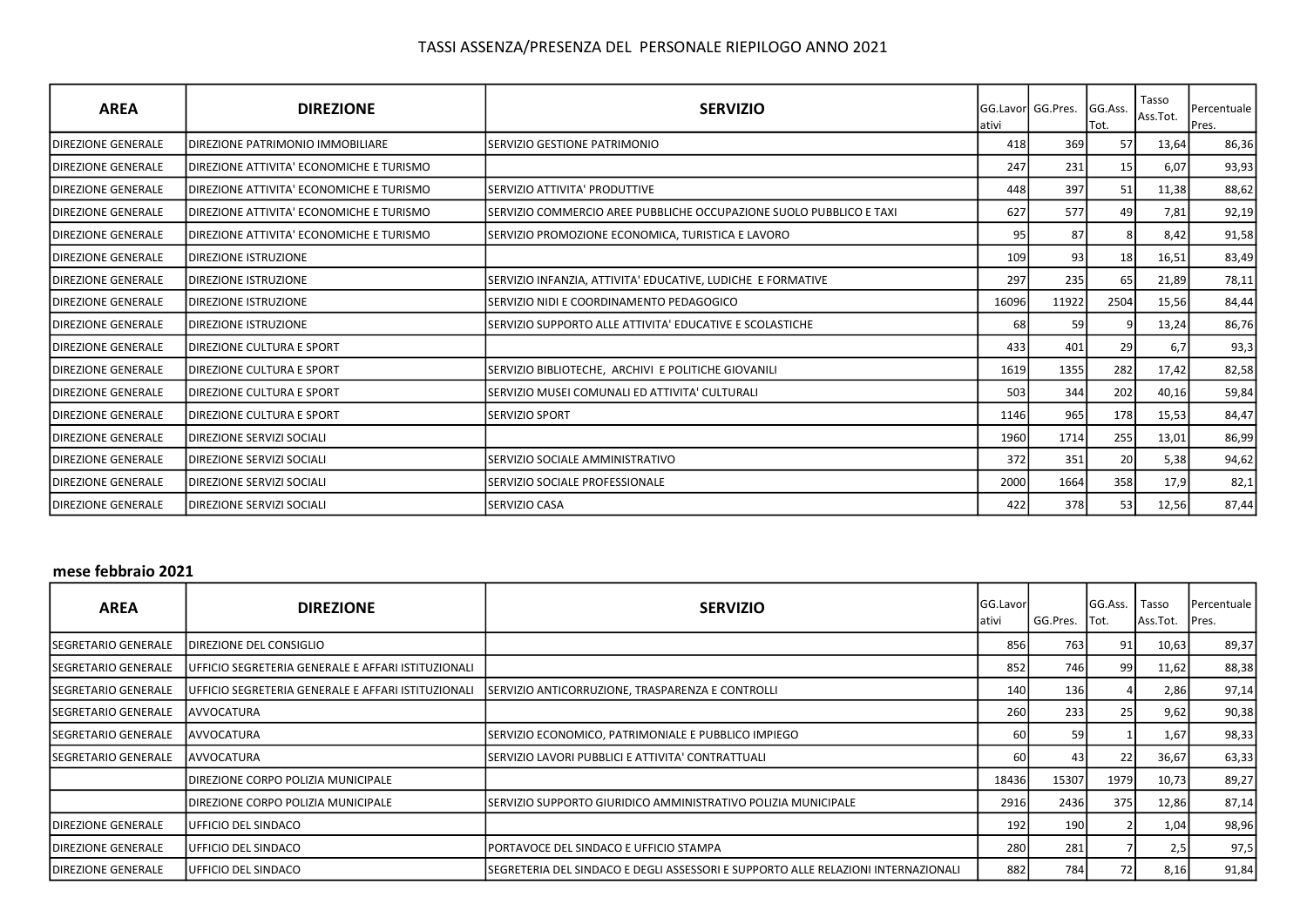| <b>AREA</b>               | <b>DIREZIONE</b>                                   | <b>SERVIZIO</b>                                                       | GG.Lavor<br>ativi | GG.Pres. | GG.Ass.<br>Tot. | Tasso<br>Ass.Tot. | Percentuale<br>Pres. |
|---------------------------|----------------------------------------------------|-----------------------------------------------------------------------|-------------------|----------|-----------------|-------------------|----------------------|
| <b>DIREZIONE GENERALE</b> | UFFICIO DEL SINDACO                                | PIANIFICAZIONE STRATEGICA E ATTUAZIONE DEL PROGRAMMA                  | 60                | 58       |                 | 3,33              | 96,67                |
| <b>DIREZIONE GENERALE</b> | UFFICIO DEL SINDACO                                | RELAZIONI POLITICO-ISTITUZIONALI                                      | 180               | 178      |                 | 1,11              | 98,89                |
| <b>DIREZIONE GENERALE</b> | UFFICIO DEL SINDACO                                | PROGETTO COMUNICAZIONE                                                | 331               | 310      | 19              | 5,74              | 94,26                |
| <b>DIREZIONE GENERALE</b> | UFFICIO DEL SINDACO                                | SERVIZIO EVENTI, MANIFESTAZIONI CITTADINE E CERIMONIALE               | 423               | 414      | 14              | 3,31              | 96,69                |
| <b>DIREZIONE GENERALE</b> | UFFICIO DEL SINDACO                                | SERVIZIO AMMINISTRATIVO E QUARTIERI                                   | 1692              | 1411     | 275             | 16,25             | 83,75                |
| <b>DIREZIONE GENERALE</b> |                                                    |                                                                       | 201               | 178      | 26              | 12,94             | 87,06                |
| DIREZIONE GENERALE        |                                                    | SERVIZIO PIANIFICAZIONE, CONTROLLO E STATISTICA                       | 400               | 367      | 31              | 7,75              | 92,25                |
| <b>DIREZIONE GENERALE</b> |                                                    | SERVIZIO RICERCA FINANZIAMENTI E PON METRO                            | 139               | 130      |                 | 5,76              | 94,24                |
| <b>DIREZIONE GENERALE</b> |                                                    | SERVIZIO PREVENZIONE E PROTEZIONE                                     | 200               | 172      | 32              | 16                | 84                   |
| <b>DIREZIONE GENERALE</b> | DIREZIONE RISORSE FINANZIARIE                      |                                                                       | 352               | 305      | 49              | 13,92             | 86,08                |
| DIREZIONE GENERALE        | DIREZIONE RISORSE FINANZIARIE                      | SERVIZIO ECONOMICO FINANZIARIO                                        | 608               | 565      | 42              | 6,91              | 93,09                |
| DIREZIONE GENERALE        | DIREZIONE RISORSE FINANZIARIE                      | SERVIZIO ENTRATE E RECUPERO EVASIONE                                  | 931               | 845      | 82              | 8,81              | 91,19                |
| DIREZIONE GENERALE        | DIREZIONE RISORSE UMANE                            |                                                                       | 360               | 288      | 91              | 25,28             | 74,72                |
| <b>DIREZIONE GENERALE</b> | DIREZIONE RISORSE UMANE                            | SERVIZIO AMMINISTRAZIONE DEL PERSONALE                                | 712               | 638      | 77              | 10,81             | 89,19                |
| <b>DIREZIONE GENERALE</b> | DIREZIONE RISORSE UMANE                            | <b>SERVIZIO ACQUISIZIONE RISORSE</b>                                  | 440               | 404      | 37              | 8,41              | 91,59                |
| <b>DIREZIONE GENERALE</b> | DIREZIONE SERVIZI TERRITORIALI E PROTEZIONE CIVILE |                                                                       | 807               | 670      | 172             | 21,31             | 78,69                |
| <b>DIREZIONE GENERALE</b> | DIREZIONE SERVIZI TERRITORIALI E PROTEZIONE CIVILE | SERVIZIO SERVIZI DEMOGRAFICI                                          | 1663              | 1405     | 274             | 16,48             | 83,52                |
| <b>DIREZIONE GENERALE</b> | DIREZIONE SERVIZI TERRITORIALI E PROTEZIONE CIVILE | SERVIZIO PROTEZIONE CIVILE                                            | 376               | 350      | 21              | 5,59              | 94,41                |
| <b>DIREZIONE GENERALE</b> | DIREZIONE AMBIENTE                                 |                                                                       | 476               | 443      | 29              | 6,09              | 93,91                |
| <b>DIREZIONE GENERALE</b> | DIREZIONE AMBIENTE                                 | SERVIZIO SOSTENIBILITA', VALUTAZIONE AMBIENTALE, GEOLOGIA E BONIFICHE | 380               | 353      | 28              | 7,37              | 92,63                |
| <b>DIREZIONE GENERALE</b> | <b>DIREZIONE AMBIENTE</b>                          | SERVIZIO PARCHI GIARDINI ED AREE VERDI                                | 2350              | 2026     | 356             | 15,15             | 84,85                |
| DIREZIONE GENERALE        | DIREZIONE AMBIENTE                                 | SERVIZIO RIFIUTI, IGIENE PUBBLICA, AMBIENTALE E DEL TERRITORIO        | 420               | 383      | 54              | 12,86             | 87,14                |
| <b>DIREZIONE GENERALE</b> | DIREZIONE SERVIZI TECNICI                          |                                                                       | 952               | 850      | 118             | 12,39             | 87,61                |
| <b>DIREZIONE GENERALE</b> | DIREZIONE SERVIZI TECNICI                          | SERVIZIO BELLE ARTI E FABBRICA DI PALAZZO VECCHIO                     | 642               | 616      | 24              | 3,74              | 96,26                |
| <b>DIREZIONE GENERALE</b> | DIREZIONE SERVIZI TECNICI                          | SERVIZIO GESTIONE E MANUTENZIONE                                      | 1260              | 1209     | 54              | 4,29              | 95,71                |
| <b>DIREZIONE GENERALE</b> | DIREZIONE SERVIZI TECNICI                          | SERVIZIO SUPPORTO TECNICO QUARTIERI E IMPIANTI SPORTIVI               | 636               | 596      | 47              | 7,39              | 92,61                |
| <b>DIREZIONE GENERALE</b> | DIREZIONE NUOVE INFRASTRUTTURE E MOBILITA'         |                                                                       | 525               | 499      | 24              | 4,57              | 95,43                |
| <b>DIREZIONE GENERALE</b> | DIREZIONE NUOVE INFRASTRUTTURE E MOBILITA'         | SERVIZIO UFFICIO TRAMVIA/INTERVENTI TAV E AUTOSTRADE                  | 420               | 402      | 17              | 4,05              | 95,95                |
| <b>DIREZIONE GENERALE</b> | DIREZIONE NUOVE INFRASTRUTTURE E MOBILITA'         | SERVIZIO MOBILITA'                                                    | 721               | 700      | 24              | 3,33              | 96,67                |
| <b>DIREZIONE GENERALE</b> | DIREZIONE NUOVE INFRASTRUTTURE E MOBILITA'         | SERVIZIO VIABILITA'                                                   | 742               | 692      | 61              | 8,22              | 91,78                |
| <b>DIREZIONE GENERALE</b> | DIREZIONE NUOVE INFRASTRUTTURE E MOBILITA'         | SERVIZIO PROGRAMMAZIONE MOBILITA' E PISTE CICLABILI                   | 500               | 434      | 62              | 12,4              | 87,6                 |
| <b>DIREZIONE GENERALE</b> | DIREZIONE URBANISTICA                              |                                                                       | 140               | 135      |                 | 3,57              | 96,43                |
| <b>DIREZIONE GENERALE</b> | DIREZIONE URBANISTICA                              | SERVIZIO EDILIZIA PRIVATA                                             | 796               | 720      | 79              | 9,92              | 90,08                |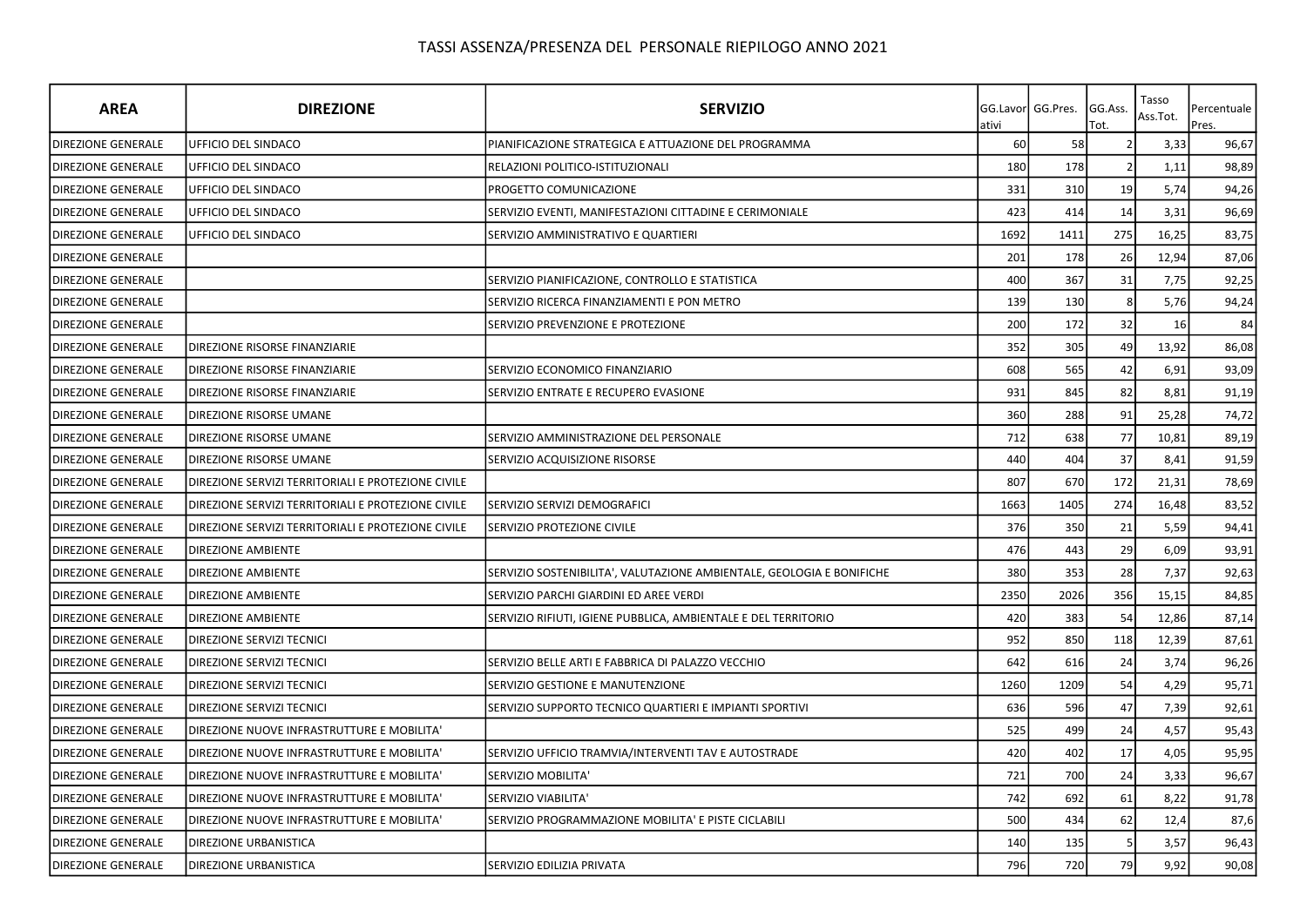| <b>AREA</b>               | <b>DIREZIONE</b>                         | <b>SERVIZIO</b>                                                     | ativi | GG.Lavor GG.Pres. | GG.Ass.<br>Tot. | Tasso<br>Ass.Tot. | Percentuale<br>Pres. |
|---------------------------|------------------------------------------|---------------------------------------------------------------------|-------|-------------------|-----------------|-------------------|----------------------|
| <b>DIREZIONE GENERALE</b> | DIREZIONE URBANISTICA                    | SERVIZIO PIANIFICAZIONE URBANISTICA                                 | 200   | 170               | 35              | 17,5              | 82,5                 |
| <b>DIREZIONE GENERALE</b> | DIREZIONE URBANISTICA                    | SERVIZIO AMMINISTRATIVO URBANISTICA                                 | 856   | 730               | 137             | 16                | 84                   |
| <b>DIREZIONE GENERALE</b> | DIREZIONE SISTEMI INFORMATIVI            |                                                                     | 280   | 251               | 31              | 11,07             | 88,93                |
| <b>DIREZIONE GENERALE</b> | DIREZIONE SISTEMI INFORMATIVI            | SERVIZIO GESTIONE INFRASTRUTTURE TECNOLOGICHE                       | 756   | 677               | 83              | 10,98             | 89,02                |
| <b>DIREZIONE GENERALE</b> | DIREZIONE SISTEMI INFORMATIVI            | SERVIZIO SVILUPPO INFRASTRUTTURE TECNOLOGICHE                       | 460   | 439               | 22              | 4,78              | 95,22                |
| <b>DIREZIONE GENERALE</b> | DIREZIONE GARE, APPALTI E PARTECIPATE    | SERVIZIO SOCIETA' PARTECIPATE, ASSOCIAZIONI E FONDAZIONI            | 112   | 110               |                 | 1,79              | 98,21                |
| <b>DIREZIONE GENERALE</b> | DIREZIONE GARE, APPALTI E PARTECIPATE    | SERVIZIO AMMINISTRATIVO OPERE E LAVORI PUBBLICI                     | 280   | 261               | 18              | 6,43              | 93,57                |
| <b>DIREZIONE GENERALE</b> | DIREZIONE GARE, APPALTI E PARTECIPATE    | SERVIZIO AMMINISTRATIVO BENI E SERVIZI                              | 592   | 543               | 53              | 8,95              | 91,05                |
| <b>DIREZIONE GENERALE</b> | DIREZIONE PATRIMONIO IMMOBILIARE         |                                                                     | 1394  | 1250              | 165             | 11,84             | 88,16                |
| <b>DIREZIONE GENERALE</b> | DIREZIONE PATRIMONIO IMMOBILIARE         | SERVIZIO SERVIZI CIMITERIALI                                        | 1602  | 1331              | 242             | 15,11             | 84,89                |
| <b>DIREZIONE GENERALE</b> | DIREZIONE PATRIMONIO IMMOBILIARE         | SERVIZIO GESTIONE PATRIMONIO                                        | 444   | 412               | 38              | 8,56              | 91,44                |
| <b>DIREZIONE GENERALE</b> | DIREZIONE ATTIVITA' ECONOMICHE E TURISMO |                                                                     | 420   | 407               | 14              | 3,33              | 96,67                |
| <b>DIREZIONE GENERALE</b> | DIREZIONE ATTIVITA' ECONOMICHE E TURISMO | SERVIZIO ATTIVITA' PRODUTTIVE                                       | 480   | 457               | 25              | 5,21              | 94,79                |
| <b>DIREZIONE GENERALE</b> | DIREZIONE ATTIVITA' ECONOMICHE E TURISMO | SERVIZIO COMMERCIO AREE PUBBLICHE OCCUPAZIONE SUOLO PUBBLICO E TAXI | 660   | 617               | 40              | 6,06              | 93,94                |
| <b>DIREZIONE GENERALE</b> | DIREZIONE ATTIVITA' ECONOMICHE E TURISMO | SERVIZIO PROMOZIONE ECONOMICA, TURISTICA E LAVORO                   | 100   | 96                | 6               | 6                 | 94                   |
| <b>DIREZIONE GENERALE</b> | DIREZIONE ISTRUZIONE                     |                                                                     | 602   | 566               | 35              | 5,81              | 94,19                |
| <b>DIREZIONE GENERALE</b> | DIREZIONE ISTRUZIONE                     | SERVIZIO NIDI E COORDINAMENTO PEDAGOGICO                            | 14054 | 10949             | 2036            | 14,49             | 85,51                |
| <b>DIREZIONE GENERALE</b> | DIREZIONE ISTRUZIONE                     | SERVIZIO SUPPORTO ALLE ATTIVITA' EDUCATIVE E SCOLASTICHE            | 552   | 505               | 44              | 7,97              | 92,03                |
| <b>DIREZIONE GENERALE</b> | <b>DIREZIONE ISTRUZIONE</b>              | SERVIZIO INFANZIA, ATTIVITA' EDUCATIVE, LUDICHE E FORMATIVE         | 3558  | 2844              | 485             | 13,63             | 86,37                |
| <b>DIREZIONE GENERALE</b> | DIREZIONE CULTURA E SPORT                |                                                                     | 452   | 436               | 17              | 3,76              | 96,24                |
| <b>DIREZIONE GENERALE</b> | DIREZIONE CULTURA E SPORT                | SERVIZIO BIBLIOTECHE, ARCHIVI E POLITICHE GIOVANILI                 | 1645  | 1416              | 235             | 14,29             | 85,71                |
| <b>DIREZIONE GENERALE</b> | DIREZIONE CULTURA E SPORT                | SERVIZIO MUSEI COMUNALI ED ATTIVITA' CULTURALI                      | 505   | 433               | 85              | 16,83             | 83,17                |
| DIREZIONE GENERALE        | DIREZIONE CULTURA E SPORT                | SERVIZIO SPORT                                                      | 1167  | 1008              | 164             | 14,05             | 85,95                |
| <b>DIREZIONE GENERALE</b> | DIREZIONE SERVIZI SOCIALI                |                                                                     | 1946  | 1752              | 208             | 10,69             | 89,31                |
| <b>DIREZIONE GENERALE</b> | DIREZIONE SERVIZI SOCIALI                | SERVIZIO SOCIALE AMMINISTRATIVO                                     | 1156  | 1023              | 140             | 12,11             | 87,89                |
| <b>DIREZIONE GENERALE</b> | DIREZIONE SERVIZI SOCIALI                | SERVIZIO SOCIALE PROFESSIONALE                                      | 2178  | 1895              | 314             | 14,42             | 85,58                |
| <b>DIREZIONE GENERALE</b> | DIREZIONE SERVIZI SOCIALI                | SERVIZIO CASA                                                       | 452   | 403               | 51              | 11,28             | 88,72                |

mese marzo 2021

| <b>AREA</b>                | <b>DIREZIONE</b>                | <b>SERVIZIO</b> | <b>GG.Lavor</b><br>lativ. | GG.Pres. | GG.Ass.   Tasso<br>Tot. | Ass.Tot. | Percentuale  <br>Pres. |
|----------------------------|---------------------------------|-----------------|---------------------------|----------|-------------------------|----------|------------------------|
| <b>SEGRETARIO GENERALE</b> | <b>IDIREZIONE DEL CONSIGLIO</b> |                 | 1037                      | 918      | 110                     | 10,61    | 89,39                  |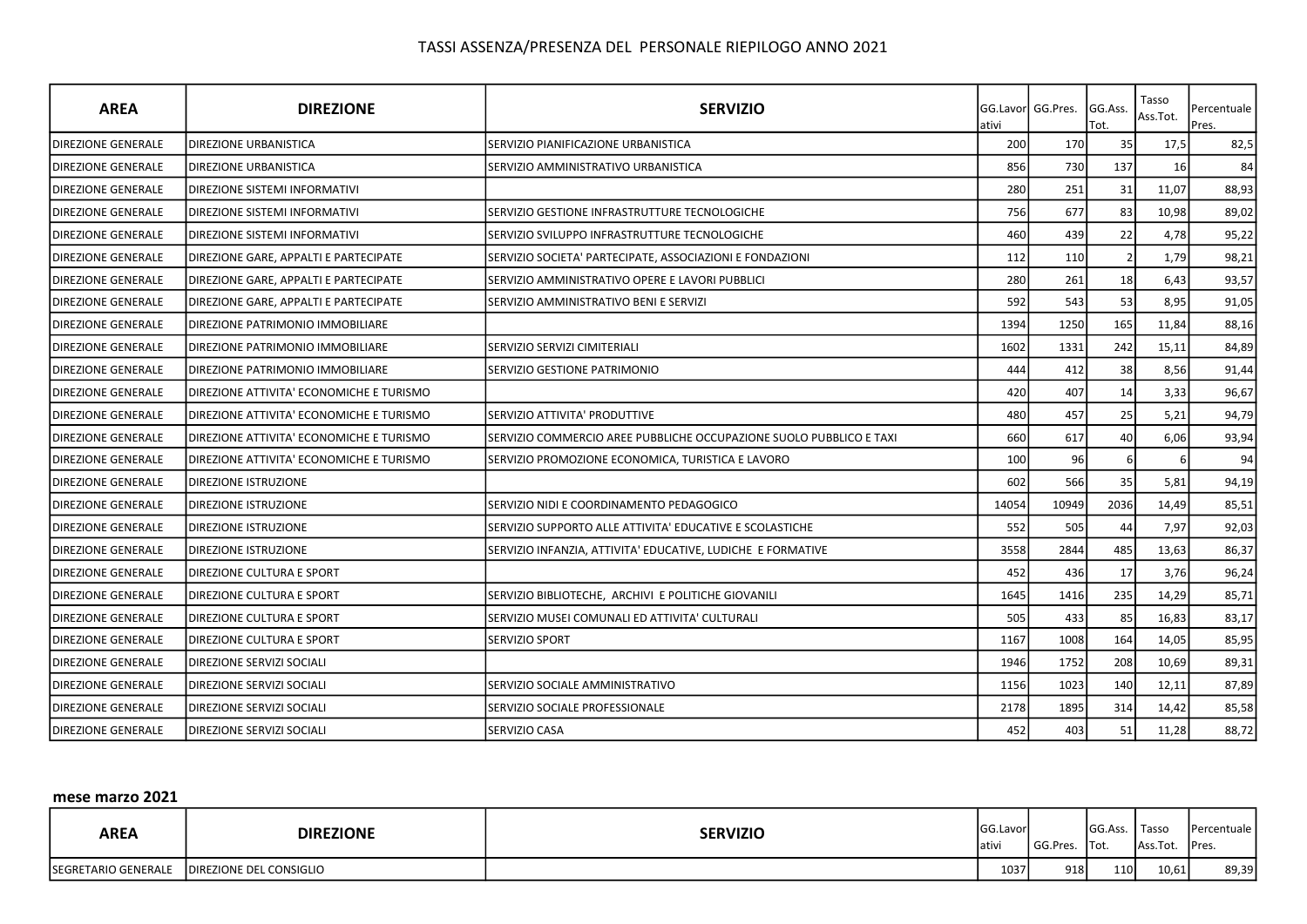| <b>AREA</b>                | <b>DIREZIONE</b>                                   | <b>SERVIZIO</b>                                                                   | ativi | GG.Lavor GG.Pres. | GG.Ass.<br>Tot. | Tasso<br>Ass.Tot. | Percentuale<br>Pres. |
|----------------------------|----------------------------------------------------|-----------------------------------------------------------------------------------|-------|-------------------|-----------------|-------------------|----------------------|
| SEGRETARIO GENERALE        | UFFICIO SEGRETERIA GENERALE E AFFARI ISTITUZIONALI |                                                                                   | 957   | 809               | 159             | 16,61             | 83,39                |
| <b>SEGRETARIO GENERALE</b> | UFFICIO SEGRETERIA GENERALE E AFFARI ISTITUZIONALI | SERVIZIO ANTICORRUZIONE, TRASPARENZA E CONTROLLI                                  | 161   | 153               |                 | 4,97              | 95,03                |
| SEGRETARIO GENERALE        | AVVOCATURA                                         |                                                                                   | 299   | 256               | 45              | 15,05             | 84,95                |
| SEGRETARIO GENERALE        | <b>AVVOCATURA</b>                                  | SERVIZIO ECONOMICO, PATRIMONIALE E PUBBLICO IMPIEGO                               | 69    | 66                |                 | 5,8               | 94,2                 |
| SEGRETARIO GENERALE        | <b>AVVOCATURA</b>                                  | SERVIZIO LAVORI PUBBLICI E ATTIVITA' CONTRATTUALI                                 | 69    | 64                |                 | 7,25              | 92,75                |
|                            | DIREZIONE CORPO POLIZIA MUNICIPALE                 |                                                                                   | 20706 | 17202             | 2213            | 10,69             | 89,31                |
|                            | DIREZIONE CORPO POLIZIA MUNICIPALE                 | SERVIZIO SUPPORTO GIURIDICO AMMINISTRATIVO POLIZIA MUNICIPALE                     | 3284  | 2726              | 400             | 12,18             | 87,82                |
| <b>DIREZIONE GENERALE</b>  | UFFICIO DEL SINDACO                                |                                                                                   | 221   | 211               |                 | 4,07              | 95,93                |
| <b>DIREZIONE GENERALE</b>  | UFFICIO DEL SINDACO                                | PORTAVOCE DEL SINDACO E UFFICIO STAMPA                                            | 322   | 321               |                 | 2,48              | 97,52                |
| <b>DIREZIONE GENERALE</b>  | UFFICIO DEL SINDACO                                | SEGRETERIA DEL SINDACO E DEGLI ASSESSORI E SUPPORTO ALLE RELAZIONI INTERNAZIONALI | 1003  | 891               | 100             | 9,97              | 90,03                |
| <b>DIREZIONE GENERALE</b>  | UFFICIO DEL SINDACO                                | PIANIFICAZIONE STRATEGICA E ATTUAZIONE DEL PROGRAMMA                              | 69    | 68                |                 | 1,45              | 98,55                |
| <b>DIREZIONE GENERALE</b>  | UFFICIO DEL SINDACO                                | RELAZIONI POLITICO-ISTITUZIONALI                                                  | 207   | 206               |                 | 1,45              | 98,55                |
| <b>DIREZIONE GENERALE</b>  | UFFICIO DEL SINDACO                                | PROGETTO COMUNICAZIONE                                                            | 345   | 326               | 18              | 5,22              | 94,78                |
| <b>DIREZIONE GENERALE</b>  | UFFICIO DEL SINDACO                                | SERVIZIO EVENTI, MANIFESTAZIONI CITTADINE E CERIMONIALE                           | 480   | 456               | 23              | 4,79              | 95,21                |
| <b>DIREZIONE GENERALE</b>  | UFFICIO DEL SINDACO                                | SERVIZIO AMMINISTRATIVO E QUARTIERI                                               | 1919  | 1671              | 234             | 12,19             | 87,81                |
| <b>DIREZIONE GENERALE</b>  |                                                    |                                                                                   | 230   | 188               | 48              | 20,87             | 79,13                |
| <b>DIREZIONE GENERALE</b>  |                                                    | SERVIZIO PIANIFICAZIONE, CONTROLLO E STATISTICA                                   | 460   | 433               | 27              | 5,87              | 94,13                |
| <b>DIREZIONE GENERALE</b>  |                                                    | SERVIZIO RICERCA FINANZIAMENTI E PON METRO                                        | 161   | 140               | 19              | 11,8              | 88,2                 |
| <b>DIREZIONE GENERALE</b>  |                                                    | SERVIZIO PREVENZIONE E PROTEZIONE                                                 | 230   | 208               | 24              | 10,43             | 89,57                |
| <b>DIREZIONE GENERALE</b>  | DIREZIONE RISORSE FINANZIARIE                      |                                                                                   | 405   | 357               | 49              | 12,1              | 87,9                 |
| <b>DIREZIONE GENERALE</b>  | DIREZIONE RISORSE FINANZIARIE                      | SERVIZIO ECONOMICO FINANZIARIO                                                    | 700   | 646               | 50              | 7,14              | 92,86                |
| <b>DIREZIONE GENERALE</b>  | DIREZIONE RISORSE FINANZIARIE                      | SERVIZIO ENTRATE E RECUPERO EVASIONE                                              | 1050  | 962               | 87              | 8,29              | 91,71                |
| <b>DIREZIONE GENERALE</b>  | DIREZIONE RISORSE UMANE                            |                                                                                   | 414   | 330               | 94              | 22,71             | 77,29                |
| <b>DIREZIONE GENERALE</b>  | DIREZIONE RISORSE UMANE                            | SERVIZIO AMMINISTRAZIONE DEL PERSONALE                                            | 820   | 725               | 94              | 11,46             | 88,54                |
| <b>DIREZIONE GENERALE</b>  | DIREZIONE RISORSE UMANE                            | SERVIZIO ACQUISIZIONE RISORSE                                                     | 506   | 433               | 74              | 14,62             | 85,38                |
| <b>DIREZIONE GENERALE</b>  | DIREZIONE SERVIZI TERRITORIALI E PROTEZIONE CIVILE |                                                                                   | 926   | 804               | 128             | 13,82             | 86,18                |
| <b>DIREZIONE GENERALE</b>  | DIREZIONE SERVIZI TERRITORIALI E PROTEZIONE CIVILE | SERVIZIO SERVIZI DEMOGRAFICI                                                      | 1881  | 1572              | 332             | 17,65             | 82,35                |
| <b>DIREZIONE GENERALE</b>  | DIREZIONE SERVIZI TERRITORIALI E PROTEZIONE CIVILE | SERVIZIO PROTEZIONE CIVILE                                                        | 430   | 405               | 16              | 3,72              | 96,28                |
| <b>DIREZIONE GENERALE</b>  | <b>DIREZIONE AMBIENTE</b>                          |                                                                                   | 520   | 469               | 43              | 8,27              | 91,73                |
| <b>DIREZIONE GENERALE</b>  | <b>DIREZIONE AMBIENTE</b>                          | SERVIZIO SOSTENIBILITA', VALUTAZIONE AMBIENTALE, GEOLOGIA E BONIFICHE             | 437   | 414               | 22              | 5,03              | 94,97                |
| <b>DIREZIONE GENERALE</b>  | <b>DIREZIONE AMBIENTE</b>                          | SERVIZIO PARCHI GIARDINI ED AREE VERDI                                            | 2670  | 2210              | 485             | 18,16             | 81,84                |
| <b>DIREZIONE GENERALE</b>  | <b>DIREZIONE AMBIENTE</b>                          | SERVIZIO RIFIUTI, IGIENE PUBBLICA, AMBIENTALE E DEL TERRITORIO                    | 483   | 419               | 79              | 16,36             | 83,64                |
| <b>DIREZIONE GENERALE</b>  | DIREZIONE SERVIZI TECNICI                          |                                                                                   | 1095  | 994               | 102             | 9,32              | 90,68                |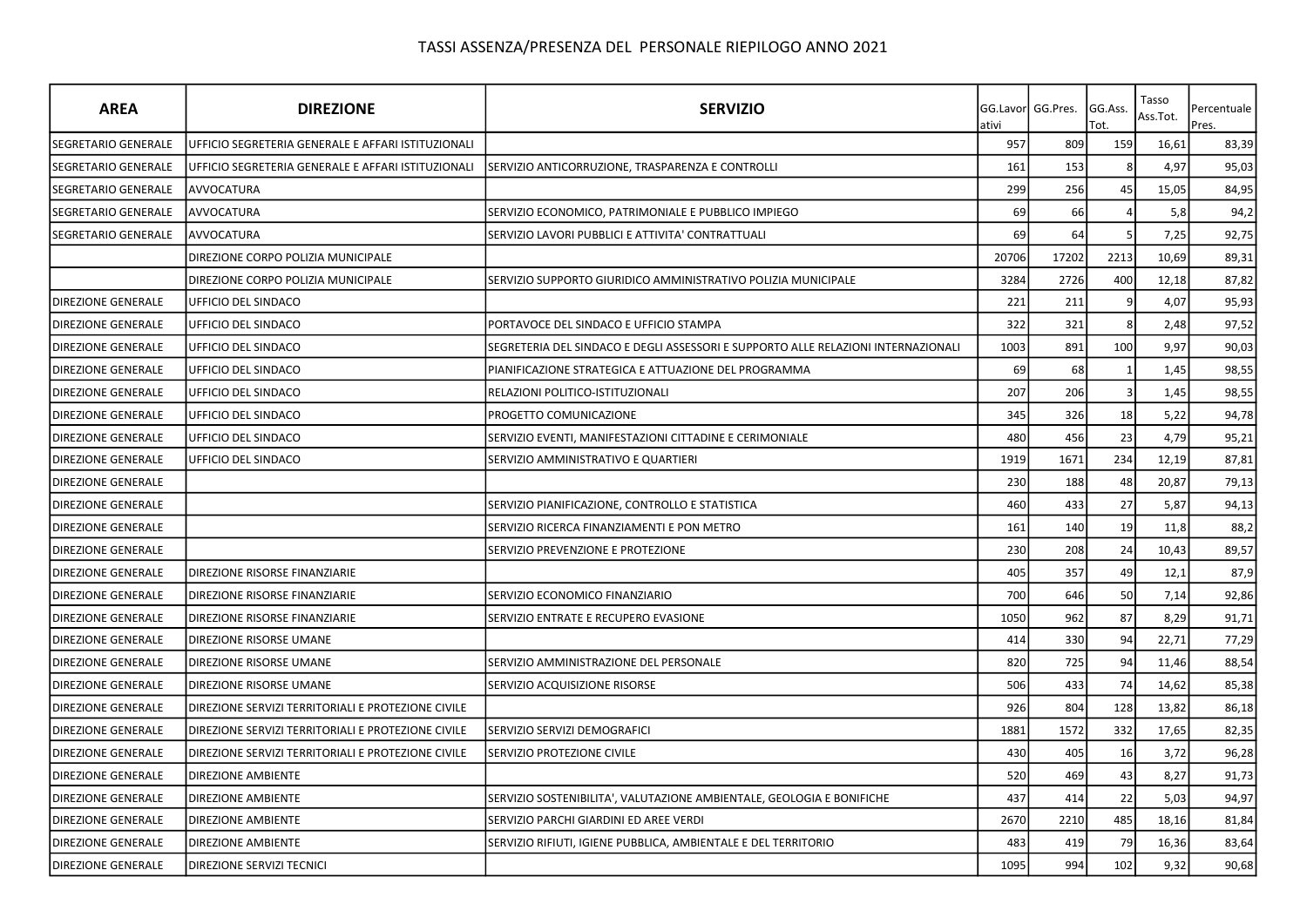| <b>AREA</b>               | <b>DIREZIONE</b>                           | <b>SERVIZIO</b>                                                     | ativi | GG.Lavorl GG.Pres. | GG.Ass.<br>Tot. | Tasso<br>Ass.Tot. | Percentuale<br>Pres. |
|---------------------------|--------------------------------------------|---------------------------------------------------------------------|-------|--------------------|-----------------|-------------------|----------------------|
| DIREZIONE GENERALE        | <b>DIREZIONE SERVIZI TECNICI</b>           | SERVIZIO GESTIONE E MANUTENZIONE                                    | 1447  | 1365               | 79              | 5,46              | 94,54                |
| <b>DIREZIONE GENERALE</b> | <b>DIREZIONE SERVIZI TECNICI</b>           | SERVIZIO SUPPORTO TECNICO QUARTIERI E IMPIANTI SPORTIVI             | 730   | 685                | 62              | 8,49              | 91,51                |
| <b>DIREZIONE GENERALE</b> | <b>DIREZIONE SERVIZI TECNICI</b>           | SERVIZIO BELLE ARTI E FABBRICA DI PALAZZO VECCHIO                   | 738   | 706                | 32              | 4,34              | 95,66                |
| <b>DIREZIONE GENERALE</b> | DIREZIONE NUOVE INFRASTRUTTURE E MOBILITA' |                                                                     | 575   | 513                | 56              | 9,74              | 90,26                |
| <b>DIREZIONE GENERALE</b> | DIREZIONE NUOVE INFRASTRUTTURE E MOBILITA' | SERVIZIO UFFICIO TRAMVIA/INTERVENTI TAV E AUTOSTRADE                | 483   | 456                | 27              | 5,59              | 94,41                |
| <b>DIREZIONE GENERALE</b> | DIREZIONE NUOVE INFRASTRUTTURE E MOBILITA' | SERVIZIO MOBILITA'                                                  | 847   | 726                | 128             | 15,11             | 84,89                |
| <b>DIREZIONE GENERALE</b> | DIREZIONE NUOVE INFRASTRUTTURE E MOBILITA' | SERVIZIO VIABILITA'                                                 | 870   | 826                | 45              | 5,17              | 94,83                |
| <b>DIREZIONE GENERALE</b> | DIREZIONE NUOVE INFRASTRUTTURE E MOBILITA' | SERVIZIO PROGRAMMAZIONE MOBILITA' E PISTE CICLABILI                 | 552   | 511                | 41              | 7,43              | 92,57                |
| <b>DIREZIONE GENERALE</b> | DIREZIONE URBANISTICA                      |                                                                     | 161   | 149                | 11              | 6,83              | 93,17                |
| <b>DIREZIONE GENERALE</b> | <b>DIREZIONE URBANISTICA</b>               | SERVIZIO EDILIZIA PRIVATA                                           | 893   | 759                | 139             | 15,57             | 84,43                |
| DIREZIONE GENERALE        | DIREZIONE URBANISTICA                      | SERVIZIO PIANIFICAZIONE URBANISTICA                                 | 230   | 184                | 49              | 21,3              | 78,7                 |
| <b>DIREZIONE GENERALE</b> | DIREZIONE URBANISTICA                      | SERVIZIO AMMINISTRATIVO URBANISTICA                                 | 985   | 796                | 190             | 19,29             | 80,71                |
| DIREZIONE GENERALE        | DIREZIONE SISTEMI INFORMATIVI              |                                                                     | 322   | 273                | 51              | 15,84             | 84,16                |
| DIREZIONE GENERALE        | DIREZIONE SISTEMI INFORMATIVI              | SERVIZIO GESTIONE INFRASTRUTTURE TECNOLOGICHE                       | 870   | 780                | 91              | 10,46             | 89,54                |
| DIREZIONE GENERALE        | DIREZIONE SISTEMI INFORMATIVI              | SERVIZIO SVILUPPO INFRASTRUTTURE TECNOLOGICHE                       | 529   | 494                | 39              | 7,37              | 92,63                |
| <b>DIREZIONE GENERALE</b> | DIREZIONE GARE, APPALTI E PARTECIPATE      | SERVIZIO SOCIETA' PARTECIPATE, ASSOCIAZIONI E FONDAZIONI            | 129   | 127                |                 | 1,55              | 98,45                |
| <b>DIREZIONE GENERALE</b> | DIREZIONE GARE, APPALTI E PARTECIPATE      | SERVIZIO AMMINISTRATIVO BENI E SERVIZI                              | 681   | 600                | 91              | 13,36             | 86,64                |
| <b>DIREZIONE GENERALE</b> | DIREZIONE GARE, APPALTI E PARTECIPATE      | SERVIZIO AMMINISTRATIVO OPERE E LAVORI PUBBLICI                     | 322   | 286                | 33              | 10,25             | 89,75                |
| DIREZIONE GENERALE        | DIREZIONE PATRIMONIO IMMOBILIARE           |                                                                     | 1622  | 1435               | 189             | 11,65             | 88,35                |
| DIREZIONE GENERALE        | DIREZIONE PATRIMONIO IMMOBILIARE           | SERVIZIO SERVIZI CIMITERIALI                                        | 1809  | 1535               | 224             | 12,38             | 87,62                |
| <b>DIREZIONE GENERALE</b> | DIREZIONE PATRIMONIO IMMOBILIARE           | SERVIZIO GESTIONE PATRIMONIO                                        | 511   | 431                | 89              | 17,42             | 82,58                |
| <b>DIREZIONE GENERALE</b> | DIREZIONE ATTIVITA' ECONOMICHE E TURISMO   |                                                                     | 483   | 445                | 40              | 8,28              | 91,72                |
| <b>DIREZIONE GENERALE</b> | DIREZIONE ATTIVITA' ECONOMICHE E TURISMO   | SERVIZIO ATTIVITA' PRODUTTIVE                                       | 552   | 484                | 69              | 12,5              | 87,5                 |
| <b>DIREZIONE GENERALE</b> | DIREZIONE ATTIVITA' ECONOMICHE E TURISMO   | SERVIZIO COMMERCIO AREE PUBBLICHE OCCUPAZIONE SUOLO PUBBLICO E TAXI | 759   | 685                | 68              | 8,96              | 91,04                |
| <b>DIREZIONE GENERALE</b> | DIREZIONE ATTIVITA' ECONOMICHE E TURISMO   | SERVIZIO PROMOZIONE ECONOMICA, TURISTICA E LAVORO                   | 115   | 92                 | 29              | 25,22             | 74,78                |
| <b>DIREZIONE GENERALE</b> | <b>DIREZIONE ISTRUZIONE</b>                |                                                                     | 667   | 626                | 39              | 5,85              | 94,15                |
| <b>DIREZIONE GENERALE</b> | <b>DIREZIONE ISTRUZIONE</b>                | SERVIZIO NIDI E COORDINAMENTO PEDAGOGICO                            | 12487 | 9557               | 2130            | 17,06             | 82,94                |
| DIREZIONE GENERALE        | DIREZIONE ISTRUZIONE                       | SERVIZIO SUPPORTO ALLE ATTIVITA' EDUCATIVE E SCOLASTICHE            | 725   | 685                | 39              | 5,38              | 94,62                |
| DIREZIONE GENERALE        | DIREZIONE ISTRUZIONE                       | SERVIZIO INFANZIA, ATTIVITA' EDUCATIVE, LUDICHE E FORMATIVE         | 7396  | 5885               | 1071            | 14,48             | 85,52                |
| <b>DIREZIONE GENERALE</b> | DIREZIONE CULTURA E SPORT                  |                                                                     | 520   | 466                | 56              | 10,77             | 89,23                |
| <b>DIREZIONE GENERALE</b> | DIREZIONE CULTURA E SPORT                  | SERVIZIO BIBLIOTECHE, ARCHIVI E POLITICHE GIOVANILI                 | 1838  | 1594               | 242             | 13,17             | 86,83                |
| <b>DIREZIONE GENERALE</b> | DIREZIONE CULTURA E SPORT                  | SERVIZIO MUSEI COMUNALI ED ATTIVITA' CULTURALI                      | 572   | 478                | 105             | 18,36             | 81,64                |
| <b>DIREZIONE GENERALE</b> | DIREZIONE CULTURA E SPORT                  | SERVIZIO SPORT                                                      | 1315  | 1192               | 122             | 9,28              | 90,72                |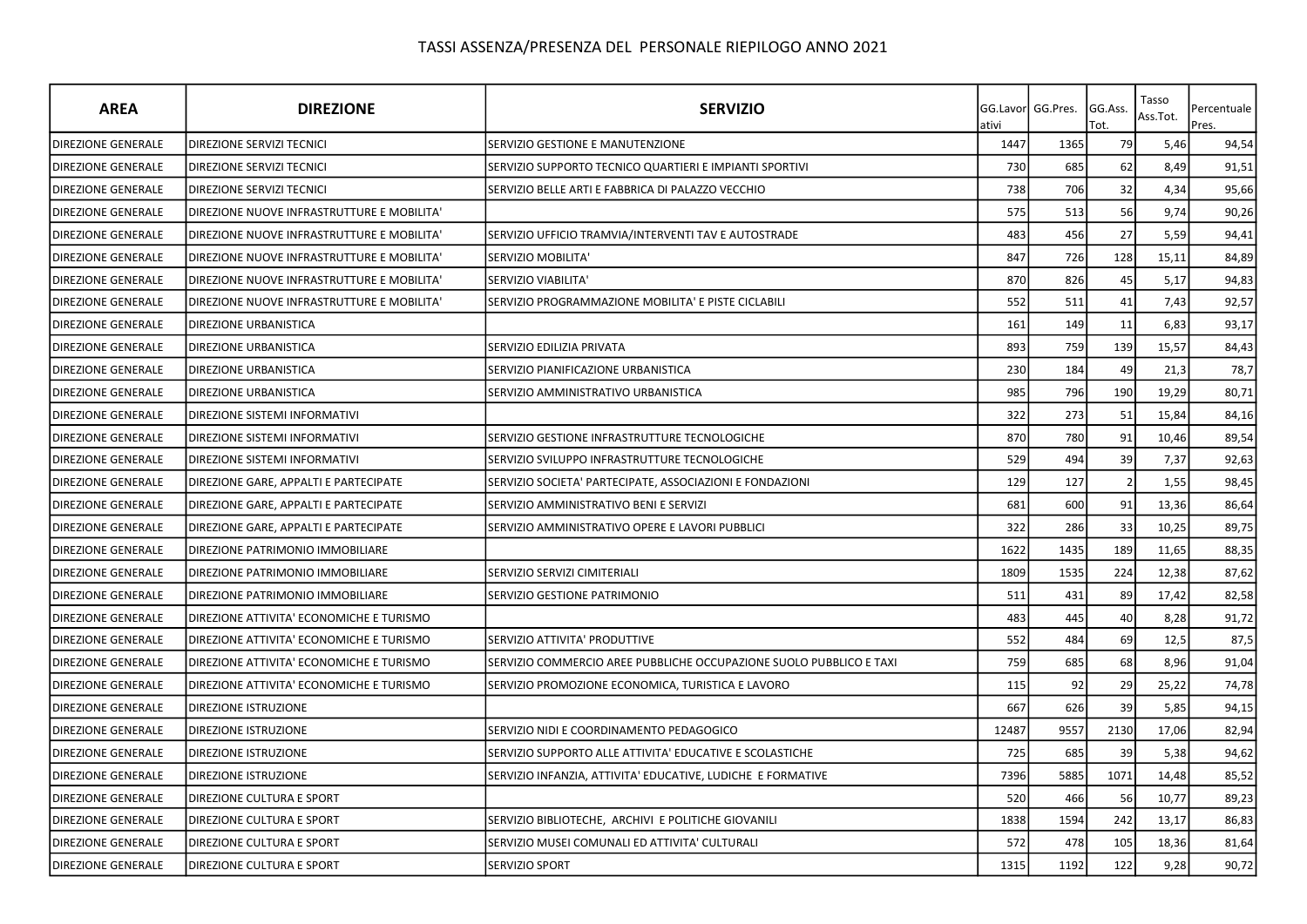| <b>AREA</b>               | <b>DIREZIONE</b>                  | <b>SERVIZIO</b>                         | ativi | <b>GG.Lavorl GG.Pres.</b> | <b>GG.Ass.</b><br>Tot. | Tasso<br>Ass.Tot. | Percentuale  <br><b>Pres.</b> |
|---------------------------|-----------------------------------|-----------------------------------------|-------|---------------------------|------------------------|-------------------|-------------------------------|
| <b>DIREZIONE GENERALE</b> | <b>IDIREZIONE SERVIZI SOCIALI</b> |                                         | 2158  | 1932                      | <b>239</b>             | 11,08             | 88,92                         |
| <b>DIREZIONE GENERALE</b> | <b>IDIREZIONE SERVIZI SOCIALI</b> | <b>ISERVIZIO SOCIALE AMMINISTRATIVO</b> | 1329  | 1105 <b>1</b>             | 226                    | 17,01             | 82,99                         |
| <b>DIREZIONE GENERALE</b> | <b>IDIREZIONE SERVIZI SOCIALI</b> | <b>ISERVIZIO SOCIALE PROFESSIONALE</b>  | 2588  | 2199                      | 407                    | 15,73             | 84,27                         |
| <b>DIREZIONE GENERALE</b> | <b>IDIREZIONE SERVIZI SOCIALI</b> | <b>ISERVIZIO CASA</b>                   | 520   | 465                       | <b>58</b>              | 11,15             | 88,85                         |

#### mese aprile 2021

| <b>AREA</b>                | <b>DIREZIONE</b>                                   | <b>SERVIZIO</b>                                                                   | orativi | GG.Lav   GG.Pres. GG.Ass. | Tot. | Tasso<br>Ass.Tot. | Percentual<br>e Pres. |
|----------------------------|----------------------------------------------------|-----------------------------------------------------------------------------------|---------|---------------------------|------|-------------------|-----------------------|
| <b>SEGRETARIO GENERALE</b> | <b>DIREZIONE DEL CONSIGLIO</b>                     |                                                                                   | 932     | 793                       | 145  | 15,56             | 84,44                 |
| <b>SEGRETARIO GENERALE</b> | UFFICIO SEGRETERIA GENERALE E AFFARI ISTITUZIONALI |                                                                                   | 873     | 616                       | 271  | 31,04             | 68,96                 |
| <b>SEGRETARIO GENERALE</b> | UFFICIO SEGRETERIA GENERALE E AFFARI ISTITUZIONALI | SERVIZIO ANTICORRUZIONE, TRASPARENZA E CONTROLLI                                  | 147     | 119                       | 27   | 18,37             | 81,63                 |
| SEGRETARIO GENERALE        | AVVOCATURA                                         |                                                                                   | 273     | 232                       | 39   | 14,29             | 85,71                 |
| SEGRETARIO GENERALE        | AVVOCATURA                                         | SERVIZIO ECONOMICO, PATRIMONIALE E PUBBLICO IMPIEGO                               | 63      | 61                        |      | 3,17              | 96,83                 |
| SEGRETARIO GENERALE        | <b>AVVOCATURA</b>                                  | SERVIZIO LAVORI PUBBLICI E ATTIVITA' CONTRATTUALI                                 | 63      | 58                        |      | 7,94              | 92,06                 |
|                            | DIREZIONE CORPO POLIZIA MUNICIPALE                 |                                                                                   | 19279   | 15111                     | 2611 | 13,54             | 86,46                 |
|                            | <b>DIREZIONE CORPO POLIZIA MUNICIPALE</b>          | SERVIZIO SUPPORTO GIURIDICO AMMINISTRATIVO POLIZIA MUNICIPALE                     | 3055    | 2486                      | 459  | 15,02             | 84,98                 |
| <b>DIREZIONE GENERALE</b>  | UFFICIO DEL SINDACO                                |                                                                                   | 201     | 194                       |      | 2,99              | 97,01                 |
| <b>DIREZIONE GENERALE</b>  | UFFICIO DEL SINDACO                                | PORTAVOCE DEL SINDACO E UFFICIO STAMPA                                            | 301     | 294                       | 14   | 4,65              | 95,35                 |
| <b>DIREZIONE GENERALE</b>  | UFFICIO DEL SINDACO                                | SEGRETERIA DEL SINDACO E DEGLI ASSESSORI E SUPPORTO ALLE RELAZIONI INTERNAZIONALI | 905     | 829                       | 69   | 7,62              | 92,38                 |
| <b>DIREZIONE GENERALE</b>  | UFFICIO DEL SINDACO                                | PIANIFICAZIONE STRATEGICA E ATTUAZIONE DEL PROGRAMMA                              | 42      | 36                        |      | 14,29             | 85,71                 |
| <b>DIREZIONE GENERALE</b>  | IUFFICIO DEL SINDACO                               | RELAZIONI POLITICO-ISTITUZIONALI                                                  | 189     | 186                       |      | 1,59              | 98,41                 |
| <b>DIREZIONE GENERALE</b>  | UFFICIO DEL SINDACO                                | PROGETTO COMUNICAZIONE                                                            | 315     | 280                       | 32   | 10,16             | 89,84                 |
| <b>DIREZIONE GENERALE</b>  | UFFICIO DEL SINDACO                                | SERVIZIO EVENTI, MANIFESTAZIONI CITTADINE E CERIMONIALE                           | 452     | 416                       | 35   | 7,74              | 92,26                 |
| <b>DIREZIONE GENERALE</b>  | UFFICIO DEL SINDACO                                | SERVIZIO AMMINISTRATIVO E QUARTIERI                                               | 1719    | 1416                      | 290  | 16,87             | 83,13                 |
| <b>DIREZIONE GENERALE</b>  |                                                    |                                                                                   | 210     | 189                       | 19   | 9,05              | 90,95                 |
| <b>DIREZIONE GENERALE</b>  |                                                    | SERVIZIO PIANIFICAZIONE, CONTROLLO E STATISTICA                                   | 420     | 383                       | 36   | 8,57              | 91,43                 |
| <b>DIREZIONE GENERALE</b>  |                                                    | SERVIZIO RICERCA FINANZIAMENTI E PON METRO                                        | 147     | 107                       | 37   | 25,17             | 74,83                 |
| <b>DIREZIONE GENERALE</b>  |                                                    | SERVIZIO PREVENZIONE E PROTEZIONE                                                 | 210     | 174                       | 39   | 18,57             | 81,43                 |
| <b>DIREZIONE GENERALE</b>  | <b>DIREZIONE RISORSE FINANZIARIE</b>               |                                                                                   | 370     | 301                       | 73   | 19,73             | 80,27                 |
| <b>DIREZIONE GENERALE</b>  | DIREZIONE RISORSE FINANZIARIE                      | SERVIZIO ECONOMICO FINANZIARIO                                                    | 638     | 545                       | 90   | 14,11             | 85,89                 |
| <b>DIREZIONE GENERALE</b>  | <b>DIREZIONE RISORSE FINANZIARIE</b>               | SERVIZIO ENTRATE E RECUPERO EVASIONE                                              | 945     | 855                       | 87   | 9,21              | 90,79                 |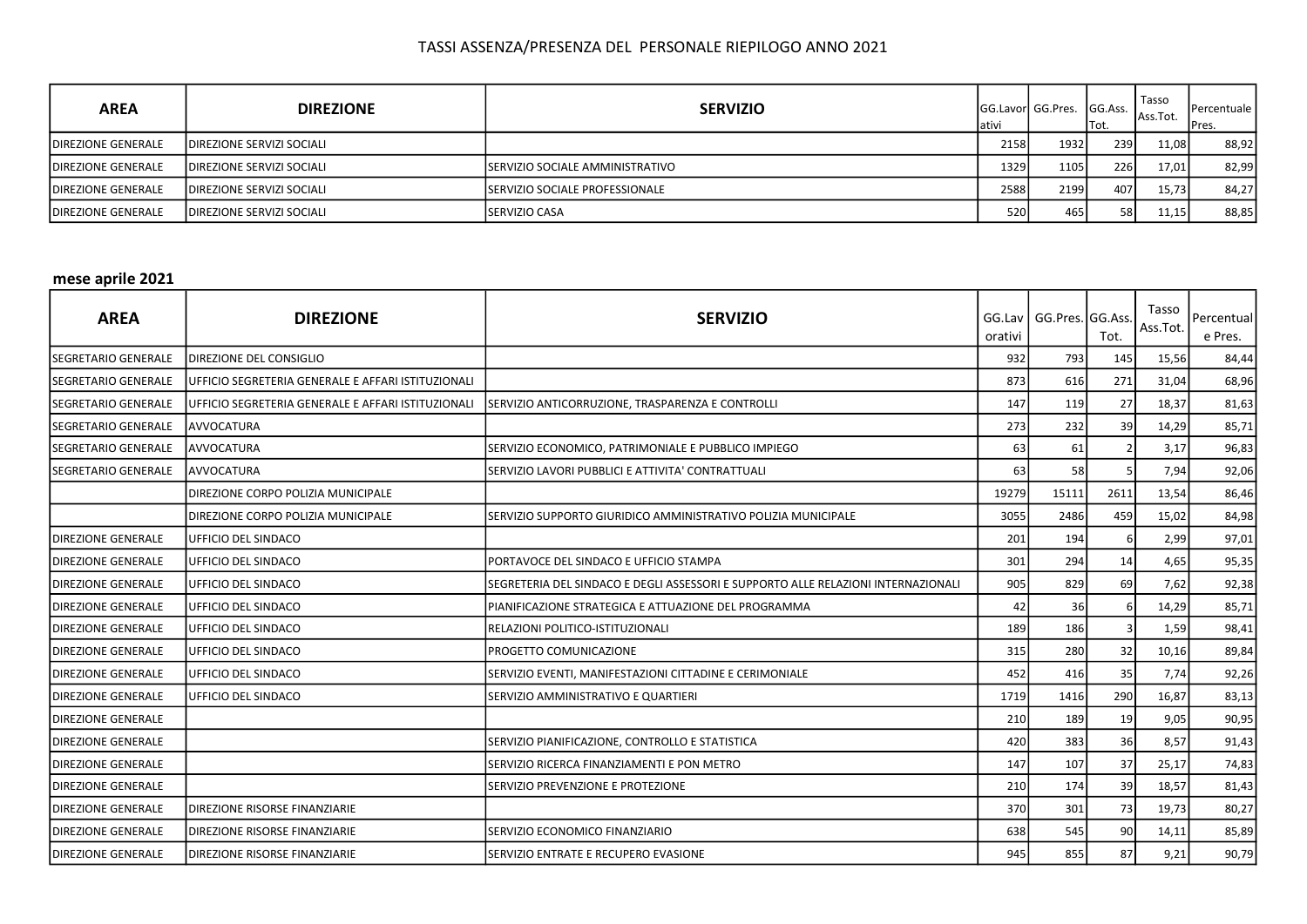| <b>AREA</b>               | <b>DIREZIONE</b>                                   | <b>SERVIZIO</b>                                                       | ativi | GG.Lavor GG.Pres. | GG.Ass.<br>Tot. | Tasso<br>Ass.Tot. | Percentuale<br>Pres. |
|---------------------------|----------------------------------------------------|-----------------------------------------------------------------------|-------|-------------------|-----------------|-------------------|----------------------|
| <b>DIREZIONE GENERALE</b> | DIREZIONE RISORSE UMANE                            |                                                                       | 378   | 290               | 92              | 24,34             | 75,66                |
| <b>DIREZIONE GENERALE</b> | DIREZIONE RISORSE UMANE                            | SERVIZIO AMMINISTRAZIONE DEL PERSONALE                                | 746   | 646               | 96              | 12,87             | 87,13                |
| <b>DIREZIONE GENERALE</b> | DIREZIONE RISORSE UMANE                            | SERVIZIO ACQUISIZIONE RISORSE                                         | 462   | 396               | 67              | 14,5              | 85,5                 |
| DIREZIONE GENERALE        | DIREZIONE SERVIZI TERRITORIALI E PROTEZIONE CIVILE |                                                                       | 844   | 715               | 120             | 14,22             | 85,78                |
| DIREZIONE GENERALE        | DIREZIONE SERVIZI TERRITORIALI E PROTEZIONE CIVILE | SERVIZIO PROTEZIONE CIVILE                                            | 393   | 354               | 36              | 9,16              | 90,84                |
| <b>DIREZIONE GENERALE</b> | DIREZIONE SERVIZI TERRITORIALI E PROTEZIONE CIVILE | SERVIZIO SERVIZI DEMOGRAFICI                                          | 1712  | 1283              | 426             | 24,88             | 75,12                |
| <b>DIREZIONE GENERALE</b> | <b>DIREZIONE AMBIENTE</b>                          |                                                                       | 441   | 392               | 40              | 9,07              | 90,93                |
| <b>DIREZIONE GENERALE</b> | <b>DIREZIONE AMBIENTE</b>                          | SERVIZIO SOSTENIBILITA', VALUTAZIONE AMBIENTALE, GEOLOGIA E BONIFICHE | 399   | 360               | 35              | 8,77              | 91,23                |
| <b>DIREZIONE GENERALE</b> | <b>DIREZIONE AMBIENTE</b>                          | SERVIZIO PARCHI GIARDINI ED AREE VERDI                                | 2371  | 1946              | 448             | 18,89             | 81,11                |
| <b>DIREZIONE GENERALE</b> | <b>DIREZIONE AMBIENTE</b>                          | SERVIZIO RIFIUTI, IGIENE PUBBLICA, AMBIENTALE E DEL TERRITORIO        | 441   | 384               | 71              | 16,1              | 83,9                 |
| <b>DIREZIONE GENERALE</b> | DIREZIONE SERVIZI TECNICI                          |                                                                       | 979   | 864               | 122             | 12,46             | 87,54                |
| DIREZIONE GENERALE        | DIREZIONE SERVIZI TECNICI                          | SERVIZIO GESTIONE E MANUTENZIONE                                      | 1326  | 1207              | 110             | 8,3               | 91,7                 |
| <b>DIREZIONE GENERALE</b> | DIREZIONE SERVIZI TECNICI                          | SERVIZIO SUPPORTO TECNICO QUARTIERI E IMPIANTI SPORTIVI               | 668   | 589               | 106             | 15,87             | 84,13                |
| <b>DIREZIONE GENERALE</b> | DIREZIONE SERVIZI TECNICI                          | SERVIZIO BELLE ARTI E FABBRICA DI PALAZZO VECCHIO                     | 674   | 620               | 54              | 8,01              | 91,99                |
| <b>DIREZIONE GENERALE</b> | DIREZIONE NUOVE INFRASTRUTTURE E MOBILITA'         |                                                                       | 504   | 410               | 85              | 16,87             | 83,13                |
| <b>DIREZIONE GENERALE</b> | DIREZIONE NUOVE INFRASTRUTTURE E MOBILITA'         | SERVIZIO UFFICIO TRAMVIA/INTERVENTI TAV E AUTOSTRADE                  | 483   | 325               | 163             | 33,75             | 66,25                |
| <b>DIREZIONE GENERALE</b> | DIREZIONE NUOVE INFRASTRUTTURE E MOBILITA'         | SERVIZIO MOBILITA'                                                    | 753   | 640               | 116             | 15,41             | 84,59                |
| <b>DIREZIONE GENERALE</b> | DIREZIONE NUOVE INFRASTRUTTURE E MOBILITA'         | SERVIZIO VIABILITA'                                                   | 793   | 677               | 109             | 13,75             | 86,25                |
| <b>DIREZIONE GENERALE</b> | DIREZIONE NUOVE INFRASTRUTTURE E MOBILITA'         | SERVIZIO PROGRAMMAZIONE MOBILITA' E PISTE CICLABILI                   | 504   | 383               | 124             | 24,6              | 75,4                 |
| <b>DIREZIONE GENERALE</b> | DIREZIONE URBANISTICA                              |                                                                       | 147   | 120               | 25              | 17,01             | 82,99                |
| <b>DIREZIONE GENERALE</b> | DIREZIONE URBANISTICA                              | SERVIZIO EDILIZIA PRIVATA                                             | 814   | 638               | 186             | 22,85             | 77,15                |
| <b>DIREZIONE GENERALE</b> | <b>DIREZIONE URBANISTICA</b>                       | SERVIZIO PIANIFICAZIONE URBANISTICA                                   | 210   | 147               | 67              | 31,9              | 68,1                 |
| <b>DIREZIONE GENERALE</b> | DIREZIONE URBANISTICA                              | SERVIZIO AMMINISTRATIVO URBANISTICA                                   | 898   | 691               | 206             | 22,94             | 77,06                |
| <b>DIREZIONE GENERALE</b> | DIREZIONE SISTEMI INFORMATIVI                      |                                                                       | 294   | 251               | 48              | 16,33             | 83,67                |
| <b>DIREZIONE GENERALE</b> | DIREZIONE SISTEMI INFORMATIVI                      | SERVIZIO GESTIONE INFRASTRUTTURE TECNOLOGICHE                         | 792   | 674               | 120             | 15,15             | 84,85                |
| <b>DIREZIONE GENERALE</b> | DIREZIONE SISTEMI INFORMATIVI                      | SERVIZIO SVILUPPO INFRASTRUTTURE TECNOLOGICHE                         | 481   | 421               | 58              | 12,06             | 87,94                |
| <b>DIREZIONE GENERALE</b> | DIREZIONE GARE, APPALTI E PARTECIPATE              | SERVIZIO SOCIETA' PARTECIPATE, ASSOCIAZIONI E FONDAZIONI              | 117   | 113               |                 | 2,56              | 97,44                |
| DIREZIONE GENERALE        | DIREZIONE GARE, APPALTI E PARTECIPATE              | SERVIZIO AMMINISTRATIVO BENI E SERVIZI                                | 621   | 471               | 150             | 24,15             | 75,85                |
| <b>DIREZIONE GENERALE</b> | DIREZIONE GARE, APPALTI E PARTECIPATE              | SERVIZIO AMMINISTRATIVO OPERE E LAVORI PUBBLICI                       | 294   | 222               | 66              | 22,45             | 77,55                |
| <b>DIREZIONE GENERALE</b> | DIREZIONE PATRIMONIO IMMOBILIARE                   |                                                                       | 1443  | 1160              | 300             | 20,79             | 79,21                |
| <b>DIREZIONE GENERALE</b> | DIREZIONE PATRIMONIO IMMOBILIARE                   | SERVIZIO SERVIZI CIMITERIALI                                          | 1686  | 1355              | 310             | 18,39             | 81,61                |
| <b>DIREZIONE GENERALE</b> | DIREZIONE PATRIMONIO IMMOBILIARE                   | SERVIZIO GESTIONE PATRIMONIO                                          | 482   | 367               | 105             | 21,78             | 78,22                |
| <b>DIREZIONE GENERALE</b> | DIREZIONE ATTIVITA' ECONOMICHE E TURISMO           |                                                                       | 441   | 348               | 89              | 20,18             | 79,82                |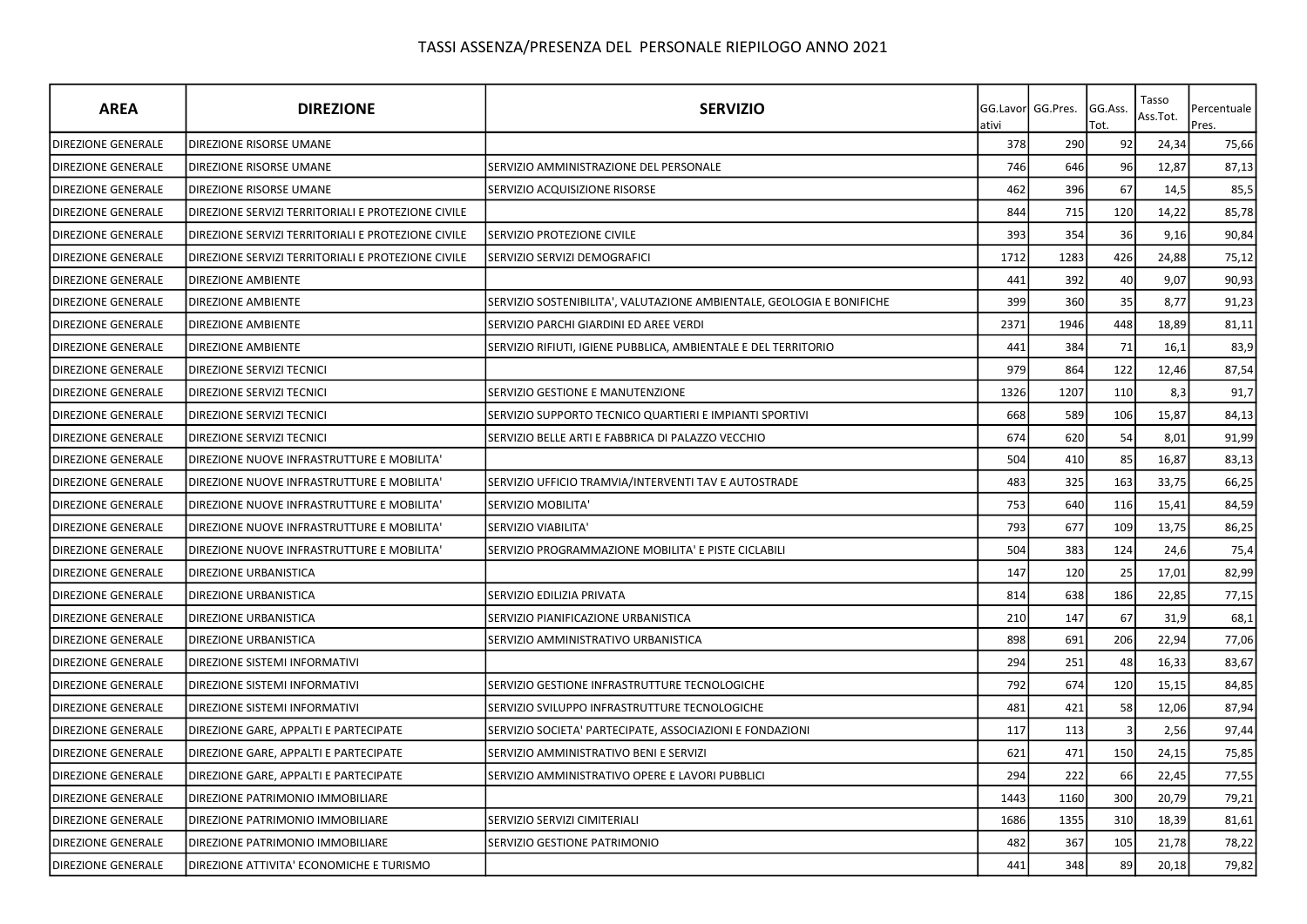| <b>AREA</b>                | <b>DIREZIONE</b>                          | <b>SERVIZIO</b>                                                     | lativi | <b>IGG.Lavorl GG.Pres.</b> | GG.Ass.<br>Tot. | Tasso<br>Ass.Tot. | Percentuale  <br>Pres. |
|----------------------------|-------------------------------------------|---------------------------------------------------------------------|--------|----------------------------|-----------------|-------------------|------------------------|
| <b>IDIREZIONE GENERALE</b> | DIREZIONE ATTIVITA' ECONOMICHE E TURISMO  | SERVIZIO ATTIVITA' PRODUTTIVE                                       | 504    | 419                        | 87              | 17,26             | 82,74                  |
| <b>IDIREZIONE GENERALE</b> | IDIREZIONE ATTIVITA' ECONOMICHE E TURISMO | SERVIZIO COMMERCIO AREE PUBBLICHE OCCUPAZIONE SUOLO PUBBLICO E TAXI | 693    | 612                        | 75              | 10,82             | 89,18                  |
| <b>IDIREZIONE GENERALE</b> | IDIREZIONE ATTIVITA' ECONOMICHE E TURISMO | SERVIZIO PROMOZIONE ECONOMICA, TURISTICA E LAVORO                   | 105    | 92                         | 12              | 11,43             | 88,57                  |
| <b>IDIREZIONE GENERALE</b> | DIREZIONE ISTRUZIONE                      |                                                                     | 588    | 522                        | 62              | 10,54             | 89,46                  |
| <b>IDIREZIONE GENERALE</b> | <b>DIREZIONE ISTRUZIONE</b>               | SERVIZIO NIDI E COORDINAMENTO PEDAGOGICO                            | 14902  | 11484                      | 2493            | 16,73             | 83,27                  |
| <b>IDIREZIONE GENERALE</b> | <b>IDIREZIONE ISTRUZIONE</b>              | SERVIZIO SUPPORTO ALLE ATTIVITA' EDUCATIVE E SCOLASTICHE            | 651    | 560                        | 86              | 13,21             | 86,79                  |
| <b>IDIREZIONE GENERALE</b> | <b>IDIREZIONE ISTRUZIONE</b>              | SERVIZIO INFANZIA, ATTIVITA' EDUCATIVE, LUDICHE E FORMATIVE         | 7445   | 5716                       | 1359            | 18,25             | 81,75                  |
| <b>DIREZIONE GENERALE</b>  | <b>DIREZIONE CULTURA E SPORT</b>          |                                                                     | 474    | 388                        | 82              | 17,3              | 82,7                   |
| <b>IDIREZIONE GENERALE</b> | <b>IDIREZIONE CULTURA E SPORT</b>         | SERVIZIO BIBLIOTECHE, ARCHIVI E POLITICHE GIOVANILI                 | 1657   | 1372                       | 270             | 16,29             | 83,71                  |
| <b>IDIREZIONE GENERALE</b> | IDIREZIONE CULTURA E SPORT                | SERVIZIO MUSEI COMUNALI ED ATTIVITA' CULTURALI                      | 513    | 337                        | 186             | 36,26             | 63,74                  |
| <b>IDIREZIONE GENERALE</b> | DIREZIONE CULTURA E SPORT                 | <b>SERVIZIO SPORT</b>                                               | 1217   | 1025                       | 186             | 15,28             | 84,72                  |
| <b>IDIREZIONE GENERALE</b> | <b>DIREZIONE SERVIZI SOCIALI</b>          |                                                                     | 2104   | 1774                       | 312             | 14,83             | 85,17                  |
| <b>DIREZIONE GENERALE</b>  | <b>DIREZIONE SERVIZI SOCIALI</b>          | SERVIZIO SOCIALE AMMINISTRATIVO                                     | 1193   | 1031                       | 153             | 12,82             | 87,18                  |
| <b>IDIREZIONE GENERALE</b> | <b>DIREZIONE SERVIZI SOCIALI</b>          | SERVIZIO SOCIALE PROFESSIONALE                                      | 2651   | 2123                       | 545             | 20,56             | 79,44                  |
| <b>IDIREZIONE GENERALE</b> | <b>IDIREZIONE SERVIZI SOCIALI</b>         | ISERVIZIO CASA                                                      | 474    | 418                        | 62              | 13,08             | 86,92                  |

### mese maggio 2021

| <b>AREA</b>                 | <b>DIREZIONE</b>                                   | <b>SERVIZIO</b>                                                                   | orativi | GG.Lav   GG.Pres. GG.Ass. | Tot. | Tasso<br>Ass.Tot. | Percentual<br>e Pres. |
|-----------------------------|----------------------------------------------------|-----------------------------------------------------------------------------------|---------|---------------------------|------|-------------------|-----------------------|
| <b>ISEGRETARIO GENERALE</b> | <b>IDIREZIONE DEL CONSIGLIO</b>                    |                                                                                   | 901     | 719                       | 202  | 22,42             | 77,58                 |
| <b>ISEGRETARIO GENERALE</b> | UFFICIO SEGRETERIA GENERALE E AFFARI ISTITUZIONALI |                                                                                   | 874     | 668                       | 233  | 26,66             | 73,34                 |
| <b>ISEGRETARIO GENERALE</b> | UFFICIO SEGRETERIA GENERALE E AFFARI ISTITUZIONALI | SERVIZIO ANTICORRUZIONE, TRASPARENZA E CONTROLLI                                  | 147     | 135                       | 10   | 6,8               | 93,2                  |
| <b>SEGRETARIO GENERALE</b>  | AVVOCATURA                                         |                                                                                   | 294     | 249                       | 44   | 14,97             | 85,03                 |
| ISEGRETARIO GENERALE        | AVVOCATURA                                         | ISERVIZIO ECONOMICO, PATRIMONIALE E PUBBLICO IMPIEGO                              | 63      | 62                        |      | 1,59              | 98,41                 |
| <b>ISEGRETARIO GENERALE</b> | <b>AVVOCATURA</b>                                  | SERVIZIO LAVORI PUBBLICI E ATTIVITA' CONTRATTUALI                                 | 63      | 49                        | 14   | 22,22             | 77,78                 |
|                             | <b>DIREZIONE CORPO POLIZIA MUNICIPALE</b>          |                                                                                   | 19249   | 15139                     | 2669 | 13,87             | 86,13                 |
|                             | DIREZIONE CORPO POLIZIA MUNICIPALE                 | SERVIZIO SUPPORTO GIURIDICO AMMINISTRATIVO POLIZIA MUNICIPALE                     | 3016    | 2389                      | 545  | 18,07             | 81,93                 |
| <b>IDIREZIONE GENERALE</b>  | <b>IUFFICIO DEL SINDACO</b>                        |                                                                                   | 202     | 179                       | 22   | 10,89             | 89,11                 |
| <b>IDIREZIONE GENERALE</b>  | IUFFICIO DEL SINDACO                               | <b>IPORTAVOCE DEL SINDACO E UFFICIO STAMPA</b>                                    | 315     | 301                       | 21   | 6,67              | 93,33                 |
| <b>IDIREZIONE GENERALE</b>  | <b>IUFFICIO DEL SINDACO</b>                        | SEGRETERIA DEL SINDACO E DEGLI ASSESSORI E SUPPORTO ALLE RELAZIONI INTERNAZIONALI | 905     | 809                       | 101  | 11,16             | 88,84                 |
| <b>IDIREZIONE GENERALE</b>  | <b>IUFFICIO DEL SINDACO</b>                        | IPIANIFICAZIONE STRATEGICA E ATTUAZIONE DEL PROGRAMMA                             | 63      | 62                        |      | 1,59              | 98,41                 |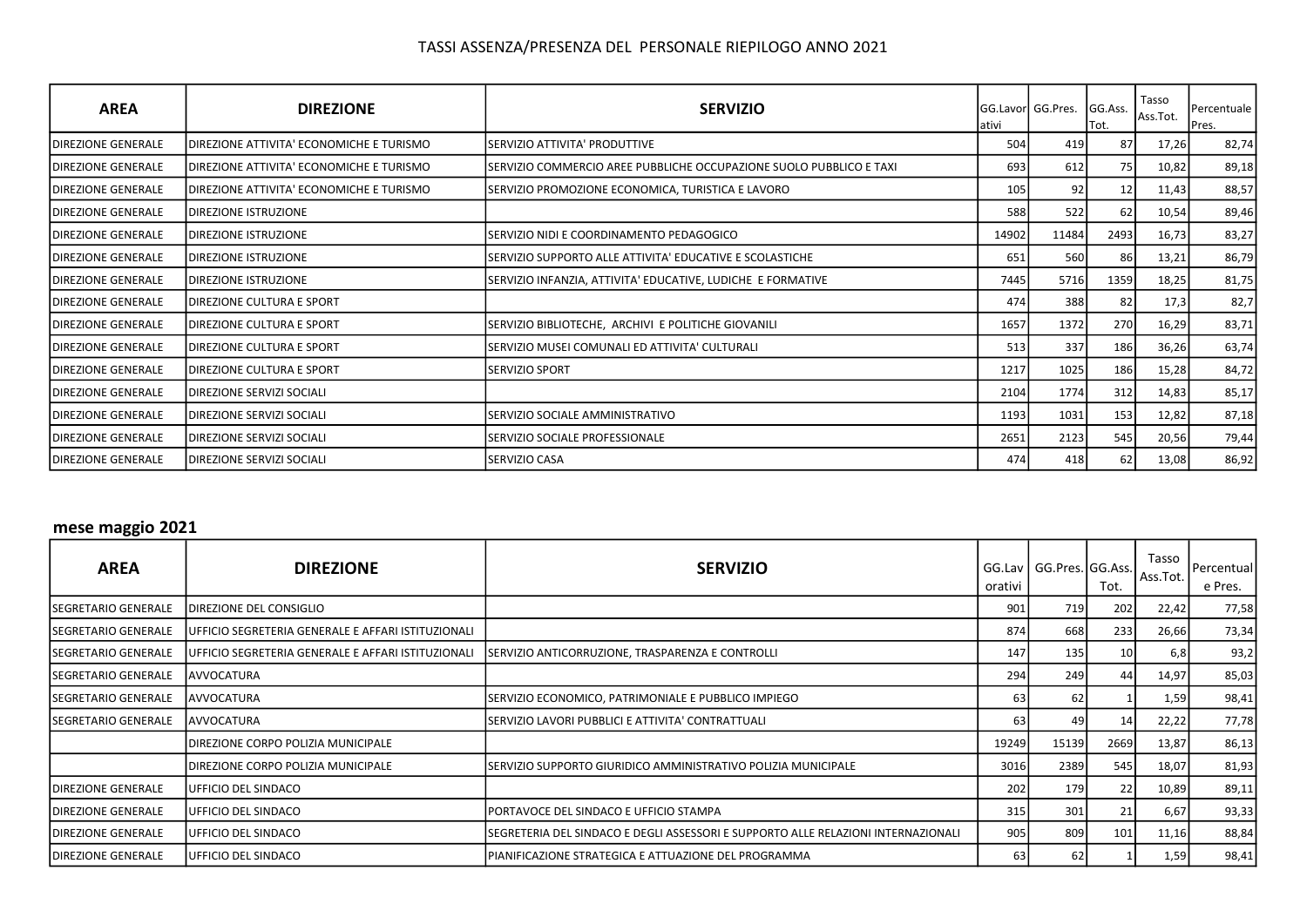| <b>AREA</b>               | <b>DIREZIONE</b>                                   | <b>SERVIZIO</b>                                                       | ativi | GG.Lavorl GG.Pres. | GG.Ass.<br>Tot. | Tasso<br>Ass.Tot. | Percentuale<br>Pres. |
|---------------------------|----------------------------------------------------|-----------------------------------------------------------------------|-------|--------------------|-----------------|-------------------|----------------------|
| <b>DIREZIONE GENERALE</b> | UFFICIO DEL SINDACO                                | RELAZIONI POLITICO-ISTITUZIONALI                                      | 189   | 184                |                 | 4,23              | 95,77                |
| <b>DIREZIONE GENERALE</b> | UFFICIO DEL SINDACO                                | PROGETTO COMUNICAZIONE                                                | 315   | 241                | 70              | 22,22             | 77,78                |
| <b>DIREZIONE GENERALE</b> | UFFICIO DEL SINDACO                                | SERVIZIO EVENTI, MANIFESTAZIONI CITTADINE E CERIMONIALE               | 453   | 403                | 48              | 10,6              | 89,4                 |
| <b>DIREZIONE GENERALE</b> | UFFICIO DEL SINDACO                                | SERVIZIO AMMINISTRATIVO E QUARTIERI                                   | 1719  | 1333               | 404             | 23,5              | 76,5                 |
| <b>DIREZIONE GENERALE</b> |                                                    |                                                                       | 210   | 200                | 12              | 5,71              | 94,29                |
| DIREZIONE GENERALE        |                                                    | SERVIZIO PIANIFICAZIONE, CONTROLLO E STATISTICA                       | 420   | 369                | 58              | 13,81             | 86,19                |
| DIREZIONE GENERALE        |                                                    | SERVIZIO RICERCA FINANZIAMENTI E PON METRO                            | 147   | 139                |                 | 5,44              | 94,56                |
| <b>DIREZIONE GENERALE</b> |                                                    | SERVIZIO PREVENZIONE E PROTEZIONE                                     | 189   | 171                | 17              | 8,99              | 91,01                |
| <b>DIREZIONE GENERALE</b> | DIREZIONE RISORSE FINANZIARIE                      |                                                                       | 369   | 305                | 69              | 18,7              | 81,3                 |
| <b>DIREZIONE GENERALE</b> | DIREZIONE RISORSE FINANZIARIE                      | SERVIZIO ECONOMICO FINANZIARIO                                        | 638   | 542                | 89              | 13,95             | 86,05                |
| DIREZIONE GENERALE        | DIREZIONE RISORSE FINANZIARIE                      | SERVIZIO ENTRATE E RECUPERO EVASIONE                                  | 945   | 820                | 123             | 13,02             | 86,98                |
| DIREZIONE GENERALE        | DIREZIONE RISORSE UMANE                            |                                                                       | 367   | 318                | 57              | 15,53             | 84,47                |
| <b>DIREZIONE GENERALE</b> | DIREZIONE RISORSE UMANE                            | SERVIZIO AMMINISTRAZIONE DEL PERSONALE                                | 748   | 663                | 78              | 10,43             | 89,57                |
| <b>DIREZIONE GENERALE</b> | DIREZIONE RISORSE UMANE                            | SERVIZIO ACQUISIZIONE RISORSE                                         | 442   | 375                | 61              | 13,8              | 86,2                 |
| <b>DIREZIONE GENERALE</b> | DIREZIONE SERVIZI TERRITORIALI E PROTEZIONE CIVILE |                                                                       | 827   | 684                | 147             | 17,78             | 82,22                |
| <b>DIREZIONE GENERALE</b> | DIREZIONE SERVIZI TERRITORIALI E PROTEZIONE CIVILE | SERVIZIO PROTEZIONE CIVILE                                            | 395   | 326                | 57              | 14,43             | 85,57                |
| <b>DIREZIONE GENERALE</b> | DIREZIONE SERVIZI TERRITORIALI E PROTEZIONE CIVILE | SERVIZIO SERVIZI DEMOGRAFICI                                          | 1745  | 1446               | 314             | 17,99             | 82,01                |
| <b>DIREZIONE GENERALE</b> | DIREZIONE AMBIENTE                                 |                                                                       | 440   | 398                | 33              | 7,5               | 92,5                 |
| <b>DIREZIONE GENERALE</b> | <b>DIREZIONE AMBIENTE</b>                          | SERVIZIO SOSTENIBILITA', VALUTAZIONE AMBIENTALE, GEOLOGIA E BONIFICHE | 399   | 320                | 78              | 19,55             | 80,45                |
| DIREZIONE GENERALE        | DIREZIONE AMBIENTE                                 | SERVIZIO PARCHI GIARDINI ED AREE VERDI                                | 2363  | 1982               | 382             | 16,17             | 83,83                |
| <b>DIREZIONE GENERALE</b> | DIREZIONE AMBIENTE                                 | SERVIZIO RIFIUTI, IGIENE PUBBLICA, AMBIENTALE E DEL TERRITORIO        | 452   | 391                | 77              | 17,04             | 82,96                |
| DIREZIONE GENERALE        | DIREZIONE SERVIZI TECNICI                          |                                                                       | 978   | 800                | 176             | 18                | 82                   |
| <b>DIREZIONE GENERALE</b> | DIREZIONE SERVIZI TECNICI                          | SERVIZIO GESTIONE E MANUTENZIONE                                      | 1343  | 1143               | 185             | 13,78             | 86,22                |
| <b>DIREZIONE GENERALE</b> | DIREZIONE SERVIZI TECNICI                          | SERVIZIO SUPPORTO TECNICO QUARTIERI E IMPIANTI SPORTIVI               | 646   | 554                | 120             | 18,58             | 81,42                |
| <b>DIREZIONE GENERALE</b> | DIREZIONE SERVIZI TECNICI                          | SERVIZIO BELLE ARTI E FABBRICA DI PALAZZO VECCHIO                     | 674   | 573                | 88              | 13,06             | 86,94                |
| <b>DIREZIONE GENERALE</b> | DIREZIONE NUOVE INFRASTRUTTURE E MOBILITA'         |                                                                       | 504   | 469                | 29              | 5,75              | 94,25                |
| <b>DIREZIONE GENERALE</b> | DIREZIONE NUOVE INFRASTRUTTURE E MOBILITA'         | SERVIZIO UFFICIO TRAMVIA/INTERVENTI TAV E AUTOSTRADE                  | 483   | 423                | 62              | 12,84             | 87,16                |
| <b>DIREZIONE GENERALE</b> | DIREZIONE NUOVE INFRASTRUTTURE E MOBILITA'         | SERVIZIO MOBILITA'                                                    | 773   | 683                | 96              | 12,42             | 87,58                |
| <b>DIREZIONE GENERALE</b> | DIREZIONE NUOVE INFRASTRUTTURE E MOBILITA'         | SERVIZIO VIABILITA'                                                   | 794   | 708                | 81              | 10,2              | 89,8                 |
| <b>DIREZIONE GENERALE</b> | DIREZIONE NUOVE INFRASTRUTTURE E MOBILITA'         | SERVIZIO PROGRAMMAZIONE MOBILITA' E PISTE CICLABILI                   | 504   | 471                | 35              | 6,94              | 93,06                |
| <b>DIREZIONE GENERALE</b> | DIREZIONE URBANISTICA                              |                                                                       | 147   | 119                | 26              | 17,69             | 82,31                |
| DIREZIONE GENERALE        | DIREZIONE URBANISTICA                              | SERVIZIO EDILIZIA PRIVATA                                             | 815   | 565                | 256             | 31,41             | 68,59                |
| <b>DIREZIONE GENERALE</b> | <b>DIREZIONE URBANISTICA</b>                       | SERVIZIO PIANIFICAZIONE URBANISTICA                                   | 210   | 160                | 55              | 26,19             | 73,81                |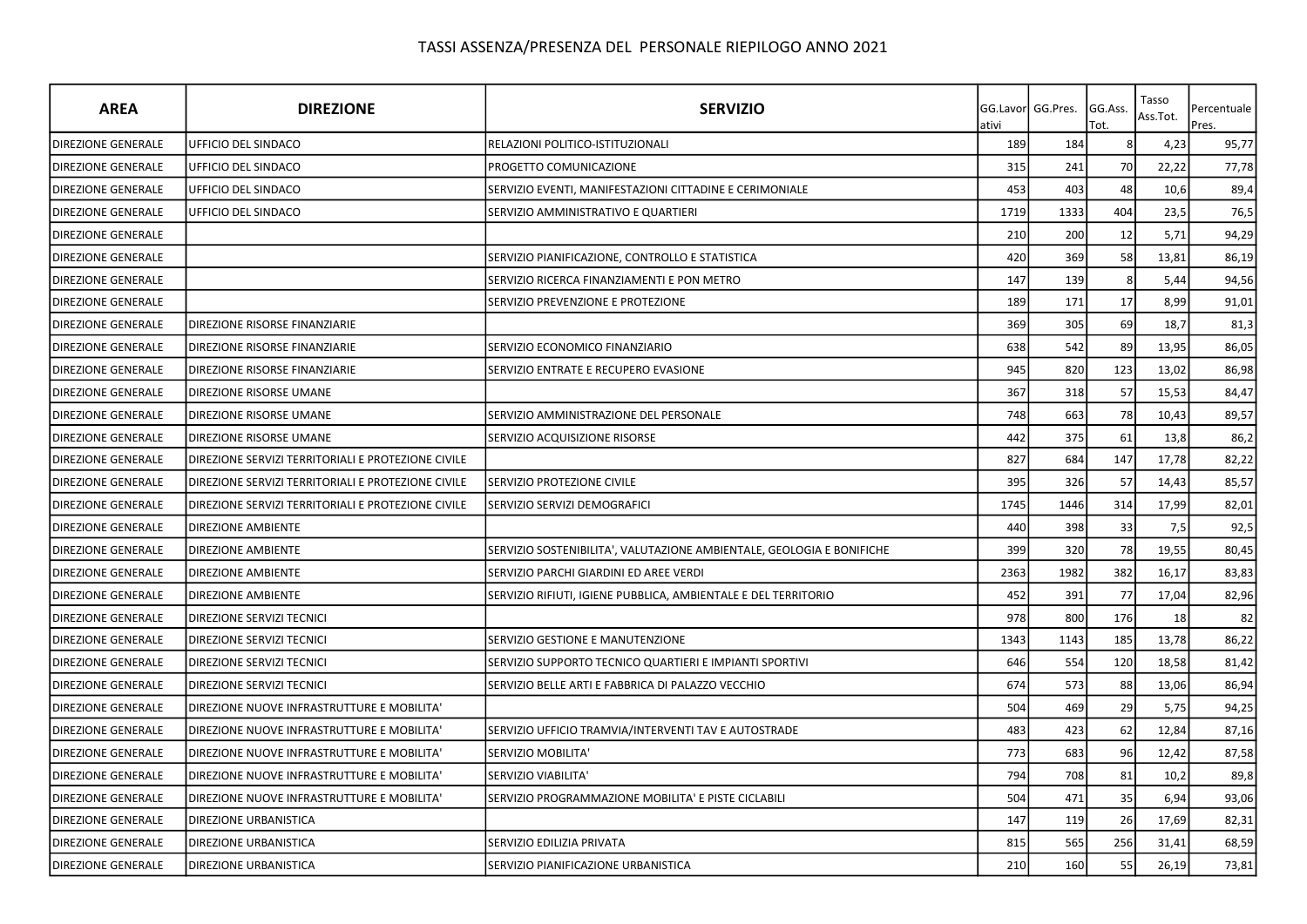| <b>AREA</b>               | <b>DIREZIONE</b>                         | <b>SERVIZIO</b>                                                     | ativi | GG.Lavor GG.Pres. | GG.Ass.<br>Tot. | Tasso<br>Ass.Tot. | Percentuale<br>Pres. |
|---------------------------|------------------------------------------|---------------------------------------------------------------------|-------|-------------------|-----------------|-------------------|----------------------|
| <b>DIREZIONE GENERALE</b> | <b>DIREZIONE URBANISTICA</b>             | SERVIZIO AMMINISTRATIVO URBANISTICA                                 | 878   | 677               | 199             | 22,67             | 77,33                |
| <b>DIREZIONE GENERALE</b> | <b>I</b> DIREZIONE SISTEMI INFORMATIVI   |                                                                     | 294   | 224               | 74              | 25,17             | 74,83                |
| <b>DIREZIONE GENERALE</b> | <b>DIREZIONE SISTEMI INFORMATIVI</b>     | SERVIZIO GESTIONE INFRASTRUTTURE TECNOLOGICHE                       | 795   | 687               | 112             | 14,09             | 85,91                |
| <b>DIREZIONE GENERALE</b> | DIREZIONE SISTEMI INFORMATIVI            | SERVIZIO SVILUPPO INFRASTRUTTURE TECNOLOGICHE                       | 462   | 421               | 38              | 8,23              | 91,77                |
| <b>DIREZIONE GENERALE</b> | DIREZIONE GARE, APPALTI E PARTECIPATE    | SERVIZIO SOCIETA' PARTECIPATE, ASSOCIAZIONI E FONDAZIONI            | 118   | 99                | 17              | 14,41             | 85,59                |
| <b>DIREZIONE GENERALE</b> | DIREZIONE GARE, APPALTI E PARTECIPATE    | SERVIZIO AMMINISTRATIVO BENI E SERVIZI                              | 601   | 498               | 110             | 18,3              | 81,7                 |
| <b>DIREZIONE GENERALE</b> | DIREZIONE GARE, APPALTI E PARTECIPATE    | SERVIZIO AMMINISTRATIVO OPERE E LAVORI PUBBLICI                     | 294   | 268               | 25              | 8,5               | 91,5                 |
| <b>DIREZIONE GENERALE</b> | <b>DIREZIONE PATRIMONIO IMMOBILIARE</b>  |                                                                     | 1462  | 1307              | 153             | 10,47             | 89,53                |
| <b>DIREZIONE GENERALE</b> | DIREZIONE PATRIMONIO IMMOBILIARE         | <b>SERVIZIO SERVIZI CIMITERIALI</b>                                 | 1673  | 1415              | 231             | 13,81             | 86,19                |
| <b>DIREZIONE GENERALE</b> | <b>DIREZIONE PATRIMONIO IMMOBILIARE</b>  | <b>SERVIZIO GESTIONE PATRIMONIO</b>                                 | 488   | 412               | 71              | 14,55             | 85,45                |
| <b>DIREZIONE GENERALE</b> | DIREZIONE ATTIVITA' ECONOMICHE E TURISMO |                                                                     | 431   | 354               | 84              | 19,49             | 80,51                |
| <b>DIREZIONE GENERALE</b> | DIREZIONE ATTIVITA' ECONOMICHE E TURISMO | SERVIZIO ATTIVITA' PRODUTTIVE                                       | 493   | 420               | 76              | 15,42             | 84,58                |
| DIREZIONE GENERALE        | DIREZIONE ATTIVITA' ECONOMICHE E TURISMO | SERVIZIO COMMERCIO AREE PUBBLICHE OCCUPAZIONE SUOLO PUBBLICO E TAXI | 693   | 555               | 128             | 18,47             | 81,53                |
| <b>DIREZIONE GENERALE</b> | DIREZIONE ATTIVITA' ECONOMICHE E TURISMO | SERVIZIO PROMOZIONE ECONOMICA, TURISTICA E LAVORO                   | 105   | 96                |                 | 7,62              | 92,38                |
| <b>DIREZIONE GENERALE</b> | <b>DIREZIONE ISTRUZIONE</b>              |                                                                     | 567   | 538               | 28              | 4,94              | 95,06                |
| <b>DIREZIONE GENERALE</b> | <b>DIREZIONE ISTRUZIONE</b>              | SERVIZIO NIDI E COORDINAMENTO PEDAGOGICO                            | 15153 | 11826             | 2536            | 16,74             | 83,26                |
| <b>DIREZIONE GENERALE</b> | <b>DIREZIONE ISTRUZIONE</b>              | SERVIZIO SUPPORTO ALLE ATTIVITA' EDUCATIVE E SCOLASTICHE            | 651   | 592               | 57              | 8,76              | 91,24                |
| <b>DIREZIONE GENERALE</b> | <b>DIREZIONE ISTRUZIONE</b>              | SERVIZIO INFANZIA, ATTIVITA' EDUCATIVE, LUDICHE E FORMATIVE         | 7502  | 6141              | 1037            | 13,82             | 86,18                |
| <b>DIREZIONE GENERALE</b> | <b>DIREZIONE CULTURA E SPORT</b>         |                                                                     | 448   | 406               | 44              | 9,82              | 90,18                |
| DIREZIONE GENERALE        | <b>DIREZIONE CULTURA E SPORT</b>         | SERVIZIO BIBLIOTECHE, ARCHIVI E POLITICHE GIOVANILI                 | 1611  | 1443              | 162             | 10,06             | 89,94                |
| <b>DIREZIONE GENERALE</b> | DIREZIONE CULTURA E SPORT                | SERVIZIO MUSEI COMUNALI ED ATTIVITA' CULTURALI                      | 534   | 432               | 116             | 21,72             | 78,28                |
| <b>DIREZIONE GENERALE</b> | <b>DIREZIONE CULTURA E SPORT</b>         | <b>SERVIZIO SPORT</b>                                               | 1240  | 1037              | 177             | 14,27             | 85,73                |
| <b>DIREZIONE GENERALE</b> | DIREZIONE SERVIZI SOCIALI                |                                                                     | 2117  | 1847              | 262             | 12,38             | 87,62                |
| <b>DIREZIONE GENERALE</b> | DIREZIONE SERVIZI SOCIALI                | SERVIZIO SOCIALE AMMINISTRATIVO                                     | 1172  | 990               | 176             | 15,02             | 84,98                |
| <b>DIREZIONE GENERALE</b> | <b>DIREZIONE SERVIZI SOCIALI</b>         | SERVIZIO SOCIALE PROFESSIONALE                                      | 2563  | 2114              | 445             | 17,36             | 82,64                |
| <b>DIREZIONE GENERALE</b> | <b>DIREZIONE SERVIZI SOCIALI</b>         | <b>SERVIZIO CASA</b>                                                | 454   | 410               | 42              | 9,25              | 90,75                |

# mese giugno 2021

| AREA                       | <b>DIREZIONE</b>        | <b>SERVIZIO</b> | I orativi | GG.Lav   GG.Pres. GG.Ass. | Tot. | Tasso<br>Ass.Tot. | <b>Percentual</b><br>e Pres. |
|----------------------------|-------------------------|-----------------|-----------|---------------------------|------|-------------------|------------------------------|
| <b>SEGRETARIO GENERALE</b> | DIREZIONE DEL CONSIGLIO |                 | 838       | 558                       | 273  | 32.58             | 67,42                        |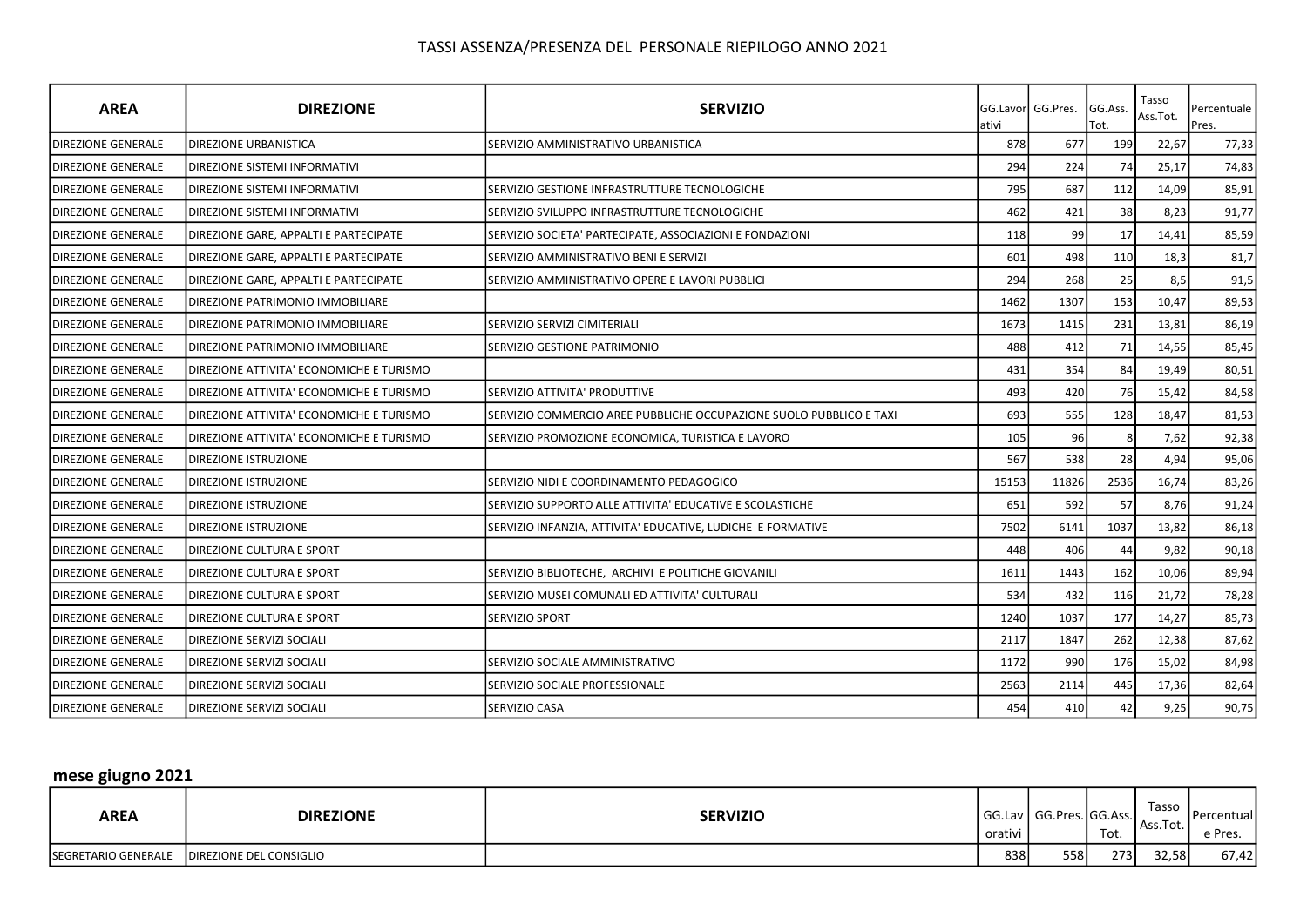| <b>AREA</b>                | <b>DIREZIONE</b>                                   | <b>SERVIZIO</b>                                                                   | ativi | GG.Lavor GG.Pres. | GG.Ass.<br>Tot. | Tasso<br>Ass.Tot. | Percentuale<br>Pres. |
|----------------------------|----------------------------------------------------|-----------------------------------------------------------------------------------|-------|-------------------|-----------------|-------------------|----------------------|
| <b>SEGRETARIO GENERALE</b> | UFFICIO SEGRETERIA GENERALE E AFFARI ISTITUZIONALI |                                                                                   | 832   | 625               | 216             | 25,96             | 74,04                |
| <b>SEGRETARIO GENERALE</b> | UFFICIO SEGRETERIA GENERALE E AFFARI ISTITUZIONALI | SERVIZIO ANTICORRUZIONE, TRASPARENZA E CONTROLLI                                  | 140   | 121               | 22              | 15,71             | 84,29                |
| SEGRETARIO GENERALE        | <b>AVVOCATURA</b>                                  |                                                                                   | 280   | 220               | 60              | 21,43             | 78,57                |
| <b>SEGRETARIO GENERALE</b> | <b>AVVOCATURA</b>                                  | SERVIZIO ECONOMICO, PATRIMONIALE E PUBBLICO IMPIEGO                               | 60    | 46                | 14              | 23,33             | 76,67                |
| SEGRETARIO GENERALE        | AVVOCATURA                                         | SERVIZIO LAVORI PUBBLICI E ATTIVITA' CONTRATTUALI                                 | 60    | 32                | 28              | 46,67             | 53,33                |
|                            | DIREZIONE CORPO POLIZIA MUNICIPALE                 |                                                                                   | 18247 | 12536             | 4921            | 26,97             | 73,03                |
|                            | DIREZIONE CORPO POLIZIA MUNICIPALE                 | SERVIZIO SUPPORTO GIURIDICO AMMINISTRATIVO POLIZIA MUNICIPALE                     | 2877  | 1898              | 828             | 28,78             | 71,22                |
| <b>DIREZIONE GENERALE</b>  | UFFICIO DEL SINDACO                                |                                                                                   | 192   | 149               | 39              | 20,31             | 79,69                |
| <b>DIREZIONE GENERALE</b>  | UFFICIO DEL SINDACO                                | PORTAVOCE DEL SINDACO E UFFICIO STAMPA                                            | 300   | 287               | 25              | 8,33              | 91,67                |
| <b>DIREZIONE GENERALE</b>  | <b>UFFICIO DEL SINDACO</b>                         | SEGRETERIA DEL SINDACO E DEGLI ASSESSORI E SUPPORTO ALLE RELAZIONI INTERNAZIONALI | 882   | 732               | 131             | 14,85             | 85,15                |
| <b>DIREZIONE GENERALE</b>  | UFFICIO DEL SINDACO                                | PIANIFICAZIONE STRATEGICA E ATTUAZIONE DEL PROGRAMMA                              | 60    | 46                | 13              | 21,67             | 78,33                |
| <b>DIREZIONE GENERALE</b>  | UFFICIO DEL SINDACO                                | RELAZIONI POLITICO-ISTITUZIONALI                                                  | 180   | 139               | 50              | 27,78             | 72,22                |
| <b>DIREZIONE GENERALE</b>  | UFFICIO DEL SINDACO                                | PROGETTO COMUNICAZIONE                                                            | 280   | 205               | 72              | 25,71             | 74,29                |
| <b>DIREZIONE GENERALE</b>  | <b>UFFICIO DEL SINDACO</b>                         | SERVIZIO EVENTI, MANIFESTAZIONI CITTADINE E CERIMONIALE                           | 432   | 397               | 75              | 17,36             | 82,64                |
| <b>DIREZIONE GENERALE</b>  | UFFICIO DEL SINDACO                                | SERVIZIO AMMINISTRATIVO E QUARTIERI                                               | 1598  | 1108              | 495             | 30,98             | 69,02                |
| <b>DIREZIONE GENERALE</b>  |                                                    |                                                                                   | 200   | 165               | 31              | 15,5              | 84,5                 |
| <b>DIREZIONE GENERALE</b>  |                                                    | SERVIZIO PIANIFICAZIONE, CONTROLLO E STATISTICA                                   | 400   | 303               | 101             | 25,25             | 74,75                |
| <b>DIREZIONE GENERALE</b>  |                                                    | SERVIZIO RICERCA FINANZIAMENTI E PON METRO                                        | 140   | 128               | 11              | 7,86              | 92,14                |
| <b>DIREZIONE GENERALE</b>  |                                                    | SERVIZIO PREVENZIONE E PROTEZIONE                                                 | 180   | 131               | 46              | 25,56             | 74,44                |
| <b>DIREZIONE GENERALE</b>  | DIREZIONE RISORSE FINANZIARIE                      |                                                                                   | 352   | 260               | 93              | 26,42             | 73,58                |
| <b>DIREZIONE GENERALE</b>  | DIREZIONE RISORSE FINANZIARIE                      | SERVIZIO ECONOMICO FINANZIARIO                                                    | 609   | 436               | 156             | 25,62             | 74,38                |
| <b>DIREZIONE GENERALE</b>  | DIREZIONE RISORSE FINANZIARIE                      | SERVIZIO ENTRATE E RECUPERO EVASIONE                                              | 900   | 620               | 265             | 29,44             | 70,56                |
| <b>DIREZIONE GENERALE</b>  | DIREZIONE RISORSE UMANE                            |                                                                                   | 320   | 251               | 73              | 22,81             | 77,19                |
| <b>DIREZIONE GENERALE</b>  | DIREZIONE RISORSE UMANE                            | SERVIZIO AMMINISTRAZIONE DEL PERSONALE                                            | 713   | 544               | 155             | 21,74             | 78,26                |
| <b>DIREZIONE GENERALE</b>  | DIREZIONE RISORSE UMANE                            | SERVIZIO ACQUISIZIONE RISORSE                                                     | 420   | 309               | 98              | 23,33             | 76,67                |
| <b>DIREZIONE GENERALE</b>  | DIREZIONE SERVIZI TERRITORIALI E PROTEZIONE CIVILE |                                                                                   | 765   | 557               | 213             | 27,84             | 72,16                |
| <b>DIREZIONE GENERALE</b>  | DIREZIONE SERVIZI TERRITORIALI E PROTEZIONE CIVILE | SERVIZIO PROTEZIONE CIVILE                                                        | 376   | 303               | 64              | 17,02             | 82,98                |
| <b>DIREZIONE GENERALE</b>  | DIREZIONE SERVIZI TERRITORIALI E PROTEZIONE CIVILE | SERVIZIO SERVIZI DEMOGRAFICI                                                      | 1632  | 1303              | 337             | 20,65             | 79,35                |
| <b>DIREZIONE GENERALE</b>  | <b>DIREZIONE AMBIENTE</b>                          |                                                                                   | 420   | 307               | 96              | 22,86             | 77,14                |
| <b>DIREZIONE GENERALE</b>  | <b>DIREZIONE AMBIENTE</b>                          | SERVIZIO SOSTENIBILITA', VALUTAZIONE AMBIENTALE, GEOLOGIA E BONIFICHE             | 380   | 242               | 151             | 39,74             | 60,26                |
| <b>DIREZIONE GENERALE</b>  | <b>DIREZIONE AMBIENTE</b>                          | SERVIZIO PARCHI GIARDINI ED AREE VERDI                                            | 2236  | 1680              | 575             | 25,72             | 74,28                |
| <b>DIREZIONE GENERALE</b>  | <b>DIREZIONE AMBIENTE</b>                          | SERVIZIO RIFIUTI, IGIENE PUBBLICA, AMBIENTALE E DEL TERRITORIO                    | 440   | 349               | 99              | 22,5              | 77,5                 |
| <b>DIREZIONE GENERALE</b>  | DIREZIONE SERVIZI TECNICI                          |                                                                                   | 912   | 639               | 255             | 27,96             | 72,04                |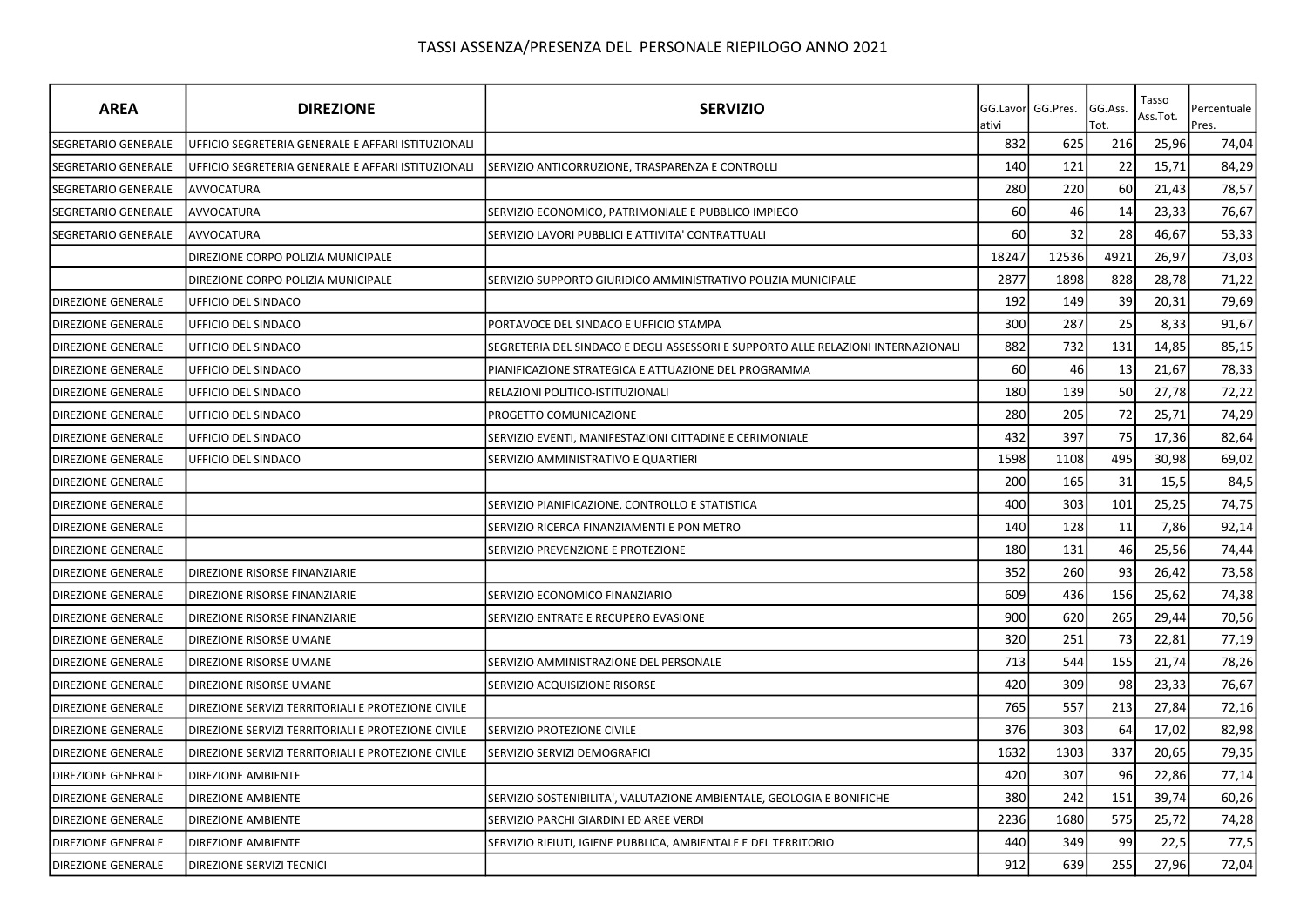| <b>AREA</b>               | <b>DIREZIONE</b>                           | <b>SERVIZIO</b>                                                     | GG.Lavor<br>ativi | GG.Pres. | GG.Ass.<br>Tot. | Tasso<br>Ass.Tot. | Percentuale<br>Pres. |
|---------------------------|--------------------------------------------|---------------------------------------------------------------------|-------------------|----------|-----------------|-------------------|----------------------|
| DIREZIONE GENERALE        | <b>DIREZIONE SERVIZI TECNICI</b>           | SERVIZIO GESTIONE E MANUTENZIONE                                    | 1272              | 893      | 375             | 29,48             | 70,52                |
| <b>DIREZIONE GENERALE</b> | DIREZIONE SERVIZI TECNICI                  | SERVIZIO SUPPORTO TECNICO QUARTIERI E IMPIANTI SPORTIVI             | 616               | 455      | 187             | 30,36             | 69,64                |
| <b>DIREZIONE GENERALE</b> | <b>DIREZIONE SERVIZI TECNICI</b>           | SERVIZIO BELLE ARTI E FABBRICA DI PALAZZO VECCHIO                   | 642               | 437      | 191             | 29,75             | 70,25                |
| <b>DIREZIONE GENERALE</b> | DIREZIONE NUOVE INFRASTRUTTURE E MOBILITA' |                                                                     | 480               | 362      | 105             | 21,88             | 78,12                |
| <b>DIREZIONE GENERALE</b> | DIREZIONE NUOVE INFRASTRUTTURE E MOBILITA' | SERVIZIO UFFICIO TRAMVIA/INTERVENTI TAV E AUTOSTRADE                | 420               | 299      | 113             | 26,9              | 73,1                 |
| <b>DIREZIONE GENERALE</b> | DIREZIONE NUOVE INFRASTRUTTURE E MOBILITA' | SERVIZIO MOBILITA'                                                  | 736               | 545      | 185             | 25,14             | 74,86                |
| <b>DIREZIONE GENERALE</b> | DIREZIONE NUOVE INFRASTRUTTURE E MOBILITA' | SERVIZIO VIABILITA'                                                 | 756               | 595      | 151             | 19,97             | 80,03                |
| <b>DIREZIONE GENERALE</b> | DIREZIONE NUOVE INFRASTRUTTURE E MOBILITA' | SERVIZIO PROGRAMMAZIONE MOBILITA' E PISTE CICLABILI                 | 480               | 372      | 96              | 20                | 80                   |
| <b>DIREZIONE GENERALE</b> | <b>DIREZIONE URBANISTICA</b>               |                                                                     | 140               | 122      | 17              | 12,14             | 87,86                |
| <b>DIREZIONE GENERALE</b> | <b>DIREZIONE URBANISTICA</b>               | SERVIZIO EDILIZIA PRIVATA                                           | 777               | 604      | 186             | 23,94             | 76,06                |
| DIREZIONE GENERALE        | DIREZIONE URBANISTICA                      | SERVIZIO PIANIFICAZIONE URBANISTICA                                 | 200               | 152      | 54              | 27                | 73                   |
| <b>DIREZIONE GENERALE</b> | DIREZIONE URBANISTICA                      | SERVIZIO AMMINISTRATIVO URBANISTICA                                 | 836               | 667      | 166             | 19,86             | 80,14                |
| <b>DIREZIONE GENERALE</b> | DIREZIONE SISTEMI INFORMATIVI              |                                                                     | 280               | 180      | 102             | 36,43             | 63,57                |
| <b>DIREZIONE GENERALE</b> | DIREZIONE SISTEMI INFORMATIVI              | SERVIZIO GESTIONE INFRASTRUTTURE TECNOLOGICHE                       | 756               | 527      | 221             | 29,23             | 70,77                |
| DIREZIONE GENERALE        | DIREZIONE SISTEMI INFORMATIVI              | SERVIZIO SVILUPPO INFRASTRUTTURE TECNOLOGICHE                       | 440               | 330      | 103             | 23,41             | 76,59                |
| <b>DIREZIONE GENERALE</b> | DIREZIONE GARE, APPALTI E PARTECIPATE      | SERVIZIO SOCIETA' PARTECIPATE, ASSOCIAZIONI E FONDAZIONI            | 112               | 91       | 19              | 16,96             | 83,04                |
| <b>DIREZIONE GENERALE</b> | DIREZIONE GARE, APPALTI E PARTECIPATE      | SERVIZIO AMMINISTRATIVO BENI E SERVIZI                              | 572               | 456      | 117             | 20,45             | 79,55                |
| <b>DIREZIONE GENERALE</b> | DIREZIONE GARE, APPALTI E PARTECIPATE      | SERVIZIO AMMINISTRATIVO OPERE E LAVORI PUBBLICI                     | 260               | 200      | 52              | 20                | 80                   |
| DIREZIONE GENERALE        | DIREZIONE PATRIMONIO IMMOBILIARE           |                                                                     | 1391              | 1105     | 259             | 18,62             | 81,38                |
| DIREZIONE GENERALE        | DIREZIONE PATRIMONIO IMMOBILIARE           | SERVIZIO SERVIZI CIMITERIALI                                        | 1532              | 1208     | 307             | 20,04             | 79,96                |
| <b>DIREZIONE GENERALE</b> | <b>DIREZIONE PATRIMONIO IMMOBILIARE</b>    | SERVIZIO GESTIONE PATRIMONIO                                        | 464               | 338      | 122             | 26,29             | 73,71                |
| <b>DIREZIONE GENERALE</b> | DIREZIONE ATTIVITA' ECONOMICHE E TURISMO   |                                                                     | 420               | 315      | 113             | 26,9              | 73,1                 |
| <b>DIREZIONE GENERALE</b> | DIREZIONE ATTIVITA' ECONOMICHE E TURISMO   | SERVIZIO ATTIVITA' PRODUTTIVE                                       | 460               | 324      | 131             | 28,48             | 71,52                |
| <b>DIREZIONE GENERALE</b> | DIREZIONE ATTIVITA' ECONOMICHE E TURISMO   | SERVIZIO COMMERCIO AREE PUBBLICHE OCCUPAZIONE SUOLO PUBBLICO E TAXI | 660               | 446      | 203             | 30,76             | 69,24                |
| <b>DIREZIONE GENERALE</b> | DIREZIONE ATTIVITA' ECONOMICHE E TURISMO   | SERVIZIO PROMOZIONE ECONOMICA, TURISTICA E LAVORO                   | 100               | 77       | 21              | 21                | 79                   |
| <b>DIREZIONE GENERALE</b> | <b>DIREZIONE ISTRUZIONE</b>                |                                                                     | 540               | 434      | 96              | 17,78             | 82,22                |
| <b>DIREZIONE GENERALE</b> | <b>DIREZIONE ISTRUZIONE</b>                | SERVIZIO NIDI E COORDINAMENTO PEDAGOGICO                            | 10920             | 8060     | 1991            | 18,23             | 81,77                |
| DIREZIONE GENERALE        | <b>DIREZIONE ISTRUZIONE</b>                | SERVIZIO SUPPORTO ALLE ATTIVITA' EDUCATIVE E SCOLASTICHE            | 620               | 506      | 105             | 16,94             | 83,06                |
| DIREZIONE GENERALE        | DIREZIONE ISTRUZIONE                       | SERVIZIO INFANZIA, ATTIVITA' EDUCATIVE, LUDICHE E FORMATIVE         | 5040              | 3942     | 904             | 17,94             | 82,06                |
| <b>DIREZIONE GENERALE</b> | DIREZIONE CULTURA E SPORT                  |                                                                     | 412               | 319      | 85              | 20,63             | 79,37                |
| <b>DIREZIONE GENERALE</b> | DIREZIONE CULTURA E SPORT                  | SERVIZIO BIBLIOTECHE, ARCHIVI E POLITICHE GIOVANILI                 | 1516              | 1270     | 243             | 16,03             | 83,97                |
| <b>DIREZIONE GENERALE</b> | DIREZIONE CULTURA E SPORT                  | SERVIZIO MUSEI COMUNALI ED ATTIVITA' CULTURALI                      | 469               | 415      | 70              | 14,93             | 85,07                |
| <b>DIREZIONE GENERALE</b> | <b>DIREZIONE CULTURA E SPORT</b>           | SERVIZIO SPORT                                                      | 1181              | 960      | 228             | 19,31             | 80,69                |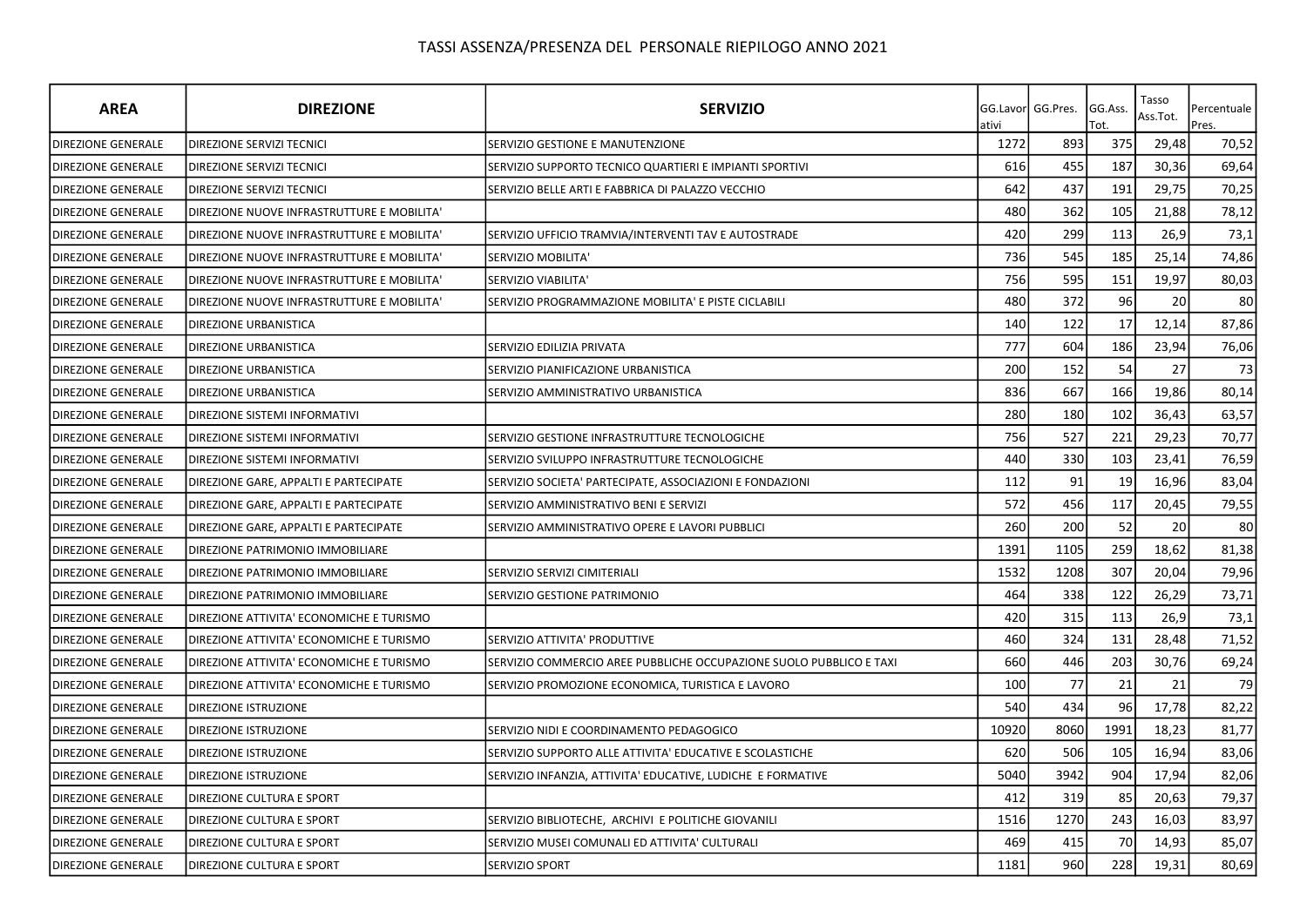| <b>AREA</b>                | <b>DIREZIONE</b>                  | <b>SERVIZIO</b>                        | ativi | <b>IGG.Lavorl GG.Pres.</b> | <b>GG.Ass.</b><br>'Tot. | Tasso<br>Ass.Tot. | <b>I</b> Percentuale<br>IPres. |
|----------------------------|-----------------------------------|----------------------------------------|-------|----------------------------|-------------------------|-------------------|--------------------------------|
| <b>IDIREZIONE GENERALE</b> | <b>IDIREZIONE SERVIZI SOCIALI</b> |                                        | 1876  | 1462                       | 388                     | 20,68             | 79,32                          |
| <b>IDIREZIONE GENERALE</b> | <b>IDIREZIONE SERVIZI SOCIALI</b> | <b>SERVIZIO SOCIALE AMMINISTRATIVO</b> | 1116  | 812                        | 299                     | 26,79             | 73,21                          |
| <b>IDIREZIONE GENERALE</b> | <b>IDIREZIONE SERVIZI SOCIALI</b> | <b>ISERVIZIO SOCIALE PROFESSIONALE</b> | 2072  | 16251                      | 424                     | 20,46             | 79,54                          |
| <b>DIREZIONE GENERALE</b>  | <b>IDIREZIONE SERVIZI SOCIALI</b> | <b>ISERVIZIO CASA</b>                  | 432   | 306                        | 116                     | 26,85             | 73,15                          |

## mese luglio 2021

| <b>AREA</b>                 | <b>DIREZIONE</b>                                   | <b>SERVIZIO</b>                                                                    | GG.Lav<br>orativi | GG.Pres. GG.Ass. | Tot. | Tasso<br>Ass.Tot. | Percentual<br>e Pres. |
|-----------------------------|----------------------------------------------------|------------------------------------------------------------------------------------|-------------------|------------------|------|-------------------|-----------------------|
| <b>SEGRETARIO GENERALE</b>  | <b>IDIREZIONE DEL CONSIGLIO</b>                    |                                                                                    | 900               | 709              | 165  | 18,33             | 81,67                 |
| <b>SEGRETARIO GENERALE</b>  | UFFICIO SEGRETERIA GENERALE E AFFARI ISTITUZIONALI |                                                                                    | 915               | 592              | 321  | 35,08             | 64,92                 |
| <b>SEGRETARIO GENERALE</b>  | UFFICIO SEGRETERIA GENERALE E AFFARI ISTITUZIONALI | SERVIZIO ANTICORRUZIONE, TRASPARENZA E CONTROLLI                                   | 154               | 105              | 49   | 31,82             | 68,18                 |
| <b>SEGRETARIO GENERALE</b>  | <b>AVVOCATURA</b>                                  |                                                                                    | 308               | 226              | 75   | 24,35             | 75,65                 |
| SEGRETARIO GENERALE         | AVVOCATURA                                         | SERVIZIO ECONOMICO, PATRIMONIALE E PUBBLICO IMPIEGO                                | 66                | 59               |      | 10,61             | 89,39                 |
| <b>ISEGRETARIO GENERALE</b> | <b>AVVOCATURA</b>                                  | SERVIZIO LAVORI PUBBLICI E ATTIVITA' CONTRATTUALI                                  | 44                | 31               | 12   | 27,27             | 72,73                 |
|                             | DIREZIONE CORPO POLIZIA MUNICIPALE                 |                                                                                    | 20382             | 12425            | 6343 | 31,12             | 68,88                 |
|                             | DIREZIONE CORPO POLIZIA MUNICIPALE                 | SERVIZIO SUPPORTO GIURIDICO AMMINISTRATIVO POLIZIA MUNICIPALE                      | 3229              | 1982             | 1055 | 32,67             | 67,33                 |
| <b>DIREZIONE GENERALE</b>   | <b>UFFICIO DEL SINDACO</b>                         |                                                                                    | 211               | 147              | 58   | 27,49             | 72,51                 |
| <b>DIREZIONE GENERALE</b>   | <b>UFFICIO DEL SINDACO</b>                         | PORTAVOCE DEL SINDACO E UFFICIO STAMPA                                             | 330               | 249              | 78   | 23,64             | 76,36                 |
| <b>DIREZIONE GENERALE</b>   | <b>UFFICIO DEL SINDACO</b>                         | ISEGRETERIA DEL SINDACO E DEGLI ASSESSORI E SUPPORTO ALLE RELAZIONI INTERNAZIONALI | 970               | 749              | 177  | 18,25             | 81,75                 |
| <b>DIREZIONE GENERALE</b>   | <b>UFFICIO DEL SINDACO</b>                         | PIANIFICAZIONE STRATEGICA E ATTUAZIONE DEL PROGRAMMA                               | 66                | 51               | 14   | 21,21             | 78,79                 |
| <b>DIREZIONE GENERALE</b>   | <b>UFFICIO DEL SINDACO</b>                         | RELAZIONI POLITICO-ISTITUZIONALI                                                   | 198               | 169              | 26   | 13,13             | 86,87                 |
| <b>DIREZIONE GENERALE</b>   | IUFFICIO DEL SINDACO                               | IPROGETTO COMUNICAZIONE                                                            | 308               | 240              | 65   | 21,1              | 78,9                  |
| <b>DIREZIONE GENERALE</b>   | UFFICIO DEL SINDACO                                | SERVIZIO EVENTI, MANIFESTAZIONI CITTADINE E CERIMONIALE                            | 477               | 346              | 113  | 23,69             | 76,31                 |
| <b>DIREZIONE GENERALE</b>   | IUFFICIO DEL SINDACO                               | SERVIZIO AMMINISTRATIVO E QUARTIERI                                                | 1777              | 1190             | 584  | 32,86             | 67,14                 |
| <b>DIREZIONE GENERALE</b>   |                                                    |                                                                                    | 220               | 146              | 68   | 30,91             | 69,09                 |
| <b>DIREZIONE GENERALE</b>   |                                                    | SERVIZIO PIANIFICAZIONE, CONTROLLO E STATISTICA                                    | 440               | 288              | 151  | 34,32             | 65,68                 |
| <b>DIREZIONE GENERALE</b>   |                                                    | SERVIZIO RICERCA FINANZIAMENTI E PON METRO                                         | 154               | 115              | 36   | 23,38             | 76,62                 |
| <b>DIREZIONE GENERALE</b>   |                                                    | SERVIZIO PREVENZIONE E PROTEZIONE                                                  | 198               | 153              | 41   | 20,71             | 79,29                 |
| <b>DIREZIONE GENERALE</b>   | <b>DIREZIONE RISORSE FINANZIARIE</b>               |                                                                                    | 387               | 282              | 105  | 27,13             | 72,87                 |
| <b>DIREZIONE GENERALE</b>   | <b>DIREZIONE RISORSE FINANZIARIE</b>               | SERVIZIO ECONOMICO FINANZIARIO                                                     | 668               | 483              | 168  | 25,15             | 74,85                 |
| <b>DIREZIONE GENERALE</b>   | <b>DIREZIONE RISORSE FINANZIARIE</b>               | SERVIZIO ENTRATE E RECUPERO EVASIONE                                               | 990               | 689              | 282  | 28,48             | 71,52                 |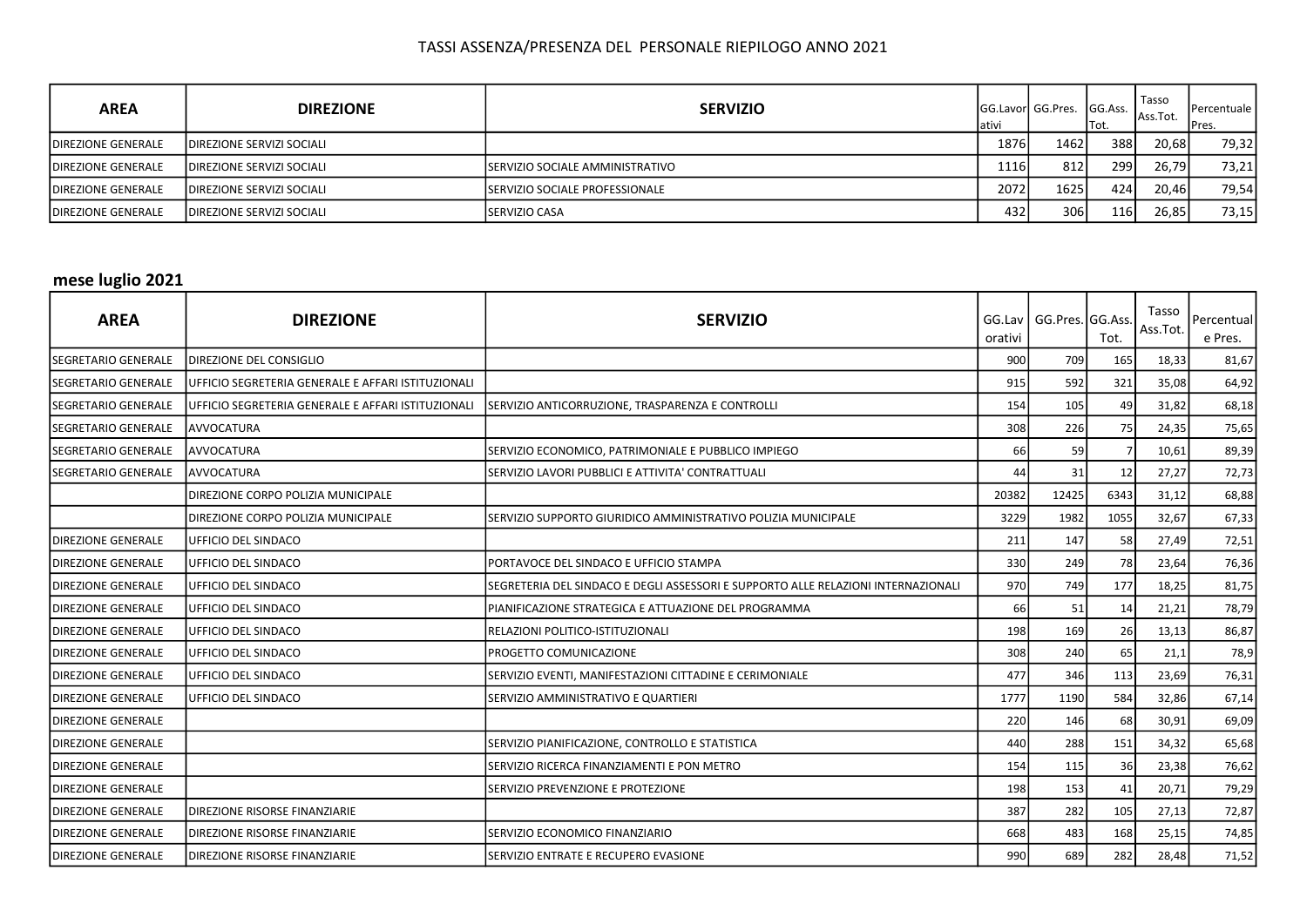| <b>AREA</b>               | <b>DIREZIONE</b>                                   | <b>SERVIZIO</b>                                                       | ativi | GG.Lavorl GG.Pres. | GG.Ass.<br>Tot. | Tasso<br>Ass.Tot. | Percentuale<br>Pres. |
|---------------------------|----------------------------------------------------|-----------------------------------------------------------------------|-------|--------------------|-----------------|-------------------|----------------------|
| DIREZIONE GENERALE        | <b>DIREZIONE RISORSE UMANE</b>                     |                                                                       | 352   | 226                | 124             | 35,23             | 64,77                |
| <b>DIREZIONE GENERALE</b> | DIREZIONE RISORSE UMANE                            | SERVIZIO AMMINISTRAZIONE DEL PERSONALE                                | 782   | 575                | 196             | 25,06             | 74,94                |
| <b>DIREZIONE GENERALE</b> | DIREZIONE RISORSE UMANE                            | SERVIZIO ACQUISIZIONE RISORSE                                         | 462   | 340                | 111             | 24,03             | 75,97                |
| <b>DIREZIONE GENERALE</b> | DIREZIONE SERVIZI TERRITORIALI E PROTEZIONE CIVILE |                                                                       | 849   | 646                | 187             | 22,03             | 77,97                |
| DIREZIONE GENERALE        | DIREZIONE SERVIZI TERRITORIALI E PROTEZIONE CIVILE | SERVIZIO PROTEZIONE CIVILE                                            | 415   | 297                | 106             | 25,54             | 74,46                |
| <b>DIREZIONE GENERALE</b> | DIREZIONE SERVIZI TERRITORIALI E PROTEZIONE CIVILE | SERVIZIO SERVIZI DEMOGRAFICI                                          | 1795  | 1265               | 529             | 29,47             | 70,53                |
| <b>DIREZIONE GENERALE</b> | <b>DIREZIONE AMBIENTE</b>                          |                                                                       | 463   | 346                | 107             | 23,11             | 76,89                |
| <b>DIREZIONE GENERALE</b> | <b>DIREZIONE AMBIENTE</b>                          | SERVIZIO SOSTENIBILITA', VALUTAZIONE AMBIENTALE, GEOLOGIA E BONIFICHE | 413   | 254                | 162             | 39,23             | 60,77                |
| <b>DIREZIONE GENERALE</b> | <b>DIREZIONE AMBIENTE</b>                          | SERVIZIO PARCHI GIARDINI ED AREE VERDI                                | 2525  | 1804               | 749             | 29,66             | 70,34                |
| <b>DIREZIONE GENERALE</b> | <b>DIREZIONE AMBIENTE</b>                          | SERVIZIO RIFIUTI, IGIENE PUBBLICA, AMBIENTALE E DEL TERRITORIO        | 484   | 372                | 117             | 24,17             | 75,83                |
| <b>DIREZIONE GENERALE</b> | DIREZIONE SERVIZI TECNICI                          |                                                                       | 1024  | 689                | 323             | 31,54             | 68,46                |
| <b>DIREZIONE GENERALE</b> | DIREZIONE SERVIZI TECNICI                          | SERVIZIO GESTIONE E MANUTENZIONE                                      | 1332  | 930                | 408             | 30,63             | 69,37                |
| <b>DIREZIONE GENERALE</b> | DIREZIONE SERVIZI TECNICI                          | SERVIZIO SUPPORTO TECNICO QUARTIERI E IMPIANTI SPORTIVI               | 658   | 403                | 276             | 41,95             | 58,05                |
| DIREZIONE GENERALE        | DIREZIONE SERVIZI TECNICI                          | SERVIZIO BELLE ARTI E FABBRICA DI PALAZZO VECCHIO                     | 684   | 479                | 194             | 28,36             | 71,64                |
| <b>DIREZIONE GENERALE</b> | DIREZIONE NUOVE INFRASTRUTTURE E MOBILITA'         |                                                                       | 525   | 421                | 95              | 18,1              | 81,9                 |
| <b>DIREZIONE GENERALE</b> | DIREZIONE NUOVE INFRASTRUTTURE E MOBILITA'         | SERVIZIO UFFICIO TRAMVIA/INTERVENTI TAV E AUTOSTRADE                  | 462   | 366                | 88              | 19,05             | 80,95                |
| <b>DIREZIONE GENERALE</b> | DIREZIONE NUOVE INFRASTRUTTURE E MOBILITA'         | SERVIZIO MOBILITA'                                                    | 809   | 583                | 215             | 26,58             | 73,42                |
| <b>DIREZIONE GENERALE</b> | DIREZIONE NUOVE INFRASTRUTTURE E MOBILITA'         | SERVIZIO VIABILITA'                                                   | 831   | 653                | 172             | 20,7              | 79,3                 |
| DIREZIONE GENERALE        | DIREZIONE NUOVE INFRASTRUTTURE E MOBILITA'         | SERVIZIO PROGRAMMAZIONE MOBILITA' E PISTE CICLABILI                   | 528   | 379                | 147             | 27,84             | 72,16                |
| <b>DIREZIONE GENERALE</b> | <b>DIREZIONE URBANISTICA</b>                       |                                                                       | 154   | 102                | 49              | 31,82             | 68,18                |
| <b>DIREZIONE GENERALE</b> | DIREZIONE URBANISTICA                              | SERVIZIO EDILIZIA PRIVATA                                             | 872   | 645                | 236             | 27,06             | 72,94                |
| <b>DIREZIONE GENERALE</b> | DIREZIONE URBANISTICA                              | SERVIZIO PIANIFICAZIONE URBANISTICA                                   | 201   | 156                | 40              | 19,9              | 80,1                 |
| <b>DIREZIONE GENERALE</b> | DIREZIONE URBANISTICA                              | SERVIZIO AMMINISTRATIVO URBANISTICA                                   | 897   | 656                | 242             | 26,98             | 73,02                |
| <b>DIREZIONE GENERALE</b> | <b>DIREZIONE SISTEMI INFORMATIVI</b>               |                                                                       | 309   | 219                | 98              | 31,72             | 68,28                |
| <b>DIREZIONE GENERALE</b> | DIREZIONE SISTEMI INFORMATIVI                      | SERVIZIO GESTIONE INFRASTRUTTURE TECNOLOGICHE                         | 831   | 582                | 242             | 29,12             | 70,88                |
| DIREZIONE GENERALE        | DIREZIONE SISTEMI INFORMATIVI                      | SERVIZIO SVILUPPO INFRASTRUTTURE TECNOLOGICHE                         | 483   | 324                | 150             | 31,06             | 68,94                |
| DIREZIONE GENERALE        | DIREZIONE GARE, APPALTI E PARTECIPATE              | SERVIZIO SOCIETA' PARTECIPATE, ASSOCIAZIONI E FONDAZIONI              | 123   | 110                | 12              | 9,76              | 90,24                |
| DIREZIONE GENERALE        | DIREZIONE GARE, APPALTI E PARTECIPATE              | SERVIZIO AMMINISTRATIVO BENI E SERVIZI                                | 629   | 418                | 199             | 31,64             | 68,36                |
| <b>DIREZIONE GENERALE</b> | DIREZIONE GARE, APPALTI E PARTECIPATE              | SERVIZIO AMMINISTRATIVO OPERE E LAVORI PUBBLICI                       | 264   | 193                | 70              | 26,52             | 73,48                |
| <b>DIREZIONE GENERALE</b> | DIREZIONE PATRIMONIO IMMOBILIARE                   |                                                                       | 1532  | 1089               | 377             | 24,61             | 75,39                |
| DIREZIONE GENERALE        | DIREZIONE PATRIMONIO IMMOBILIARE                   | SERVIZIO SERVIZI CIMITERIALI                                          | 1718  | 1198               | 470             | 27,36             | 72,64                |
| <b>DIREZIONE GENERALE</b> | DIREZIONE PATRIMONIO IMMOBILIARE                   | SERVIZIO GESTIONE PATRIMONIO                                          | 510   | 381                | 119             | 23,33             | 76,67                |
| <b>DIREZIONE GENERALE</b> | DIREZIONE ATTIVITA' ECONOMICHE E TURISMO           |                                                                       | 462   | 359                | 109             | 23,59             | 76,41                |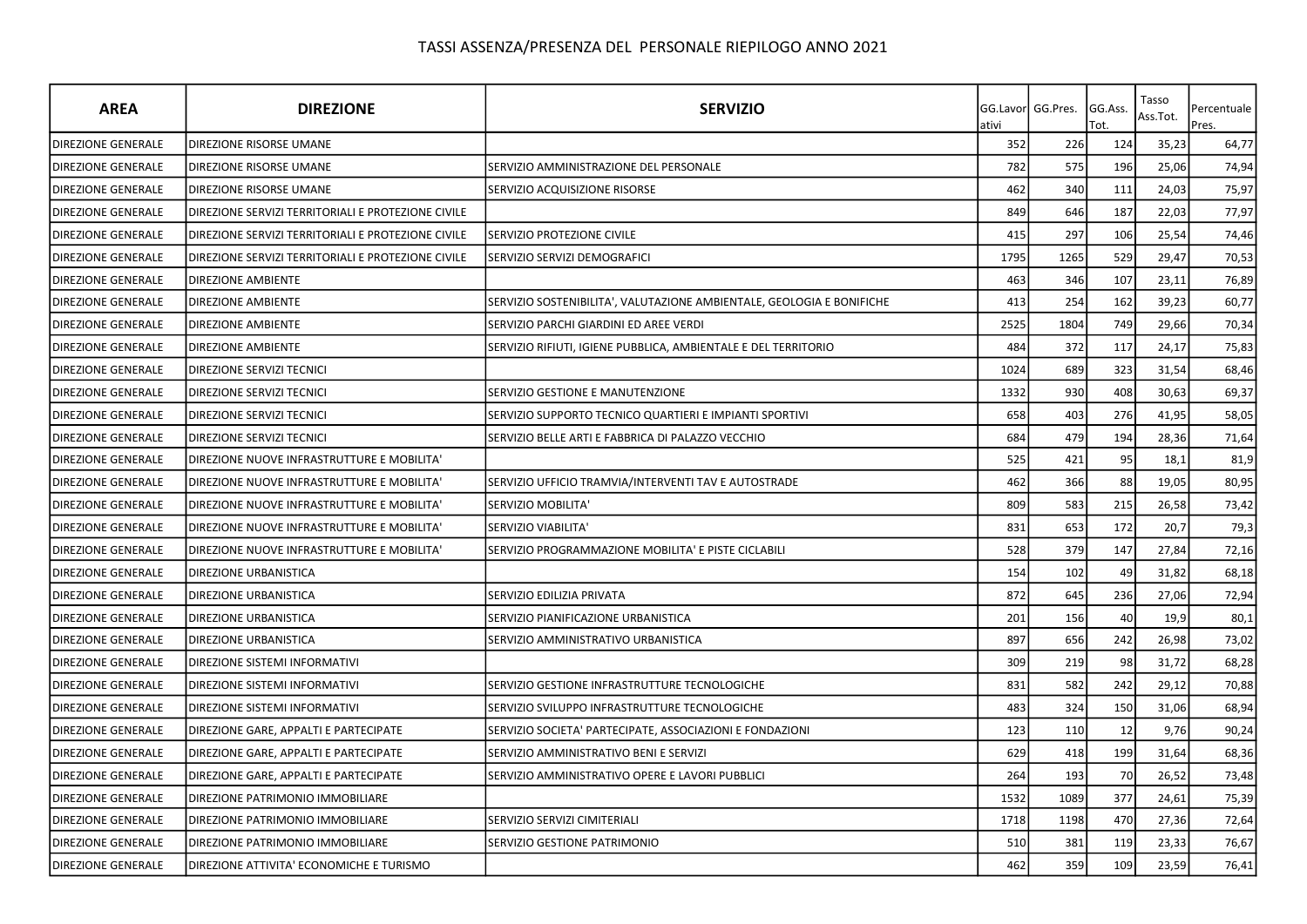| <b>AREA</b>                | <b>DIREZIONE</b>                         | <b>SERVIZIO</b>                                                      | lativi | GG.Lavor GG.Pres. | GG.Ass.<br>Tot. | Tasso<br>Ass.Tot. | Percentuale<br>Pres. |
|----------------------------|------------------------------------------|----------------------------------------------------------------------|--------|-------------------|-----------------|-------------------|----------------------|
| <b>DIREZIONE GENERALE</b>  | DIREZIONE ATTIVITA' ECONOMICHE E TURISMO | SERVIZIO ATTIVITA' PRODUTTIVE                                        | 484    | 350               | 129             | 26,65             | 73,35                |
| <b>DIREZIONE GENERALE</b>  | DIREZIONE ATTIVITA' ECONOMICHE E TURISMO | ISERVIZIO COMMERCIO AREE PUBBLICHE OCCUPAZIONE SUOLO PUBBLICO E TAXI | 726    | 502               | 209             | 28,79             | 71,21                |
| <b>DIREZIONE GENERALE</b>  | DIREZIONE ATTIVITA' ECONOMICHE E TURISMO | SERVIZIO PROMOZIONE ECONOMICA, TURISTICA E LAVORO                    | 110    | 93                | 15              | 13,64             | 86,36                |
| <b>IDIREZIONE GENERALE</b> | <b>DIREZIONE ISTRUZIONE</b>              |                                                                      | 594    | 383               | 214             | 36,03             | 63,97                |
| <b>DIREZIONE GENERALE</b>  | DIREZIONE ISTRUZIONE                     | SERVIZIO NIDI E COORDINAMENTO PEDAGOGICO                             | 12145  | 6905              | 4349            | 35,81             | 64,19                |
| <b>DIREZIONE GENERALE</b>  | DIREZIONE ISTRUZIONE                     | SERVIZIO SUPPORTO ALLE ATTIVITA' EDUCATIVE E SCOLASTICHE             | 682    | 548               | 127             | 18,62             | 81,38                |
| <b>IDIREZIONE GENERALE</b> | <b>DIREZIONE ISTRUZIONE</b>              | SERVIZIO INFANZIA, ATTIVITA' EDUCATIVE, LUDICHE E FORMATIVE          | 7051   | 3165              | 3038            | 43,09             | 56,91                |
| <b>DIREZIONE GENERALE</b>  | <b>DIREZIONE CULTURA E SPORT</b>         |                                                                      | 453    | 365               | 83              | 18,32             | 81,68                |
| <b>DIREZIONE GENERALE</b>  | DIREZIONE CULTURA E SPORT                | SERVIZIO MUSEI, BIBLIOTECHE, ARCHIVI                                 | 1702   | 1240              | 463             | 27,2              | 72,8                 |
| <b>DIREZIONE GENERALE</b>  | DIREZIONE CULTURA E SPORT                | SERVIZIO ATTIVITA' CULTURALI E POLITICHE GIOVANILI                   | 540    | 342               | 208             | 38,52             | 61,48                |
| <b>DIREZIONE GENERALE</b>  | DIREZIONE CULTURA E SPORT                | <b>SERVIZIO SPORT</b>                                                | 1246   | 872               | 389             | 31,22             | 68,78                |
| <b>IDIREZIONE GENERALE</b> | <b>DIREZIONE SERVIZI SOCIALI</b>         |                                                                      | 2046   | 1398              | 599             | 29,28             | 70,72                |
| <b>DIREZIONE GENERALE</b>  | <b>DIREZIONE SERVIZI SOCIALI</b>         | SERVIZIO SOCIALE AMMINISTRATIVO                                      | 1228   | 808               | 415             | 33,79             | 66,21                |
| <b>DIREZIONE GENERALE</b>  | DIREZIONE SERVIZI SOCIALI                | SERVIZIO SOCIALE PROFESSIONALE                                       | 2292   | 1509              | 740             | 32,29             | 67,71                |
| <b>DIREZIONE GENERALE</b>  | <b>DIREZIONE SERVIZI SOCIALI</b>         | <b>ISERVIZIO CASA</b>                                                | 477    | 342               | 125             | 26,21             | 73,79                |

### mese agosto 2021

| <b>AREA</b>                 | <b>DIREZIONE</b>                                           | <b>SERVIZIO</b>                                                                   | orativi | GG.Lav   GG.Pres. GG.Ass. | Tot.      | Tasso<br>Ass.Tot. | Percentual<br>e Pres. |
|-----------------------------|------------------------------------------------------------|-----------------------------------------------------------------------------------|---------|---------------------------|-----------|-------------------|-----------------------|
| <b>SEGRETARIO GENERALE</b>  | IDIREZIONE DEL CONSIGLIO                                   |                                                                                   | 878     | 508                       | 339       | 38,61             | 61,39                 |
| <b>SEGRETARIO GENERALE</b>  | <b>JUFFICIO SEGRETERIA GENERALE E AFFARI ISTITUZIONALI</b> |                                                                                   | 915     | 537                       | 357       | 39,02             | 60,98                 |
| <b>ISEGRETARIO GENERALE</b> | <b>JUFFICIO SEGRETERIA GENERALE E AFFARI ISTITUZIONALI</b> | SERVIZIO ANTICORRUZIONE, TRASPARENZA E CONTROLLI                                  | 154     | 99                        | 53        | 34,42             | 65,58                 |
| <b>SEGRETARIO GENERALE</b>  | <b>AVVOCATURA</b>                                          |                                                                                   | 308     | 195                       | 106       | 34,42             | 65,58                 |
| <b>ISEGRETARIO GENERALE</b> | <b>JAVVOCATURA</b>                                         | ISERVIZIO ECONOMICO, PATRIMONIALE E PUBBLICO IMPIEGO                              | 66 I    | 35                        | 31        | 46,97             | 53,03                 |
| ISEGRETARIO GENERALE        | <b>JAVVOCATURA</b>                                         | ISERVIZIO LAVORI PUBBLICI E ATTIVITA' CONTRATTUALI                                | 441     | 25 I                      | 17        | 38,64             | 61,36                 |
|                             | IDIREZIONE CORPO POLIZIA MUNICIPALE                        |                                                                                   | 19611   | 11510                     | 6672      | 34,02             | 65,98                 |
|                             | DIREZIONE CORPO POLIZIA MUNICIPALE                         | ISERVIZIO SUPPORTO GIURIDICO AMMINISTRATIVO POLIZIA MUNICIPALE                    | 3115    | 1821                      | 1077      | 34,57             | 65,43                 |
| <b>IDIREZIONE GENERALE</b>  | UFFICIO DEL SINDACO                                        |                                                                                   | 211     | 124                       | 80        | 37,91             | 62,09                 |
| <b>IDIREZIONE GENERALE</b>  | UFFICIO DEL SINDACO                                        | <b>IPORTAVOCE DEL SINDACO E UFFICIO STAMPA</b>                                    | 330     | 182                       | 138       | 41,82             | 58,18                 |
| <b>IDIREZIONE GENERALE</b>  | UFFICIO DEL SINDACO                                        | SEGRETERIA DEL SINDACO E DEGLI ASSESSORI E SUPPORTO ALLE RELAZIONI INTERNAZIONALI | 970     | 529                       | 378       | 38,97             | 61,03                 |
| <b>DIREZIONE GENERALE</b>   | <b>IUFFICIO DEL SINDACO</b>                                | IPIANIFICAZIONE STRATEGICA E ATTUAZIONE DEL PROGRAMMA                             | 66      | 38 I                      | <b>26</b> | 39,39             | 60,61                 |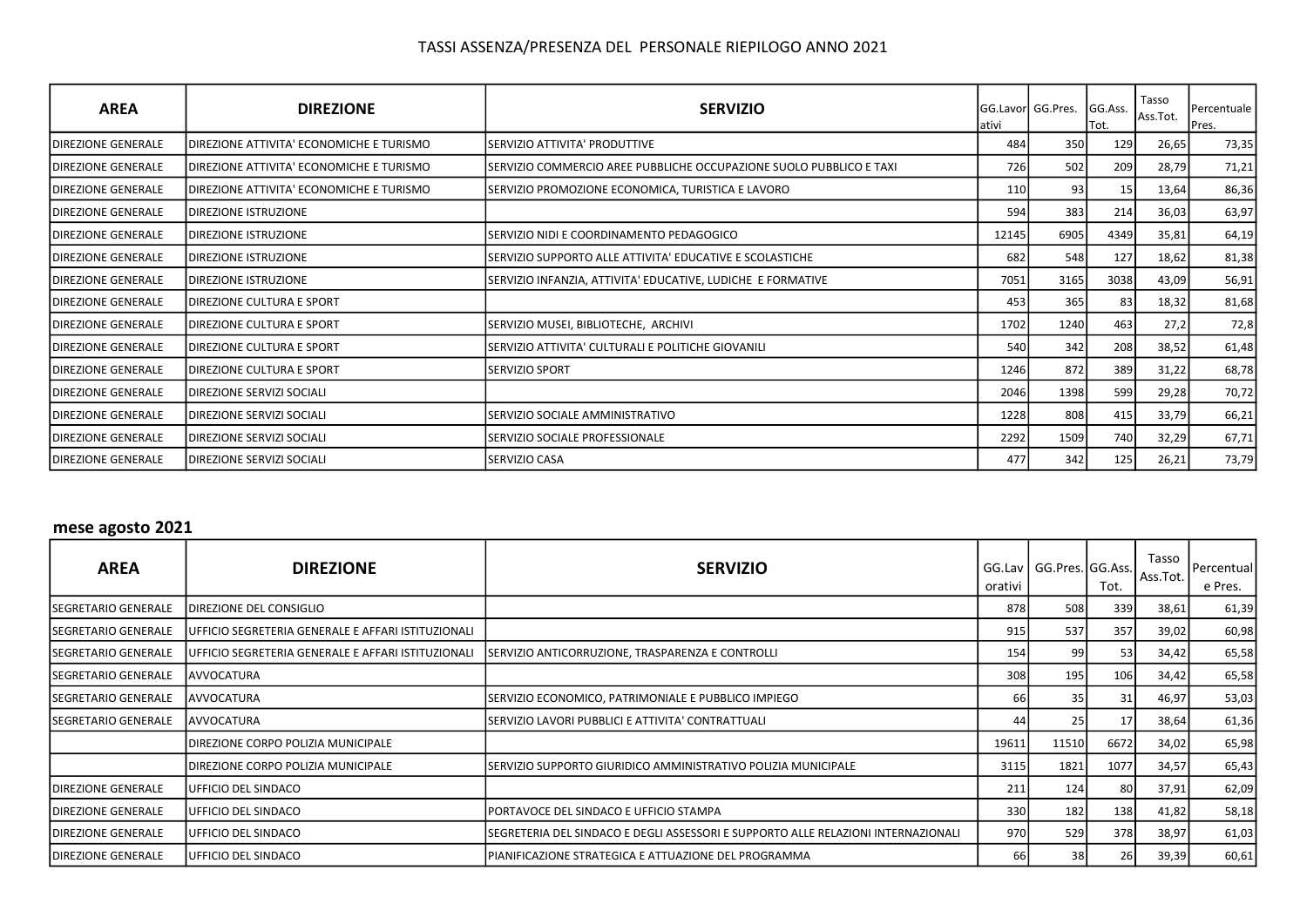| <b>AREA</b>               | <b>DIREZIONE</b>                                   | <b>SERVIZIO</b>                                                       | ativi | GG.Lavor GG.Pres. | GG.Ass.<br>Tot. | Tasso<br>Ass.Tot. | Percentuale<br>Pres. |
|---------------------------|----------------------------------------------------|-----------------------------------------------------------------------|-------|-------------------|-----------------|-------------------|----------------------|
| DIREZIONE GENERALE        | UFFICIO DEL SINDACO                                | RELAZIONI POLITICO-ISTITUZIONALI                                      | 198   | 111               | 80              | 40,4              | 59,6                 |
| <b>DIREZIONE GENERALE</b> | <b>UFFICIO DEL SINDACO</b>                         | PROGETTO COMUNICAZIONE                                                | 308   | 191               | 116             | 37,66             | 62,34                |
| <b>DIREZIONE GENERALE</b> | <b>UFFICIO DEL SINDACO</b>                         | SERVIZIO EVENTI, MANIFESTAZIONI CITTADINE E CERIMONIALE               | 518   | 288               | 198             | 38,22             | 61,78                |
| <b>DIREZIONE GENERALE</b> | UFFICIO DEL SINDACO                                | SERVIZIO AMMINISTRATIVO E QUARTIERI                                   | 1778  | 992               | 778             | 43,76             | 56,24                |
| <b>DIREZIONE GENERALE</b> |                                                    |                                                                       | 220   | 136               | 82              | 37,27             | 62,73                |
| DIREZIONE GENERALE        |                                                    | SERVIZIO PIANIFICAZIONE, CONTROLLO E STATISTICA                       | 440   | 251               | 190             | 43,18             | 56,82                |
| DIREZIONE GENERALE        |                                                    | SERVIZIO RICERCA FINANZIAMENTI E PON METRO                            | 154   | 76                | 71              | 46,1              | 53,9                 |
| <b>DIREZIONE GENERALE</b> |                                                    | SERVIZIO PREVENZIONE E PROTEZIONE                                     | 198   | 119               | 69              | 34,85             | 65,15                |
| <b>DIREZIONE GENERALE</b> | DIREZIONE RISORSE FINANZIARIE                      |                                                                       | 387   | 200               | 186             | 48,06             | 51,94                |
| <b>DIREZIONE GENERALE</b> | DIREZIONE RISORSE FINANZIARIE                      | SERVIZIO ECONOMICO FINANZIARIO                                        | 669   | 435               | 215             | 32,14             | 67,86                |
| DIREZIONE GENERALE        | DIREZIONE RISORSE FINANZIARIE                      | SERVIZIO ENTRATE E RECUPERO EVASIONE                                  | 990   | 596               | 372             | 37,58             | 62,42                |
| DIREZIONE GENERALE        | DIREZIONE RISORSE UMANE                            |                                                                       | 352   | 185               | 175             | 49,72             | 50,28                |
| <b>DIREZIONE GENERALE</b> | DIREZIONE RISORSE UMANE                            | SERVIZIO AMMINISTRAZIONE DEL PERSONALE                                | 784   | 458               | 308             | 39,29             | 60,71                |
| <b>DIREZIONE GENERALE</b> | DIREZIONE RISORSE UMANE                            | SERVIZIO ACQUISIZIONE RISORSE                                         | 462   | 328               | 122             | 26,41             | 73,59                |
| <b>DIREZIONE GENERALE</b> | DIREZIONE SERVIZI TERRITORIALI E PROTEZIONE CIVILE |                                                                       | 842   | 533               | 289             | 34,32             | 65,68                |
| <b>DIREZIONE GENERALE</b> | DIREZIONE SERVIZI TERRITORIALI E PROTEZIONE CIVILE | SERVIZIO PROTEZIONE CIVILE                                            | 412   | 254               | 146             | 35,44             | 64,56                |
| <b>DIREZIONE GENERALE</b> | DIREZIONE SERVIZI TERRITORIALI E PROTEZIONE CIVILE | SERVIZIO SERVIZI DEMOGRAFICI                                          | 1794  | 1048              | 722             | 40,25             | 59,75                |
| <b>DIREZIONE GENERALE</b> | <b>DIREZIONE AMBIENTE</b>                          |                                                                       | 439   | 291               | 137             | 31,21             | 68,79                |
| <b>DIREZIONE GENERALE</b> | <b>DIREZIONE AMBIENTE</b>                          | SERVIZIO SOSTENIBILITA', VALUTAZIONE AMBIENTALE, GEOLOGIA E BONIFICHE | 396   | 219               | 179             | 45,2              | 54,8                 |
| DIREZIONE GENERALE        | <b>DIREZIONE AMBIENTE</b>                          | SERVIZIO PARCHI GIARDINI ED AREE VERDI                                | 2432  | 1610              | 842             | 34,62             | 65,38                |
| <b>DIREZIONE GENERALE</b> | <b>DIREZIONE AMBIENTE</b>                          | SERVIZIO RIFIUTI, IGIENE PUBBLICA, AMBIENTALE E DEL TERRITORIO        | 484   | 292               | 191             | 39,46             | 60,54                |
| DIREZIONE GENERALE        | DIREZIONE SERVIZI TECNICI                          |                                                                       | 1025  | 580               | 400             | 39,02             | 60,98                |
| <b>DIREZIONE GENERALE</b> | DIREZIONE SERVIZI TECNICI                          | SERVIZIO GESTIONE E MANUTENZIONE                                      | 1330  | 729               | 579             | 43,53             | 56,47                |
| <b>DIREZIONE GENERALE</b> | DIREZIONE SERVIZI TECNICI                          | SERVIZIO SUPPORTO TECNICO QUARTIERI E IMPIANTI SPORTIVI               | 654   | 376               | 286             | 43,73             | 56,27                |
| <b>DIREZIONE GENERALE</b> | DIREZIONE SERVIZI TECNICI                          | SERVIZIO BELLE ARTI E FABBRICA DI PALAZZO VECCHIO                     | 684   | 363               | 304             | 44,44             | 55,56                |
| <b>DIREZIONE GENERALE</b> | DIREZIONE NUOVE INFRASTRUTTURE E MOBILITA'         |                                                                       | 484   | 272               | 199             | 41,12             | 58,88                |
| <b>DIREZIONE GENERALE</b> | DIREZIONE NUOVE INFRASTRUTTURE E MOBILITA'         | SERVIZIO UFFICIO TRAMVIA/INTERVENTI TAV E AUTOSTRADE                  | 462   | 255               | 194             | 41,99             | 58,01                |
| DIREZIONE GENERALE        | DIREZIONE NUOVE INFRASTRUTTURE E MOBILITA'         | SERVIZIO MOBILITA'                                                    | 810   | 528               | 255             | 31,48             | 68,52                |
| <b>DIREZIONE GENERALE</b> | DIREZIONE NUOVE INFRASTRUTTURE E MOBILITA'         | SERVIZIO VIABILITA'                                                   | 832   | 546               | 275             | 33,05             | 66,95                |
| <b>DIREZIONE GENERALE</b> | DIREZIONE NUOVE INFRASTRUTTURE E MOBILITA'         | SERVIZIO PROGRAMMAZIONE MOBILITA' E PISTE CICLABILI                   | 506   | 277               | 221             | 43,68             | 56,32                |
| <b>DIREZIONE GENERALE</b> | DIREZIONE URBANISTICA                              |                                                                       | 154   | 80                | 70              | 45,45             | 54,55                |
| DIREZIONE GENERALE        | DIREZIONE URBANISTICA                              | SERVIZIO EDILIZIA PRIVATA                                             | 876   | 462               | 394             | 44,98             | 55,02                |
| <b>DIREZIONE GENERALE</b> | DIREZIONE URBANISTICA                              | SERVIZIO PIANIFICAZIONE URBANISTICA                                   | 198   | 103               | 87              | 43,94             | 56,06                |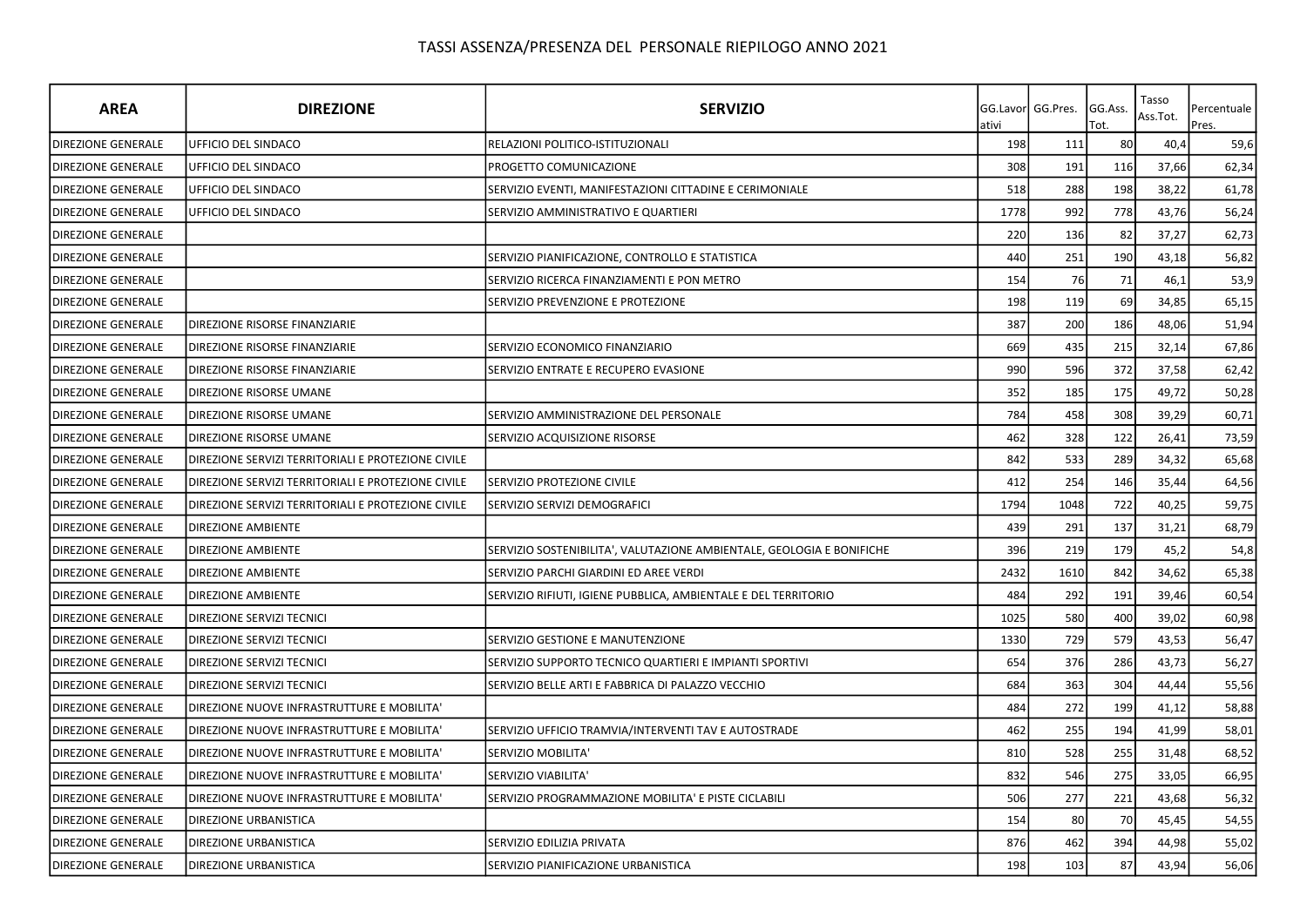| <b>AREA</b>               | <b>DIREZIONE</b>                         | <b>SERVIZIO</b>                                                     | ativi | GG.Lavor GG.Pres. | GG.Ass.<br>Tot. | Tasso<br>Ass.Tot. | Percentuale<br>Pres. |
|---------------------------|------------------------------------------|---------------------------------------------------------------------|-------|-------------------|-----------------|-------------------|----------------------|
| <b>DIREZIONE GENERALE</b> | <b>DIREZIONE URBANISTICA</b>             | SERVIZIO AMMINISTRATIVO URBANISTICA                                 | 898   | 507               | 370             | 41,2              | 58,8                 |
| <b>DIREZIONE GENERALE</b> | DIREZIONE SISTEMI INFORMATIVI            |                                                                     | 330   | 198               | 121             | 36,67             | 63,33                |
| <b>DIREZIONE GENERALE</b> | DIREZIONE SISTEMI INFORMATIVI            | SERVIZIO GESTIONE INFRASTRUTTURE TECNOLOGICHE                       | 831   | 555               | 261             | 31,41             | 68,59                |
| <b>DIREZIONE GENERALE</b> | DIREZIONE SISTEMI INFORMATIVI            | SERVIZIO SVILUPPO INFRASTRUTTURE TECNOLOGICHE                       | 475   | 331               | 133             | 28                | 72                   |
| <b>DIREZIONE GENERALE</b> | DIREZIONE GARE, APPALTI E PARTECIPATE    | SERVIZIO SOCIETA' PARTECIPATE, ASSOCIAZIONI E FONDAZIONI            | 123   | 91                | 31              | 25,2              | 74,8                 |
| <b>DIREZIONE GENERALE</b> | DIREZIONE GARE, APPALTI E PARTECIPATE    | SERVIZIO AMMINISTRATIVO BENI E SERVIZI                              | 629   | 385               | 236             | 37,52             | 62,48                |
| <b>DIREZIONE GENERALE</b> | DIREZIONE GARE, APPALTI E PARTECIPATE    | SERVIZIO AMMINISTRATIVO OPERE E LAVORI PUBBLICI                     | 264   | 149               | 115             | 43,56             | 56,44                |
| <b>DIREZIONE GENERALE</b> | DIREZIONE PATRIMONIO IMMOBILIARE         |                                                                     | 1508  | 816               | 512             | 33,95             | 66,05                |
| <b>DIREZIONE GENERALE</b> | DIREZIONE PATRIMONIO IMMOBILIARE         | SERVIZIO SERVIZI CIMITERIALI                                        | 1664  | 1040              | 581             | 34,92             | 65,08                |
| DIREZIONE GENERALE        | DIREZIONE PATRIMONIO IMMOBILIARE         | SERVIZIO GESTIONE PATRIMONIO                                        | 533   | 285               | 233             | 43,71             | 56,29                |
| <b>DIREZIONE GENERALE</b> | DIREZIONE ATTIVITA' ECONOMICHE E TURISMO |                                                                     | 462   | 291               | 170             | 36,8              | 63,2                 |
| <b>DIREZIONE GENERALE</b> | DIREZIONE ATTIVITA' ECONOMICHE E TURISMO | SERVIZIO ATTIVITA' PRODUTTIVE                                       | 484   | 290               | 189             | 39,05             | 60,95                |
| DIREZIONE GENERALE        | DIREZIONE ATTIVITA' ECONOMICHE E TURISMO | SERVIZIO COMMERCIO AREE PUBBLICHE OCCUPAZIONE SUOLO PUBBLICO E TAXI | 726   | 469               | 234             | 32,23             | 67,77                |
| <b>DIREZIONE GENERALE</b> | DIREZIONE ATTIVITA' ECONOMICHE E TURISMO | SERVIZIO PROMOZIONE ECONOMICA, TURISTICA E LAVORO                   | 110   | 68                | 39              | 35,45             | 64,55                |
| <b>DIREZIONE GENERALE</b> | DIREZIONE ISTRUZIONE                     |                                                                     | 594   | 357               | 227             | 38,22             | 61,78                |
| <b>DIREZIONE GENERALE</b> | DIREZIONE ISTRUZIONE                     | SERVIZIO NIDI E COORDINAMENTO PEDAGOGICO                            | 11754 | 1788              | 9965            | 84,78             | 15,22                |
| <b>DIREZIONE GENERALE</b> | DIREZIONE ISTRUZIONE                     | SERVIZIO SUPPORTO ALLE ATTIVITA' EDUCATIVE E SCOLASTICHE            | 682   | 339               | 316             | 46,33             | 53,67                |
| <b>DIREZIONE GENERALE</b> | <b>DIREZIONE ISTRUZIONE</b>              | SERVIZIO INFANZIA, ATTIVITA' EDUCATIVE, LUDICHE E FORMATIVE         | 6851  | 1598              | 4697            | 68,56             | 31,44                |
| <b>DIREZIONE GENERALE</b> | DIREZIONE CULTURA E SPORT                |                                                                     | 453   | 261               | 184             | 40,62             | 59,38                |
| <b>DIREZIONE GENERALE</b> | DIREZIONE CULTURA E SPORT                | SERVIZIO MUSEI, BIBLIOTECHE, ARCHIVI                                | 1693  | 838               | 805             | 47,55             | 52,45                |
| <b>DIREZIONE GENERALE</b> | DIREZIONE CULTURA E SPORT                | SERVIZIO ATTIVITA' CULTURALI E POLITICHE GIOVANILI                  | 530   | 321               | 216             | 40,75             | 59,25                |
| <b>DIREZIONE GENERALE</b> | DIREZIONE CULTURA E SPORT                | SERVIZIO SPORT                                                      | 1240  | 828               | 404             | 32,58             | 67,42                |
| <b>DIREZIONE GENERALE</b> | DIREZIONE SERVIZI SOCIALI                |                                                                     | 2009  | 1217              | 730             | 36,34             | 63,66                |
| <b>DIREZIONE GENERALE</b> | DIREZIONE SERVIZI SOCIALI                | SERVIZIO SOCIALE AMMINISTRATIVO                                     | 1228  | 763               | 440             | 35,83             | 64,17                |
| <b>DIREZIONE GENERALE</b> | DIREZIONE SERVIZI SOCIALI                | SERVIZIO SOCIALE PROFESSIONALE                                      | 2301  | 1390              | 863             | 37,51             | 62,49                |
| <b>DIREZIONE GENERALE</b> | DIREZIONE SERVIZI SOCIALI                | SERVIZIO CASA                                                       | 497   | 324               | 167             | 33,6              | 66,4                 |

### mese settembre 2021

| <b>AREA</b>                 | <b>DIREZIONE</b>                                                         | <b>SERVIZIO</b> | orativi | GG.Lav   GG.Pres. GG.Ass. | Tot. | Tasso<br>l Ass.Tot. | <b>I</b> Percentuall<br>e Pres. |
|-----------------------------|--------------------------------------------------------------------------|-----------------|---------|---------------------------|------|---------------------|---------------------------------|
| <b>ISEGRETARIO GENERALE</b> | <b>DIREZIONE DEL CONSIGLIO</b>                                           |                 | 878     | 722I                      | 140  | 15,95               | 84,05                           |
|                             | ISEGRETARIO GENERALE IUFFICIO SEGRETERIA GENERALE E AFFARI ISTITUZIONALI |                 | 880     | 7141                      | 164  | 18,64               | 81,36                           |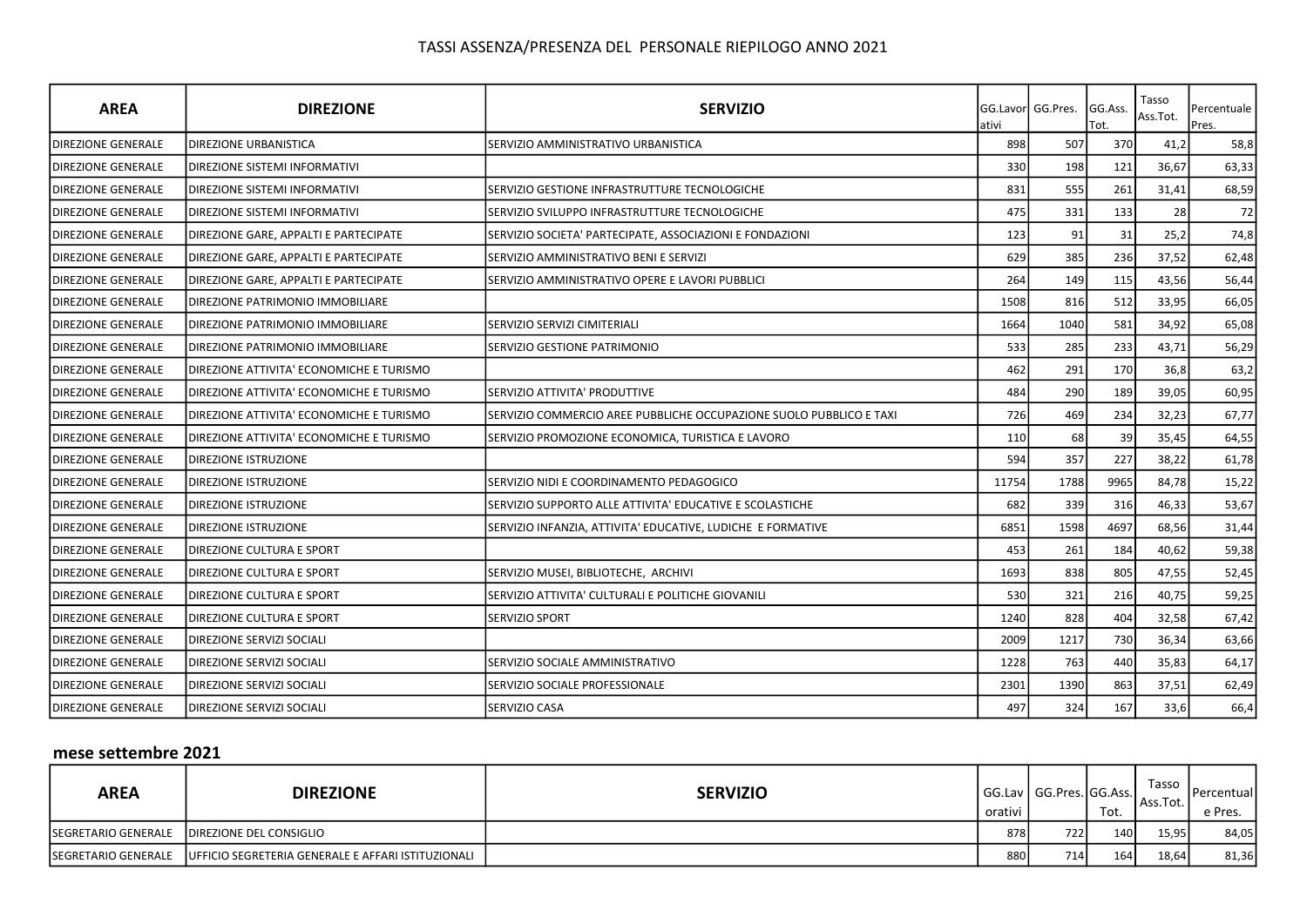| <b>AREA</b>                                                | <b>DIREZIONE</b>                                   | <b>SERVIZIO</b>                                                                   | GG.Lavor<br>ativi | GG.Pres. | GG.Ass.<br>Tot. | Tasso<br>Ass.Tot. | Percentuale<br>Pres. |
|------------------------------------------------------------|----------------------------------------------------|-----------------------------------------------------------------------------------|-------------------|----------|-----------------|-------------------|----------------------|
| <b>SEGRETARIO GENERALE</b>                                 | UFFICIO SEGRETERIA GENERALE E AFFARI ISTITUZIONALI | SERVIZIO ANTICORRUZIONE, TRASPARENZA E CONTROLLI                                  | 168               | 140      | 29              | 17,26             | 82,74                |
| <b>SEGRETARIO GENERALE</b><br>AVVOCATURA                   |                                                    |                                                                                   | 308               | 238      | 63              | 20,45             | 79,55                |
| SEGRETARIO GENERALE<br>AVVOCATURA                          |                                                    | SERVIZIO ECONOMICO, PATRIMONIALE E PUBBLICO IMPIEGO                               | 66                | 64       |                 | 3,03              | 96,97                |
| <b>AVVOCATURA</b><br>ISEGRETARIO GENERALE                  |                                                    | SERVIZIO LAVORI PUBBLICI E ATTIVITA' CONTRATTUALI                                 | 44                | 42       |                 | 4,55              | 95,45                |
|                                                            | DIREZIONE CORPO POLIZIA MUNICIPALE                 |                                                                                   | 19505             | 14178    | 3649            | 18,71             | 81,29                |
|                                                            | DIREZIONE CORPO POLIZIA MUNICIPALE                 | SERVIZIO SUPPORTO GIURIDICO AMMINISTRATIVO POLIZIA MUNICIPALE                     | 3068              | 2223     | 648             | 21,12             | 78,88                |
| <b>DIREZIONE GENERALE</b><br>UFFICIO DEL SINDACO           |                                                    |                                                                                   | 212               | 188      | 20              | 9,43              | 90,57                |
| UFFICIO DEL SINDACO<br><b>DIREZIONE GENERALE</b>           |                                                    | PORTAVOCE DEL SINDACO E UFFICIO STAMPA                                            | 330               | 302      | 39              | 11,82             | 88,18                |
| <b>DIREZIONE GENERALE</b><br>UFFICIO DEL SINDACO           |                                                    | SEGRETERIA DEL SINDACO E DEGLI ASSESSORI E SUPPORTO ALLE RELAZIONI INTERNAZIONALI | 970               | 832      | 112             | 11,55             | 88,45                |
| UFFICIO DEL SINDACO<br><b>DIREZIONE GENERALE</b>           |                                                    | PIANIFICAZIONE STRATEGICA E ATTUAZIONE DEL PROGRAMMA                              | 66                | 63       |                 | 4,55              | 95,45                |
| <b>UFFICIO DEL SINDACO</b><br><b>DIREZIONE GENERALE</b>    |                                                    | RELAZIONI POLITICO-ISTITUZIONALI                                                  | 176               | 170      |                 | 4,55              | 95,45                |
| <b>DIREZIONE GENERALE</b><br>UFFICIO DEL SINDACO           |                                                    | PROGETTO COMUNICAZIONE                                                            | 311               | 242      | 70              | 22,51             | 77,49                |
| <b>DIREZIONE GENERALE</b><br>UFFICIO DEL SINDACO           |                                                    | SERVIZIO EVENTI, MANIFESTAZIONI CITTADINE E CERIMONIALE                           | 522               | 479      | 70              | 13,41             | 86,59                |
| <b>DIREZIONE GENERALE</b><br>UFFICIO DEL SINDACO           |                                                    | SERVIZIO AMMINISTRATIVO E QUARTIERI                                               | 1778              | 1430     | 365             | 20,53             | 79,47                |
| <b>DIREZIONE GENERALE</b>                                  |                                                    |                                                                                   | 240               | 181      | 57              | 23,75             | 76,25                |
| <b>DIREZIONE GENERALE</b>                                  |                                                    | SERVIZIO PIANIFICAZIONE, CONTROLLO E STATISTICA                                   | 440               | 394      | 43              | 9,77              | 90,23                |
| <b>DIREZIONE GENERALE</b>                                  |                                                    | SERVIZIO PREVENZIONE E PROTEZIONE                                                 | 198               | 176      | 20              | 10,1              | 89,9                 |
| <b>DIREZIONE GENERALE</b>                                  |                                                    | SERVIZIO RICERCA FINANZIAMENTI E PON METRO                                        | 154               | 147      |                 | 3,9               | 96,1                 |
| DIREZIONE RISORSE FINANZIARIE<br><b>DIREZIONE GENERALE</b> |                                                    |                                                                                   | 366               | 294      | 66              | 18,03             | 81,97                |
| <b>DIREZIONE GENERALE</b><br>DIREZIONE RISORSE FINANZIARIE |                                                    | SERVIZIO ECONOMICO FINANZIARIO                                                    | 669               | 544      | 117             | 17,49             | 82,51                |
| DIREZIONE RISORSE FINANZIARIE<br><b>DIREZIONE GENERALE</b> |                                                    | SERVIZIO ENTRATE E RECUPERO EVASIONE                                              | 990               | 754      | 222             | 22,42             | 77,58                |
| <b>DIREZIONE GENERALE</b><br>DIREZIONE RISORSE UMANE       |                                                    |                                                                                   | 351               | 265      | 87              | 24,79             | 75,21                |
| <b>DIREZIONE GENERALE</b><br>DIREZIONE RISORSE UMANE       |                                                    | SERVIZIO AMMINISTRAZIONE DEL PERSONALE                                            | 783               | 628      | 150             | 19,16             | 80,84                |
| <b>DIREZIONE GENERALE</b><br>DIREZIONE RISORSE UMANE       |                                                    | SERVIZIO ACQUISIZIONE RISORSE                                                     | 462               | 399      | 57              | 12,34             | 87,66                |
| <b>DIREZIONE GENERALE</b>                                  | DIREZIONE SERVIZI TERRITORIALI E PROTEZIONE CIVILE |                                                                                   | 847               | 695      | 145             | 17,12             | 82,88                |
| <b>DIREZIONE GENERALE</b>                                  | DIREZIONE SERVIZI TERRITORIALI E PROTEZIONE CIVILE | SERVIZIO PROTEZIONE CIVILE                                                        | 411               | 361      | 46              | 11,19             | 88,81                |
| <b>DIREZIONE GENERALE</b>                                  | DIREZIONE SERVIZI TERRITORIALI E PROTEZIONE CIVILE | SERVIZIO SERVIZI DEMOGRAFICI                                                      | 1789              | 1438     | 369             | 20,63             | 79,37                |
| <b>DIREZIONE GENERALE</b><br><b>DIREZIONE AMBIENTE</b>     |                                                    |                                                                                   | 418               | 328      | 81              | 19,38             | 80,62                |
| <b>DIREZIONE GENERALE</b><br><b>DIREZIONE AMBIENTE</b>     |                                                    | SERVIZIO SOSTENIBILITA', VALUTAZIONE AMBIENTALE, GEOLOGIA E BONIFICHE             | 396               | 293      | 114             | 28,79             | 71,21                |
| <b>DIREZIONE GENERALE</b><br><b>DIREZIONE AMBIENTE</b>     |                                                    | SERVIZIO PARCHI GIARDINI ED AREE VERDI                                            | 2436              | 1998     | 434             | 17,82             | 82,18                |
| <b>DIREZIONE GENERALE</b><br><b>DIREZIONE AMBIENTE</b>     |                                                    | SERVIZIO RIFIUTI, IGIENE PUBBLICA, AMBIENTALE E DEL TERRITORIO                    | 484               | 419      | 83              | 17,15             | 82,85                |
| <b>DIREZIONE GENERALE</b><br>DIREZIONE SERVIZI TECNICI     |                                                    |                                                                                   | 1026              | 794      | 241             | 23,49             | 76,51                |
| <b>DIREZIONE GENERALE</b><br>DIREZIONE SERVIZI TECNICI     |                                                    | SERVIZIO GESTIONE E MANUTENZIONE                                                  | 1330              | 1096     | 238             | 17,89             | 82,11                |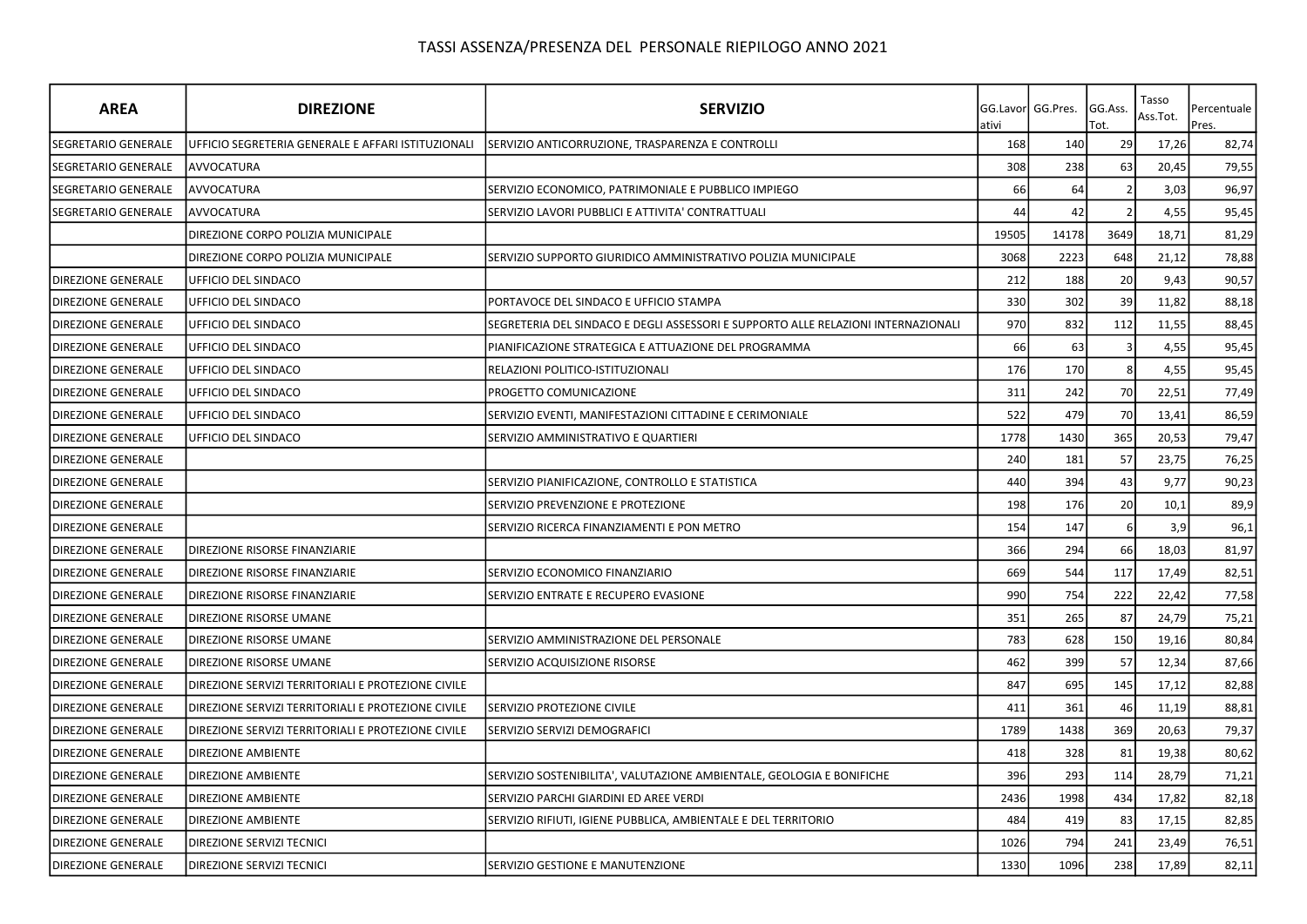| <b>AREA</b>               | <b>DIREZIONE</b>                           | <b>SERVIZIO</b>                                                     | ativi | GG.Lavor GG.Pres. | GG.Ass.<br>Tot. | Tasso<br>Ass.Tot. | Percentuale<br>Pres. |
|---------------------------|--------------------------------------------|---------------------------------------------------------------------|-------|-------------------|-----------------|-------------------|----------------------|
| <b>DIREZIONE GENERALE</b> | DIREZIONE SERVIZI TECNICI                  | SERVIZIO SUPPORTO TECNICO QUARTIERI E IMPIANTI SPORTIVI             | 633   | 501               | 131             | 20,7              | 79,3                 |
| <b>DIREZIONE GENERALE</b> | DIREZIONE SERVIZI TECNICI                  | SERVIZIO BELLE ARTI E FABBRICA DI PALAZZO VECCHIO                   | 684   | 513               | 176             | 25,73             | 74,27                |
| <b>DIREZIONE GENERALE</b> | DIREZIONE NUOVE INFRASTRUTTURE E MOBILITA' |                                                                     | 484   | 419               | 58              | 11,98             | 88,02                |
| <b>DIREZIONE GENERALE</b> | DIREZIONE NUOVE INFRASTRUTTURE E MOBILITA' | SERVIZIO UFFICIO TRAMVIA/INTERVENTI TAV E AUTOSTRADE                | 462   | 413               | 51              | 11,04             | 88,96                |
| <b>DIREZIONE GENERALE</b> | DIREZIONE NUOVE INFRASTRUTTURE E MOBILITA' | SERVIZIO MOBILITA'                                                  | 787   | 689               | 94              | 11,94             | 88,06                |
| <b>DIREZIONE GENERALE</b> | DIREZIONE NUOVE INFRASTRUTTURE E MOBILITA' | <b>SERVIZIO VIABILITA'</b>                                          | 832   | 736               | 91              | 10,94             | 89,06                |
| <b>DIREZIONE GENERALE</b> | DIREZIONE NUOVE INFRASTRUTTURE E MOBILITA' | SERVIZIO PROGRAMMAZIONE MOBILITA' E PISTE CICLABILI                 | 506   | 461               | 41              | 8,1               | 91,9                 |
| <b>DIREZIONE GENERALE</b> | DIREZIONE URBANISTICA                      |                                                                     | 154   | 133               | 19              | 12,34             | 87,66                |
| <b>DIREZIONE GENERALE</b> | DIREZIONE URBANISTICA                      | SERVIZIO EDILIZIA PRIVATA                                           | 875   | 777               | 99              | 11,31             | 88,69                |
| <b>DIREZIONE GENERALE</b> | <b>DIREZIONE URBANISTICA</b>               | SERVIZIO PIANIFICAZIONE URBANISTICA                                 | 198   | 171               | 24              | 12,12             | 87,88                |
| <b>DIREZIONE GENERALE</b> | DIREZIONE URBANISTICA                      | SERVIZIO AMMINISTRATIVO URBANISTICA                                 | 854   | 698               | 168             | 19,67             | 80,33                |
| <b>DIREZIONE GENERALE</b> | DIREZIONE SISTEMI INFORMATIVI              |                                                                     | 330   | 239               | 86              | 26,06             | 73,94                |
| <b>DIREZIONE GENERALE</b> | DIREZIONE SISTEMI INFORMATIVI              | SERVIZIO GESTIONE INFRASTRUTTURE TECNOLOGICHE                       | 809   | 671               | 136             | 16,81             | 83,19                |
| <b>DIREZIONE GENERALE</b> | DIREZIONE SISTEMI INFORMATIVI              | SERVIZIO SVILUPPO INFRASTRUTTURE TECNOLOGICHE                       | 462   | 378               | 87              | 18,83             | 81,17                |
| DIREZIONE GENERALE        | DIREZIONE GARE, APPALTI E PARTECIPATE      | SERVIZIO SOCIETA' PARTECIPATE, ASSOCIAZIONI E FONDAZIONI            | 123   | 99                | 21              | 17,07             | 82,93                |
| <b>DIREZIONE GENERALE</b> | DIREZIONE GARE, APPALTI E PARTECIPATE      | SERVIZIO AMMINISTRATIVO BENI E SERVIZI                              | 640   | 554               | 80              | 12,5              | 87,5                 |
| <b>DIREZIONE GENERALE</b> | DIREZIONE GARE, APPALTI E PARTECIPATE      | SERVIZIO AMMINISTRATIVO OPERE E LAVORI PUBBLICI                     | 264   | 184               | 89              | 33,71             | 66,29                |
| <b>DIREZIONE GENERALE</b> | DIREZIONE PATRIMONIO IMMOBILIARE           |                                                                     | 1514  | 1152              | 278             | 18,36             | 81,64                |
| DIREZIONE GENERALE        | DIREZIONE PATRIMONIO IMMOBILIARE           | SERVIZIO SERVIZI CIMITERIALI                                        | 1664  | 1351              | 250             | 15,02             | 84,98                |
| DIREZIONE GENERALE        | DIREZIONE PATRIMONIO IMMOBILIARE           | SERVIZIO GESTIONE PATRIMONIO                                        | 532   | 438               | 101             | 18,98             | 81,02                |
| DIREZIONE GENERALE        | DIREZIONE ATTIVITA' ECONOMICHE E TURISMO   |                                                                     | 473   | 417               | 62              | 13,11             | 86,89                |
| <b>DIREZIONE GENERALE</b> | DIREZIONE ATTIVITA' ECONOMICHE E TURISMO   | SERVIZIO ATTIVITA' PRODUTTIVE                                       | 484   | 421               | 61              | 12,6              | 87,4                 |
| <b>DIREZIONE GENERALE</b> | DIREZIONE ATTIVITA' ECONOMICHE E TURISMO   | SERVIZIO COMMERCIO AREE PUBBLICHE OCCUPAZIONE SUOLO PUBBLICO E TAXI | 726   | 606               | 110             | 15,15             | 84,85                |
| <b>DIREZIONE GENERALE</b> | DIREZIONE ATTIVITA' ECONOMICHE E TURISMO   | SERVIZIO PROMOZIONE ECONOMICA, TURISTICA E LAVORO                   | 110   | 98                | 11              | 10                | 90                   |
| <b>DIREZIONE GENERALE</b> | DIREZIONE ISTRUZIONE                       |                                                                     | 605   | 531               | 69              | 11,4              | 88,6                 |
| <b>DIREZIONE GENERALE</b> | DIREZIONE ISTRUZIONE                       | SERVIZIO NIDI E COORDINAMENTO PEDAGOGICO                            | 12431 | 9585              | 1885            | 15,16             | 84,84                |
| DIREZIONE GENERALE        | DIREZIONE ISTRUZIONE                       | SERVIZIO SUPPORTO ALLE ATTIVITA' EDUCATIVE E SCOLASTICHE            | 676   | 623               | 55              | 8,14              | 91,86                |
| <b>DIREZIONE GENERALE</b> | DIREZIONE ISTRUZIONE                       | SERVIZIO INFANZIA, ATTIVITA' EDUCATIVE, LUDICHE E FORMATIVE         | 6765  | 5472              | 846             | 12,51             | 87,49                |
| <b>DIREZIONE GENERALE</b> | DIREZIONE CULTURA E SPORT                  |                                                                     | 458   | 413               | 42              | 9,17              | 90,83                |
| <b>DIREZIONE GENERALE</b> | DIREZIONE CULTURA E SPORT                  | SERVIZIO MUSEI, BIBLIOTECHE, ARCHIVI                                | 1789  | 1511              | 280             | 15,65             | 84,35                |
| <b>DIREZIONE GENERALE</b> | DIREZIONE CULTURA E SPORT                  | SERVIZIO ATTIVITA' CULTURALI E POLITICHE GIOVANILI                  | 427   | 372               | 62              | 14,52             | 85,48                |
| <b>DIREZIONE GENERALE</b> | DIREZIONE CULTURA E SPORT                  | <b>SERVIZIO SPORT</b>                                               | 1255  | 1019              | 251             | 20                | 80                   |
| <b>DIREZIONE GENERALE</b> | DIREZIONE SERVIZI SOCIALI                  |                                                                     | 2151  | 1784              | 349             | 16,23             | 83,77                |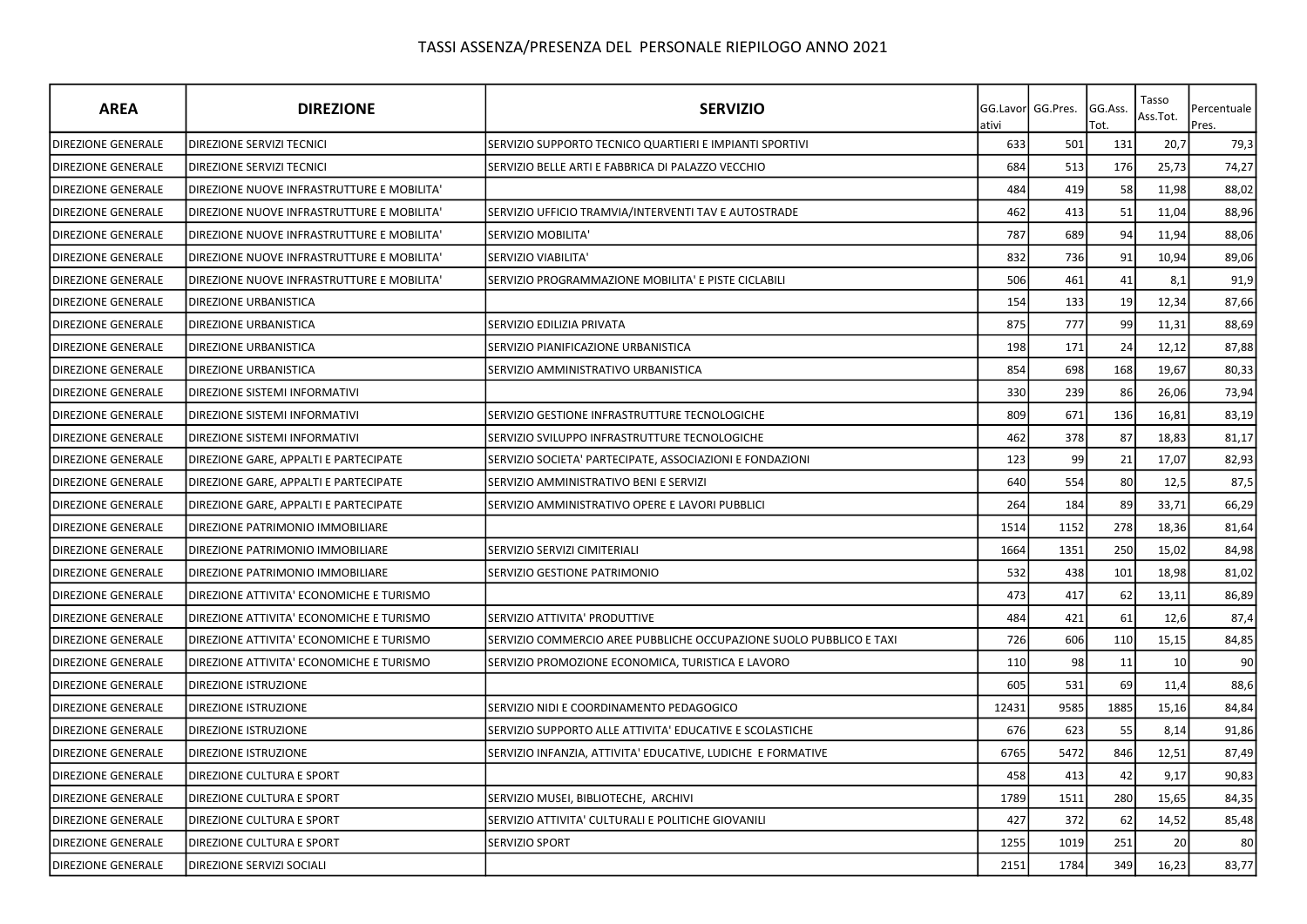| <b>AREA</b>                | <b>DIREZIONE</b>                  | <b>SERVIZIO</b>                         | lativi | <b>GG.Lavorl GG.Pres.</b> | <b>IGG.Ass.</b><br>ITot. | Tasso<br>Ass.Tot. | <b>IPercentuale I</b><br>IPres. |
|----------------------------|-----------------------------------|-----------------------------------------|--------|---------------------------|--------------------------|-------------------|---------------------------------|
| <b>IDIREZIONE GENERALE</b> | <b>IDIREZIONE SERVIZI SOCIALI</b> | <b>ISERVIZIO SOCIALE AMMINISTRATIVO</b> | 1232   | 987                       | 216                      | 17.53 l           | 82,47                           |
| <b>IDIREZIONE GENERALE</b> | <b>IDIREZIONE SERVIZI SOCIALI</b> | <b>ISERVIZIO SOCIALE PROFESSIONALE</b>  | 2273   | 1809                      | 447                      | 19.67             | 80,33                           |
| <b>DIREZIONE GENERALE</b>  | DIREZIONE SERVIZI SOCIALI         | <b>ISERVIZIO CASA</b>                   | 504    | 401                       | 951                      | 18.85             | 81,15                           |

#### mese di ottobre 2021

| AREA                       | <b>DIREZIONE</b>                                   | ISERVIZIO                                                                         | <b>GG.Lav</b><br>lorativi | GG.Pres. GG.Ass. | Tot. | Tasso<br>Ass.Tot. | Percentual<br>e Pres. |
|----------------------------|----------------------------------------------------|-----------------------------------------------------------------------------------|---------------------------|------------------|------|-------------------|-----------------------|
| SEGRETARIO GENERALE        | DIREZIONE DEL CONSIGLIO                            |                                                                                   | 837                       | 690              | 128  | 15,29             | 84,71                 |
| <b>SEGRETARIO GENERALE</b> | UFFICIO SEGRETERIA GENERALE E AFFARI ISTITUZIONALI |                                                                                   | 837                       | 751              | 84   | 10,04             | 89,96                 |
| SEGRETARIO GENERALE        | UFFICIO SEGRETERIA GENERALE E AFFARI ISTITUZIONALI | SERVIZIO ANTICORRUZIONE, TRASPARENZA E CONTROLLI                                  | 168                       | 145              | 27   | 16,07             | 83,93                 |
| <b>SEGRETARIO GENERALE</b> | <b>AVVOCATURA</b>                                  |                                                                                   | 294                       | 247              | 48   | 16,33             | 83,67                 |
| <b>SEGRETARIO GENERALE</b> | AVVOCATURA                                         | SERVIZIO ECONOMICO, PATRIMONIALE E PUBBLICO IMPIEGO                               | 63                        | 62               |      | 1,59              | 98,41                 |
| SEGRETARIO GENERALE        | <b>AVVOCATURA</b>                                  | SERVIZIO LAVORI PUBBLICI E ATTIVITA' CONTRATTUALI                                 | 42                        | 42               |      |                   | 100                   |
|                            | DIREZIONE CORPO POLIZIA MUNICIPALE                 |                                                                                   | 19355                     | 15153            | 2343 | 12,11             | 87,89                 |
|                            | DIREZIONE CORPO POLIZIA MUNICIPALE                 | SERVIZIO SUPPORTO GIURIDICO AMMINISTRATIVO POLIZIA MUNICIPALE                     | 3024                      | 2228             | 584  | 19,31             | 80,69                 |
| <b>DIREZIONE GENERALE</b>  | UFFICIO DEL SINDACO                                |                                                                                   | 202                       | 180              | 16   | 7,92              | 92,08                 |
| <b>DIREZIONE GENERALE</b>  | UFFICIO DEL SINDACO                                | PORTAVOCE DEL SINDACO E UFFICIO STAMPA                                            | 315                       | 305              | 23   | 7,3               | 92,7                  |
| <b>DIREZIONE GENERALE</b>  | UFFICIO DEL SINDACO                                | SEGRETERIA DEL SINDACO E DEGLI ASSESSORI E SUPPORTO ALLE RELAZIONI INTERNAZIONALI | 895                       | 792              | 106  | 11,84             | 88,16                 |
| <b>DIREZIONE GENERALE</b>  | UFFICIO DEL SINDACO                                | PIANIFICAZIONE STRATEGICA E ATTUAZIONE DEL PROGRAMMA                              | 63                        | 58               |      | 7,94              | 92,06                 |
| <b>DIREZIONE GENERALE</b>  | UFFICIO DEL SINDACO                                | RELAZIONI POLITICO-ISTITUZIONALI                                                  | 173                       | 150              | 18   | 10,4              | 89,6                  |
| <b>DIREZIONE GENERALE</b>  | UFFICIO DEL SINDACO                                | <b>PROGETTO COMUNICAZIONE</b>                                                     | 335                       | 286              | 58   | 17,31             | 82,69                 |
| <b>DIREZIONE GENERALE</b>  | UFFICIO DEL SINDACO                                | SERVIZIO EVENTI, MANIFESTAZIONI CITTADINE E CERIMONIALE                           | 493                       | 451              | 47   | 9,53              | 90,47                 |
| <b>DIREZIONE GENERALE</b>  | UFFICIO DEL SINDACO                                | SERVIZIO AMMINISTRATIVO E QUARTIERI                                               | 1716                      | 1390             | 331  | 19,29             | 80,71                 |
| <b>DIREZIONE GENERALE</b>  |                                                    |                                                                                   | 231                       | 179              | 38   | 16,45             | 83,55                 |
| <b>DIREZIONE GENERALE</b>  |                                                    | SERVIZIO PIANIFICAZIONE, CONTROLLO E STATISTICA                                   | 420                       | 376              | 56   | 13,33             | 86,67                 |
| <b>DIREZIONE GENERALE</b>  |                                                    | SERVIZIO PREVENZIONE E PROTEZIONE                                                 | 189                       | 174              | 14   | 7,41              | 92,59                 |
| <b>DIREZIONE GENERALE</b>  |                                                    | SERVIZIO RICERCA FINANZIAMENTI E PON METRO                                        | 147                       | 139              |      | 5,44              | 94,56                 |
| <b>DIREZIONE GENERALE</b>  | DIREZIONE RISORSE FINANZIARIE                      |                                                                                   | 348                       | 292              | 58   | 16,67             | 83,33                 |
| <b>DIREZIONE GENERALE</b>  | DIREZIONE RISORSE FINANZIARIE                      | SERVIZIO ECONOMICO FINANZIARIO                                                    | 638                       | 571              | 63   | 9,87              | 90,13                 |
| <b>DIREZIONE GENERALE</b>  | DIREZIONE RISORSE FINANZIARIE                      | SERVIZIO ENTRATE E RECUPERO EVASIONE                                              | 935                       | 802              | 143  | 15,29             | 84,71                 |
| <b>DIREZIONE GENERALE</b>  | DIREZIONE RISORSE UMANE                            |                                                                                   | 336                       | 284              | 52   | 15,48             | 84,52                 |
| <b>DIREZIONE GENERALE</b>  | DIREZIONE RISORSE UMANE                            | SERVIZIO AMMINISTRAZIONE DEL PERSONALE                                            | 726                       | 656              | 65   | 8,95              | 91,05                 |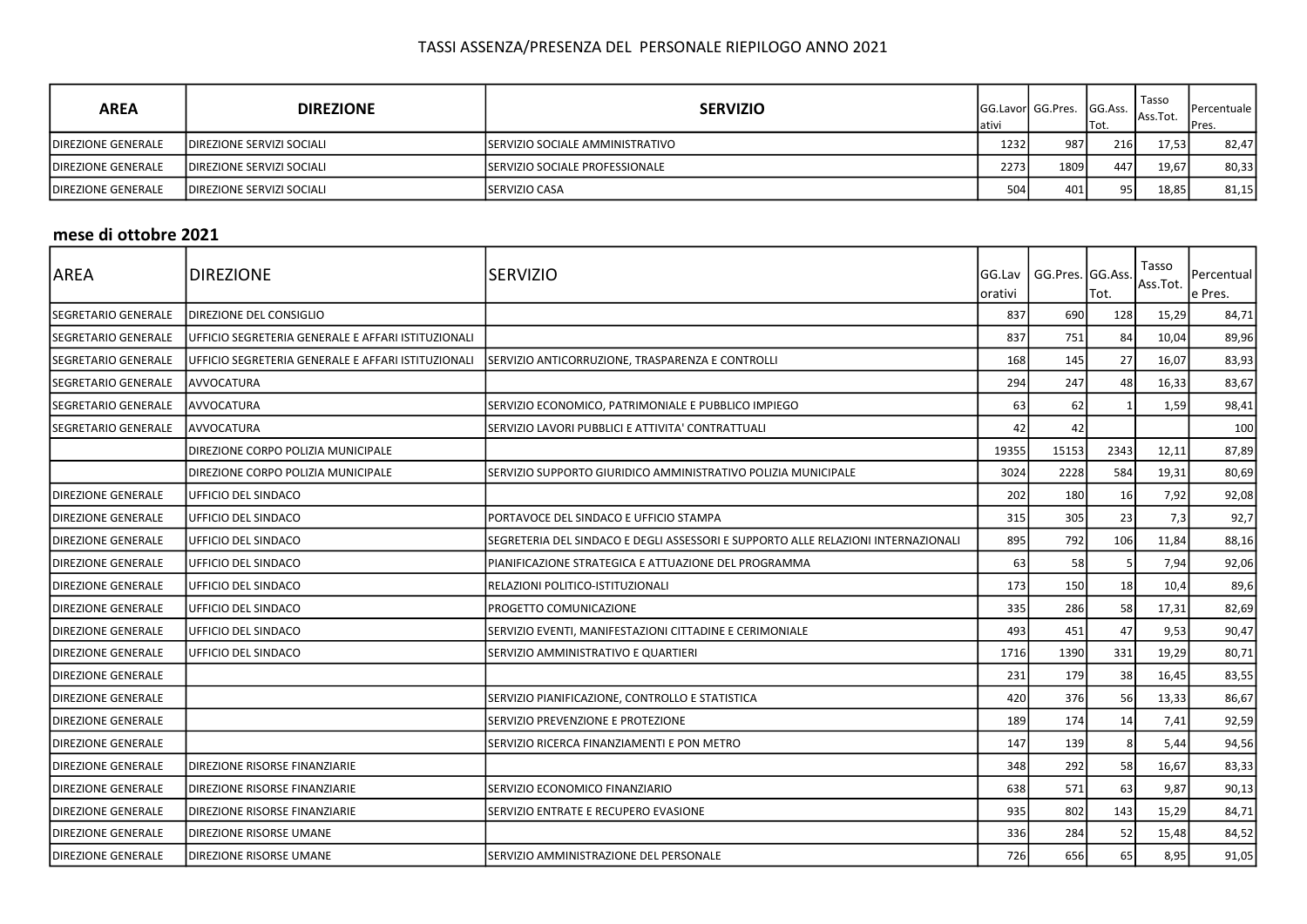| <b>AREA</b>               | <b>DIREZIONE</b>                                   | <b>SERVIZIO</b>                                                       | ativi | GG.Lavor GG.Pres. | GG.Ass.<br>Tot. | Tasso<br>Ass.Tot. | Percentuale<br>Pres. |
|---------------------------|----------------------------------------------------|-----------------------------------------------------------------------|-------|-------------------|-----------------|-------------------|----------------------|
| <b>DIREZIONE GENERALE</b> | DIREZIONE RISORSE UMANE                            | SERVIZIO ACQUISIZIONE RISORSE                                         | 441   | 389               | 48              | 10,88             | 89,12                |
| <b>DIREZIONE GENERALE</b> | DIREZIONE SERVIZI TERRITORIALI E PROTEZIONE CIVILE |                                                                       | 805   | 703               | 96              | 11,93             | 88,07                |
| <b>DIREZIONE GENERALE</b> | DIREZIONE SERVIZI TERRITORIALI E PROTEZIONE CIVILE | SERVIZIO PROTEZIONE CIVILE                                            | 398   | 340               | 71              | 17,84             | 82,16                |
| <b>DIREZIONE GENERALE</b> | DIREZIONE SERVIZI TERRITORIALI E PROTEZIONE CIVILE | SERVIZIO SERVIZI DEMOGRAFICI                                          | 1684  | 1422              | 276             | 16,39             | 83,61                |
| DIREZIONE GENERALE        | <b>DIREZIONE AMBIENTE</b>                          |                                                                       | 376   | 326               | 44              | 11,7              | 88,3                 |
| <b>DIREZIONE GENERALE</b> | <b>DIREZIONE AMBIENTE</b>                          | SERVIZIO SOSTENIBILITA', VALUTAZIONE AMBIENTALE, GEOLOGIA E BONIFICHE | 378   | 298               | 88              | 23,28             | 76,72                |
| <b>DIREZIONE GENERALE</b> | <b>DIREZIONE AMBIENTE</b>                          | SERVIZIO PARCHI GIARDINI ED AREE VERDI                                | 2331  | 1952              | 405             | 17,37             | 82,63                |
| <b>DIREZIONE GENERALE</b> | <b>DIREZIONE AMBIENTE</b>                          | SERVIZIO RIFIUTI, IGIENE PUBBLICA, AMBIENTALE E DEL TERRITORIO        | 462   | 408               | 71              | 15,37             | 84,63                |
| <b>DIREZIONE GENERALE</b> | DIREZIONE SERVIZI TECNICI                          |                                                                       | 969   | 795               | 203             | 20,95             | 79,05                |
| <b>DIREZIONE GENERALE</b> | <b>DIREZIONE SERVIZI TECNICI</b>                   | SERVIZIO GESTIONE E MANUTENZIONE                                      | 1262  | 1097              | 173             | 13,71             | 86,29                |
| <b>DIREZIONE GENERALE</b> | DIREZIONE SERVIZI TECNICI                          | SERVIZIO SUPPORTO TECNICO QUARTIERI E IMPIANTI SPORTIVI               | 607   | 542               | 50              | 8,24              | 91,76                |
| <b>DIREZIONE GENERALE</b> | DIREZIONE SERVIZI TECNICI                          | SERVIZIO BELLE ARTI E FABBRICA DI PALAZZO VECCHIO                     | 654   | 506               | 157             | 24,01             | 75,99                |
| DIREZIONE GENERALE        | DIREZIONE NUOVE INFRASTRUTTURE E MOBILITA'         |                                                                       | 462   | 424               | 32              | 6,93              | 93,07                |
| DIREZIONE GENERALE        | DIREZIONE NUOVE INFRASTRUTTURE E MOBILITA'         | SERVIZIO UFFICIO TRAMVIA/INTERVENTI TAV E AUTOSTRADE                  | 441   | 407               | 33              | 7,48              | 92,52                |
| <b>DIREZIONE GENERALE</b> | DIREZIONE NUOVE INFRASTRUTTURE E MOBILITA'         | SERVIZIO MOBILITA'                                                    | 730   | 661               | 68              | 9,32              | 90,68                |
| <b>DIREZIONE GENERALE</b> | DIREZIONE NUOVE INFRASTRUTTURE E MOBILITA'         | SERVIZIO VIABILITA'                                                   | 793   | 743               | 49              | 6,18              | 93,82                |
| <b>DIREZIONE GENERALE</b> | DIREZIONE NUOVE INFRASTRUTTURE E MOBILITA'         | SERVIZIO PROGRAMMAZIONE MOBILITA' E PISTE CICLABILI                   | 483   | 441               | 44              | 9,11              | 90,89                |
| <b>DIREZIONE GENERALE</b> | DIREZIONE URBANISTICA                              |                                                                       | 147   | 130               | 20              | 13,61             | 86,39                |
| <b>DIREZIONE GENERALE</b> | <b>DIREZIONE URBANISTICA</b>                       | SERVIZIO EDILIZIA PRIVATA                                             | 836   | 767               | 72              | 8,61              | 91,39                |
| DIREZIONE GENERALE        | DIREZIONE URBANISTICA                              | SERVIZIO PIANIFICAZIONE URBANISTICA                                   | 189   | 173               | 15              | 7,94              | 92,06                |
| DIREZIONE GENERALE        | DIREZIONE URBANISTICA                              | SERVIZIO AMMINISTRATIVO URBANISTICA                                   | 814   | 674               | 161             | 19,78             | 80,22                |
| DIREZIONE GENERALE        | DIREZIONE SISTEMI INFORMATIVI                      |                                                                       | 315   | 236               | 60              | 19,05             | 80,95                |
| <b>DIREZIONE GENERALE</b> | DIREZIONE SISTEMI INFORMATIVI                      | SERVIZIO GESTIONE INFRASTRUTTURE TECNOLOGICHE                         | 774   | 674               | 101             | 13,05             | 86,95                |
| <b>DIREZIONE GENERALE</b> | DIREZIONE SISTEMI INFORMATIVI                      | SERVIZIO SVILUPPO INFRASTRUTTURE TECNOLOGICHE                         | 441   | 408               | 35              | 7,94              | 92,06                |
| <b>DIREZIONE GENERALE</b> | DIREZIONE GARE, APPALTI E PARTECIPATE              |                                                                       | 21    | 20                |                 | 4,76              | 95,24                |
| <b>DIREZIONE GENERALE</b> | DIREZIONE GARE, APPALTI E PARTECIPATE              | SERVIZIO SOCIETA' PARTECIPATE, ASSOCIAZIONI E FONDAZIONI              | 118   | 113               |                 | 3,39              | 96,61                |
| <b>DIREZIONE GENERALE</b> | DIREZIONE GARE, APPALTI E PARTECIPATE              | SERVIZIO AMMINISTRATIVO BENI E SERVIZI                                | 601   | 532               | 63              | 10,48             | 89,52                |
| <b>DIREZIONE GENERALE</b> | DIREZIONE GARE, APPALTI E PARTECIPATE              | SERVIZIO AMMINISTRATIVO OPERE E LAVORI PUBBLICI                       | 252   | 204               | 60              | 23,81             | 76,19                |
| <b>DIREZIONE GENERALE</b> | DIREZIONE PATRIMONIO IMMOBILIARE                   |                                                                       | 1456  | 1257              | 203             | 13,94             | 86,06                |
| DIREZIONE GENERALE        | DIREZIONE PATRIMONIO IMMOBILIARE                   | SERVIZIO SERVIZI CIMITERIALI                                          | 1650  | 1478              | 168             | 10,18             | 89,82                |
| <b>DIREZIONE GENERALE</b> | DIREZIONE PATRIMONIO IMMOBILIARE                   | SERVIZIO GESTIONE PATRIMONIO                                          | 508   | 453               | 60              | 11,81             | 88,19                |
| <b>DIREZIONE GENERALE</b> | DIREZIONE ATTIVITA' ECONOMICHE E TURISMO           |                                                                       | 441   | 378               | 66              | 14,97             | 85,03                |
| <b>DIREZIONE GENERALE</b> | DIREZIONE ATTIVITA' ECONOMICHE E TURISMO           | SERVIZIO ATTIVITA' PRODUTTIVE                                         | 462   | 387               | 75              | 16,23             | 83,77                |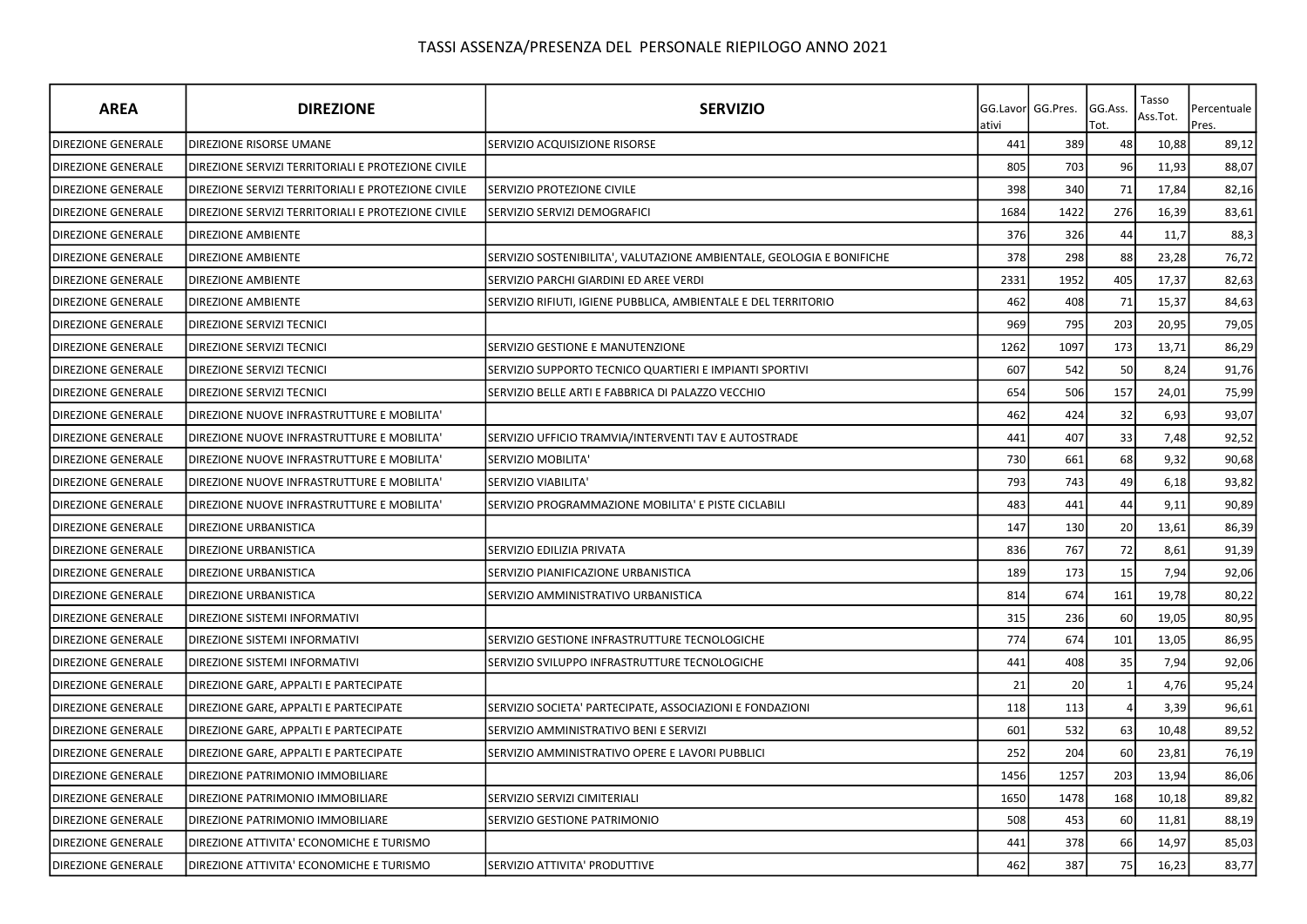| <b>AREA</b>                | <b>DIREZIONE</b>                         | <b>SERVIZIO</b>                                                     | lativi | GG.Lavor GG.Pres. | GG.Ass.<br>Tot. | Tasso<br>Ass.Tot. | Percentuale<br>Pres. |
|----------------------------|------------------------------------------|---------------------------------------------------------------------|--------|-------------------|-----------------|-------------------|----------------------|
| <b>DIREZIONE GENERALE</b>  | DIREZIONE ATTIVITA' ECONOMICHE E TURISMO | SERVIZIO COMMERCIO AREE PUBBLICHE OCCUPAZIONE SUOLO PUBBLICO E TAXI | 714    | 597               | 111             | 15,55             | 84,45                |
| <b>DIREZIONE GENERALE</b>  | DIREZIONE ATTIVITA' ECONOMICHE E TURISMO | SERVIZIO PROMOZIONE ECONOMICA, TURISTICA E LAVORO                   | 105    | 102               |                 | 2,86              | 97,14                |
| <b>DIREZIONE GENERALE</b>  | DIREZIONE ISTRUZIONE                     |                                                                     | 564    | 532               | 31              | 5,5               | 94,5                 |
| <b>DIREZIONE GENERALE</b>  | DIREZIONE ISTRUZIONE                     | SERVIZIO NIDI E COORDINAMENTO PEDAGOGICO                            | 12098  | 8991              | 1961            | 16,21             | 83,79                |
| <b>DIREZIONE GENERALE</b>  | DIREZIONE ISTRUZIONE                     | SERVIZIO SUPPORTO ALLE ATTIVITA' EDUCATIVE E SCOLASTICHE            | 668    | 631               | 33              | 4,94              | 95,06                |
| <b>IDIREZIONE GENERALE</b> | <b>DIREZIONE ISTRUZIONE</b>              | SERVIZIO INFANZIA, ATTIVITA' EDUCATIVE, LUDICHE E FORMATIVE         | 6612   | 5224              | 874             | 13,22             | 86,78                |
| <b>DIREZIONE GENERALE</b>  | <b>DIREZIONE CULTURA E SPORT</b>         |                                                                     | 413    | 372               | 39              | 9,44              | 90,56                |
| <b>DIREZIONE GENERALE</b>  | DIREZIONE CULTURA E SPORT                | SERVIZIO MUSEI, BIBLIOTECHE, ARCHIVI                                | 1855   | 1607              | 270             | 14,56             | 85,44                |
| <b>IDIREZIONE GENERALE</b> | DIREZIONE CULTURA E SPORT                | SERVIZIO ATTIVITA' CULTURALI E POLITICHE GIOVANILI                  | 315    | 278               | 42              | 13,33             | 86,67                |
| <b>DIREZIONE GENERALE</b>  | DIREZIONE CULTURA E SPORT                | <b>SERVIZIO SPORT</b>                                               | 1294   | 1089              | 220             | 17                | 83                   |
| <b>DIREZIONE GENERALE</b>  | DIREZIONE SERVIZI SOCIALI                |                                                                     | 2032   | 1756              | 276             | 13,58             | 86,42                |
| <b>IDIREZIONE GENERALE</b> | DIREZIONE SERVIZI SOCIALI                | ISERVIZIO SOCIALE AMMINISTRATIVO                                    | 1183   | 989               | 194             | 16,4              | 83,6                 |
| <b>DIREZIONE GENERALE</b>  | DIREZIONE SERVIZI SOCIALI                | SERVIZIO SOCIALE PROFESSIONALE                                      | 2110   | 1824              | 301             | 14,27             | 85,73                |
| <b>DIREZIONE GENERALE</b>  | DIREZIONE SERVIZI SOCIALI                | <b>SERVIZIO CASA</b>                                                | 517    | 450               | 67              | 12,96             | 87,04                |

## mese di novembre 2021

| AREA                         | <b>DIREZIONE</b>                                   | <b>ISERVIZIO</b>                                                                  | <b>IGG.Lav</b><br>Iorativi | GG.Pres. GG.Ass. | Tot.            | Tasso<br>Ass.Tot. | Percentual<br>le Pres. |
|------------------------------|----------------------------------------------------|-----------------------------------------------------------------------------------|----------------------------|------------------|-----------------|-------------------|------------------------|
|                              |                                                    | STRUTTURA AUTONOMA DEL CONSIGLIO COMUNALE                                         | 467                        | 401              | 55              | 11,78             | 88,22                  |
| SEGRETARIO GENERALE          | DIREZIONE DEL CONSIGLIO                            |                                                                                   | 350                        | 314              | 35              | 10 <sup>1</sup>   | 90                     |
| <b>I</b> SEGRETARIO GENERALE | UFFICIO SEGRETERIA GENERALE E AFFARI ISTITUZIONALI |                                                                                   | 835                        | 751              | 80              | 9,58              | 90,42                  |
| ISEGRETARIO GENERALE         | UFFICIO SEGRETERIA GENERALE E AFFARI ISTITUZIONALI | SERVIZIO ANTICORRUZIONE, TRASPARENZA E CONTROLLI                                  | 168                        | 154              | 13 <sup>1</sup> | 7,74              | 92,26                  |
| SEGRETARIO GENERALE          | <b>AVVOCATURA</b>                                  |                                                                                   | 276                        | 218              | 68 l            | 24,64             | 75,36                  |
| <b>ISEGRETARIO GENERALE</b>  | <b>JAVVOCATURA</b>                                 | SERVIZIO ECONOMICO, PATRIMONIALE E PUBBLICO IMPIEGO                               | 63                         | 60               |                 | 4,76              | 95,24                  |
| <b>ISEGRETARIO GENERALE</b>  | <b>JAVVOCATURA</b>                                 | SERVIZIO LAVORI PUBBLICI E ATTIVITA' CONTRATTUALI                                 | 42                         | 41               |                 | 2,38              | 97,62                  |
|                              | DIREZIONE CORPO POLIZIA MUNICIPALE                 |                                                                                   | 18583                      | 14350            | 625             | 3,36              | 96,64                  |
|                              | DIREZIONE CORPO POLIZIA MUNICIPALE                 | SERVIZIO SUPPORTO GIURIDICO AMMINISTRATIVO POLIZIA MUNICIPALE                     | 3092                       | 2278             | 226             | 7,31              | 92,69                  |
| <b>IDIREZIONE GENERALE</b>   | UFFICIO DEL SINDACO                                |                                                                                   | 213                        | 197              | 16 <sup>l</sup> | 7,51              | 92,49                  |
| <b>IDIREZIONE GENERALE</b>   | <b>IUFFICIO DEL SINDACO</b>                        | PORTAVOCE DEL SINDACO E UFFICIO STAMPA                                            | 315                        | 298              | 28              | 8,89              | 91,11                  |
| <b>IDIREZIONE GENERALE</b>   | UFFICIO DEL SINDACO                                | SEGRETERIA DEL SINDACO E DEGLI ASSESSORI E SUPPORTO ALLE RELAZIONI INTERNAZIONALI | 863                        | 763              | 102             | 11,82             | 88,18                  |
| <b>DIREZIONE GENERALE</b>    | <b>IUFFICIO DEL SINDACO</b>                        | IPIANIFICAZIONE STRATEGICA E ATTUAZIONE DEL PROGRAMMA                             | 63                         | 60               |                 | 4,76              | 95,24                  |
| <b>IDIREZIONE GENERALE</b>   | UFFICIO DEL SINDACO                                | RELAZIONI POLITICO-ISTITUZIONALI                                                  | 189                        | 173              | 14              | 7,41              | 92,59                  |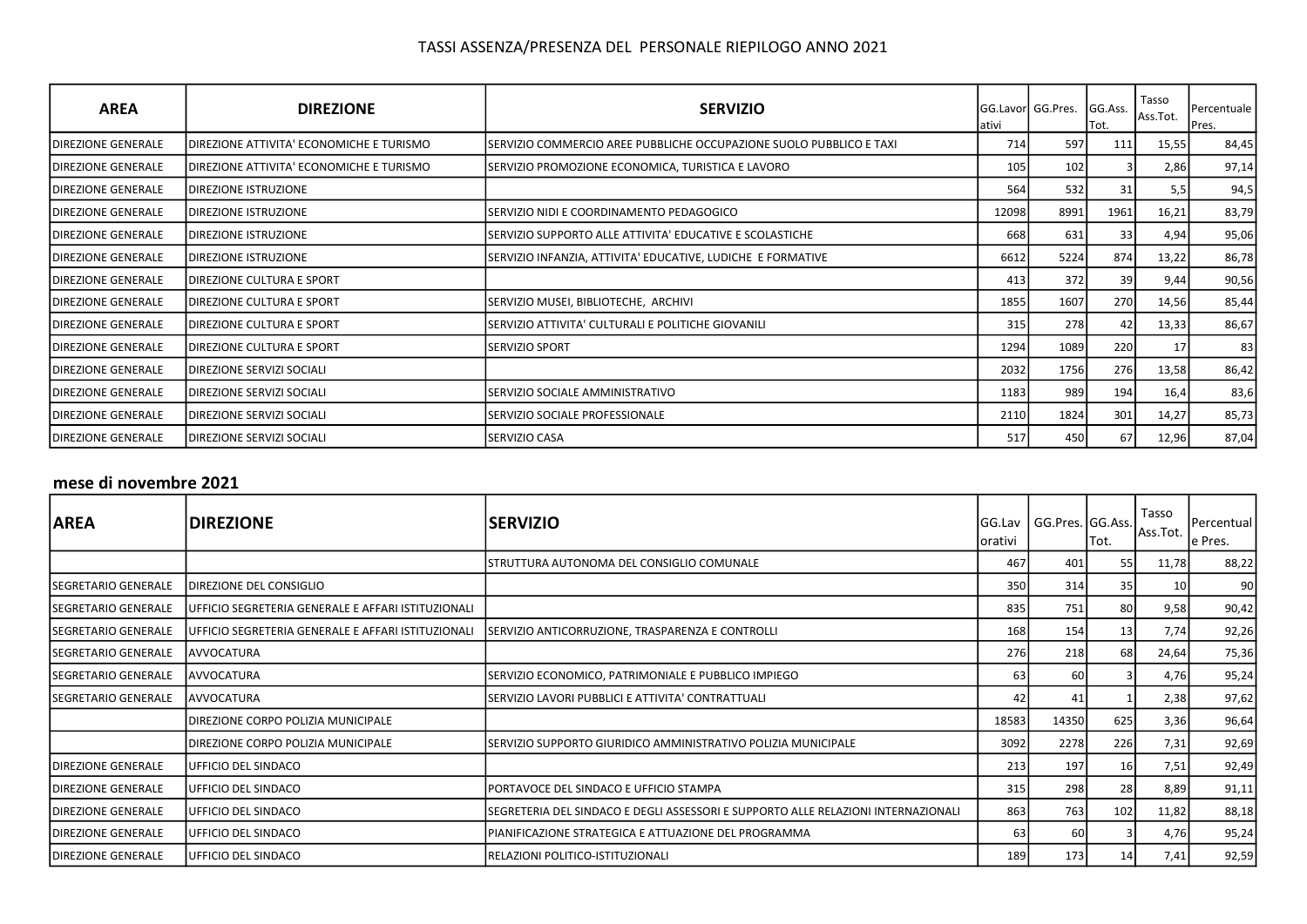| <b>AREA</b>               | <b>DIREZIONE</b>                                   | <b>SERVIZIO</b>                                                       | ativi | GG.Lavor GG.Pres. | GG.Ass.<br>Tot. | Tasso<br>Ass.Tot. | Percentuale<br>Pres. |
|---------------------------|----------------------------------------------------|-----------------------------------------------------------------------|-------|-------------------|-----------------|-------------------|----------------------|
| <b>DIREZIONE GENERALE</b> | UFFICIO DEL SINDACO                                | PROGETTO COMUNICAZIONE                                                | 336   | 292               | 47              | 13,99             | 86,01                |
| <b>DIREZIONE GENERALE</b> | <b>UFFICIO DEL SINDACO</b>                         | SERVIZIO EVENTI, MANIFESTAZIONI CITTADINE E CERIMONIALE               | 482   | 453               | 30              | 6,22              | 93,78                |
| DIREZIONE GENERALE        | UFFICIO DEL SINDACO                                | SERVIZIO AMMINISTRATIVO E QUARTIERI                                   | 1677  | 1400              | 286             | 17,05             | 82,95                |
| <b>DIREZIONE GENERALE</b> |                                                    |                                                                       | 231   | 178               | 38              | 16,45             | 83,55                |
| <b>DIREZIONE GENERALE</b> |                                                    | SERVIZIO PIANIFICAZIONE, CONTROLLO E STATISTICA                       | 420   | 379               | 39              | 9,29              | 90,71                |
| DIREZIONE GENERALE        |                                                    | SERVIZIO PREVENZIONE E PROTEZIONE                                     | 189   | 156               | 31              | 16,4              | 83,6                 |
| <b>DIREZIONE GENERALE</b> |                                                    | SERVIZIO RICERCA FINANZIAMENTI E PON METRO                            | 147   | 144               |                 | 2,04              | 97,96                |
| <b>DIREZIONE GENERALE</b> | DIREZIONE RISORSE FINANZIARIE                      |                                                                       | 349   | 286               | 71              | 20,34             | 79,66                |
| <b>DIREZIONE GENERALE</b> | DIREZIONE RISORSE FINANZIARIE                      | SERVIZIO ECONOMICO FINANZIARIO                                        | 621   | 552               | 68              | 10,95             | 89,05                |
| <b>DIREZIONE GENERALE</b> | DIREZIONE RISORSE FINANZIARIE                      | SERVIZIO ENTRATE E RECUPERO EVASIONE                                  | 924   | 803               | 120             | 12,99             | 87,01                |
| <b>DIREZIONE GENERALE</b> | DIREZIONE RISORSE UMANE                            |                                                                       | 336   | 285               | 57              | 16,96             | 83,04                |
| <b>DIREZIONE GENERALE</b> | DIREZIONE RISORSE UMANE                            | SERVIZIO AMMINISTRAZIONE DEL PERSONALE                                | 727   | 651               | 73              | 10,04             | 89,96                |
| <b>DIREZIONE GENERALE</b> | DIREZIONE RISORSE UMANE                            | SERVIZIO ACQUISIZIONE RISORSE                                         | 441   | 387               | 52              | 11,79             | 88,21                |
| <b>DIREZIONE GENERALE</b> | DIREZIONE SERVIZI TERRITORIALI E PROTEZIONE CIVILE |                                                                       | 784   | 676               | 116             | 14,8              | 85,2                 |
| DIREZIONE GENERALE        | DIREZIONE SERVIZI TERRITORIALI E PROTEZIONE CIVILE | SERVIZIO PROTEZIONE CIVILE                                            | 394   | 327               | 81              | 20,56             | 79,44                |
| <b>DIREZIONE GENERALE</b> | DIREZIONE SERVIZI TERRITORIALI E PROTEZIONE CIVILE | SERVIZIO SERVIZI DEMOGRAFICI                                          | 1654  | 1345              | 333             | 20,13             | 79,87                |
| <b>DIREZIONE GENERALE</b> | <b>DIREZIONE AMBIENTE</b>                          |                                                                       | 358   | 316               | 45              | 12,57             | 87,43                |
| <b>DIREZIONE GENERALE</b> | <b>DIREZIONE AMBIENTE</b>                          | SERVIZIO SOSTENIBILITA', VALUTAZIONE AMBIENTALE, GEOLOGIA E BONIFICHE | 357   | 265               | 111             | 31,09             | 68,91                |
| <b>DIREZIONE GENERALE</b> | <b>DIREZIONE AMBIENTE</b>                          | SERVIZIO PARCHI GIARDINI ED AREE VERDI                                | 2330  | 1928              | 439             | 18,84             | 81,16                |
| DIREZIONE GENERALE        | <b>DIREZIONE AMBIENTE</b>                          | SERVIZIO RIFIUTI, IGIENE PUBBLICA, AMBIENTALE E DEL TERRITORIO        | 462   | 397               | 74              | 16,02             | 83,98                |
| DIREZIONE GENERALE        | DIREZIONE SERVIZI TECNICI                          |                                                                       | 937   | 774               | 186             | 19,85             | 80,15                |
| <b>DIREZIONE GENERALE</b> | DIREZIONE SERVIZI TECNICI                          | SERVIZIO GESTIONE E MANUTENZIONE                                      | 1248  | 1073              | 186             | 14,9              | 85,1                 |
| <b>DIREZIONE GENERALE</b> | DIREZIONE SERVIZI TECNICI                          | SERVIZIO SUPPORTO TECNICO QUARTIERI E IMPIANTI SPORTIVI               | 581   | 519               | 61              | 10,5              | 89,5                 |
| <b>DIREZIONE GENERALE</b> | DIREZIONE SERVIZI TECNICI                          | SERVIZIO BELLE ARTI E FABBRICA DI PALAZZO VECCHIO                     | 653   | 544               | 103             | 15,77             | 84,23                |
| <b>DIREZIONE GENERALE</b> | DIREZIONE NUOVE INFRASTRUTTURE E MOBILITA'         |                                                                       | 444   | 415               | 26              | 5,86              | 94,14                |
| <b>DIREZIONE GENERALE</b> | DIREZIONE NUOVE INFRASTRUTTURE E MOBILITA'         | SERVIZIO UFFICIO TRAMVIA/INTERVENTI TAV E AUTOSTRADE                  | 441   | 378               | 70              | 15,87             | 84,13                |
| DIREZIONE GENERALE        | DIREZIONE NUOVE INFRASTRUTTURE E MOBILITA'         | SERVIZIO MOBILITA'                                                    | 731   | 619               | 115             | 15,73             | 84,27                |
| DIREZIONE GENERALE        | DIREZIONE NUOVE INFRASTRUTTURE E MOBILITA'         | SERVIZIO VIABILITA'                                                   | 794   | 702               | 82              | 10,33             | 89,67                |
| <b>DIREZIONE GENERALE</b> | DIREZIONE NUOVE INFRASTRUTTURE E MOBILITA'         | SERVIZIO PROGRAMMAZIONE MOBILITA' E PISTE CICLABILI                   | 483   | 443               | 33              | 6,83              | 93,17                |
| <b>DIREZIONE GENERALE</b> | DIREZIONE URBANISTICA                              |                                                                       | 147   | 140               | $\overline{7}$  | 4,76              | 95,24                |
| DIREZIONE GENERALE        | DIREZIONE URBANISTICA                              | SERVIZIO EDILIZIA PRIVATA                                             | 817   | 712               | 107             | 13,1              | 86,9                 |
| DIREZIONE GENERALE        | DIREZIONE URBANISTICA                              | SERVIZIO PIANIFICAZIONE URBANISTICA                                   | 189   | 170               | 20              | 10,58             | 89,42                |
| DIREZIONE GENERALE        | <b>DIREZIONE URBANISTICA</b>                       | SERVIZIO AMMINISTRATIVO URBANISTICA                                   | 803   | 624               | 201             | 25,03             | 74,97                |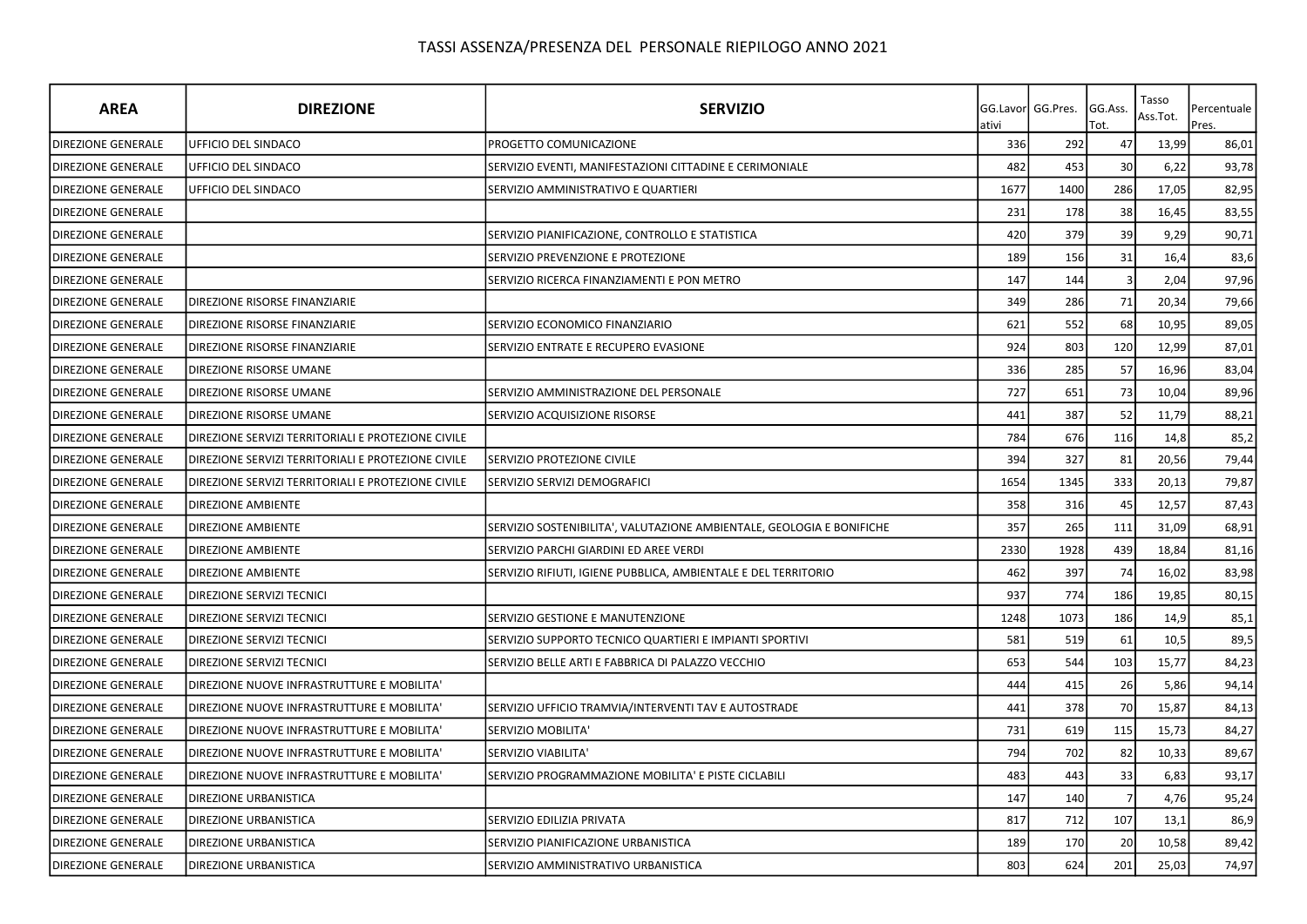| <b>AREA</b>               | <b>DIREZIONE</b>                         | <b>SERVIZIO</b>                                                     | ativi | <b>IGG.Lavorl GG.Pres.</b> | GG.Ass.<br>Гоt. | Tasso<br>Ass.Tot. | Percentuale<br>Pres. |
|---------------------------|------------------------------------------|---------------------------------------------------------------------|-------|----------------------------|-----------------|-------------------|----------------------|
| <b>DIREZIONE GENERALE</b> | <b>DIREZIONE SISTEMI INFORMATIVI</b>     |                                                                     | 277   | 215                        | 47              | 16,97             | 83,03                |
| <b>DIREZIONE GENERALE</b> | <b>DIREZIONE SISTEMI INFORMATIVI</b>     | SERVIZIO GESTIONE INFRASTRUTTURE TECNOLOGICHE                       | 759   | 667                        | 92              | 12,12             | 87,88                |
| <b>DIREZIONE GENERALE</b> | DIREZIONE SISTEMI INFORMATIVI            | SERVIZIO SVILUPPO INFRASTRUTTURE TECNOLOGICHE                       | 419   | 353                        | 70              | 16,71             | 83,29                |
| <b>DIREZIONE GENERALE</b> | DIREZIONE GARE, APPALTI E PARTECIPATE    | SERVIZIO SOCIETA' PARTECIPATE, ASSOCIAZIONI E FONDAZIONI            | 117   | 117                        |                 |                   | 100                  |
| <b>DIREZIONE GENERALE</b> | DIREZIONE GARE, APPALTI E PARTECIPATE    | SERVIZIO AMMINISTRATIVO BENI E SERVIZI                              | 600   | 528                        | 72              | 12                | 88                   |
| <b>DIREZIONE GENERALE</b> | DIREZIONE GARE, APPALTI E PARTECIPATE    | SERVIZIO AMMINISTRATIVO OPERE E LAVORI PUBBLICI                     | 233   | 195                        | 45              | 19,31             | 80,69                |
| <b>DIREZIONE GENERALE</b> | <b>DIREZIONE PATRIMONIO IMMOBILIARE</b>  |                                                                     | 1441  | 1261                       | 178             | 12,35             | 87,65                |
| <b>DIREZIONE GENERALE</b> | <b>DIREZIONE PATRIMONIO IMMOBILIARE</b>  | SERVIZIO SERVIZI CIMITERIALI                                        | 1611  | 1375                       | 233             | 14,46             | 85,54                |
| <b>DIREZIONE GENERALE</b> | <b>IDIREZIONE PATRIMONIO IMMOBILIARE</b> | ISERVIZIO GESTIONE PATRIMONIO                                       | 488   | 450                        | 37              | 7,58              | 92,42                |
| <b>DIREZIONE GENERALE</b> | DIREZIONE ATTIVITA' ECONOMICHE E TURISMO |                                                                     | 441   | 365                        | 70              | 15,87             | 84,13                |
| <b>DIREZIONE GENERALE</b> | DIREZIONE ATTIVITA' ECONOMICHE E TURISMO | SERVIZIO ATTIVITA' PRODUTTIVE                                       | 462   | 399                        | 63              | 13,64             | 86,36                |
| <b>DIREZIONE GENERALE</b> | DIREZIONE ATTIVITA' ECONOMICHE E TURISMO | SERVIZIO COMMERCIO AREE PUBBLICHE OCCUPAZIONE SUOLO PUBBLICO E TAXI | 652   | 541                        | 118             | 18,1              | 81,9                 |
| <b>DIREZIONE GENERALE</b> | DIREZIONE ATTIVITA' ECONOMICHE E TURISMO | SERVIZIO PROMOZIONE ECONOMICA, TURISTICA E LAVORO                   | 105   | 100                        |                 | 4,76              | 95,24                |
| <b>DIREZIONE GENERALE</b> | <b>DIREZIONE ISTRUZIONE</b>              |                                                                     | 567   | 528                        | 38              | 6,7               | 93,3                 |
| <b>DIREZIONE GENERALE</b> | <b>DIREZIONE ISTRUZIONE</b>              | SERVIZIO NIDI E COORDINAMENTO PEDAGOGICO                            | 11719 | 8637                       | 2244            | 19,15             | 80,85                |
| <b>DIREZIONE GENERALE</b> | <b>DIREZIONE ISTRUZIONE</b>              | SERVIZIO SUPPORTO ALLE ATTIVITA' EDUCATIVE E SCOLASTICHE            | 714   | 632                        | 73              | 10,22             | 89,78                |
| <b>DIREZIONE GENERALE</b> | <b>DIREZIONE ISTRUZIONE</b>              | SERVIZIO INFANZIA, ATTIVITA' EDUCATIVE, LUDICHE E FORMATIVE         | 6464  | 5135                       | 950             | 14,7              | 85,3                 |
| <b>DIREZIONE GENERALE</b> | <b>DIREZIONE CULTURA E SPORT</b>         |                                                                     | 411   | 365                        | 42              | 10,22             | 89,78                |
| <b>DIREZIONE GENERALE</b> | DIREZIONE CULTURA E SPORT                | SERVIZIO MUSEI, BIBLIOTECHE, ARCHIVI                                | 1756  | 1553                       | 212             | 12,07             | 87,93                |
| <b>DIREZIONE GENERALE</b> | <b>DIREZIONE CULTURA E SPORT</b>         | SERVIZIO ATTIVITA' CULTURALI E POLITICHE GIOVANILI                  | 315   | 273                        | 47              | 14,92             | 85,08                |
| <b>DIREZIONE GENERALE</b> | <b>DIREZIONE CULTURA E SPORT</b>         | <b>SERVIZIO SPORT</b>                                               | 1238  | 1058                       | 172             | 13,89             | 86,11                |
| <b>DIREZIONE GENERALE</b> | <b>DIREZIONE SERVIZI SOCIALI</b>         |                                                                     | 1811  | 1549                       | 279             | 15,41             | 84,59                |
| <b>DIREZIONE GENERALE</b> | DIREZIONE SERVIZI SOCIALI                | SERVIZIO SOCIALE AMMINISTRATIVO                                     | 1339  | 1141                       | 192             | 14,34             | 85,66                |
| <b>DIREZIONE GENERALE</b> | <b>DIREZIONE SERVIZI SOCIALI</b>         | SERVIZIO SOCIALE PROFESSIONALE                                      | 2091  | 1842                       | 250             | 11,96             | 88,04                |
| <b>DIREZIONE GENERALE</b> | <b>DIREZIONE SERVIZI SOCIALI</b>         | <b>SERVIZIO CASA</b>                                                | 484   | 422                        | 61              | 12,6              | 87,4                 |

## mese di dicembre 2021

| <b>AREA</b>                | <b>DIREZIONE</b>                                   | <b>SERVIZIO</b>                                   | orativi | l GG.Lav l GG.Pres. lGG.Ass.l | Tot. | Tasso<br>Ass.Tot. | <b>I</b> Percentuall<br>e Pres. |
|----------------------------|----------------------------------------------------|---------------------------------------------------|---------|-------------------------------|------|-------------------|---------------------------------|
|                            |                                                    | <b>ISTRUTTURA AUTONOMA DEL CONSIGLIO COMUNALE</b> | 858     | 625                           | 218  | 25.41             | 74,59                           |
| <b>SEGRETARIO GENERALE</b> | UFFICIO SEGRETERIA GENERALE E AFFARI ISTITUZIONALI |                                                   | 874     | 663                           | 197  | 22,54             | 77,46                           |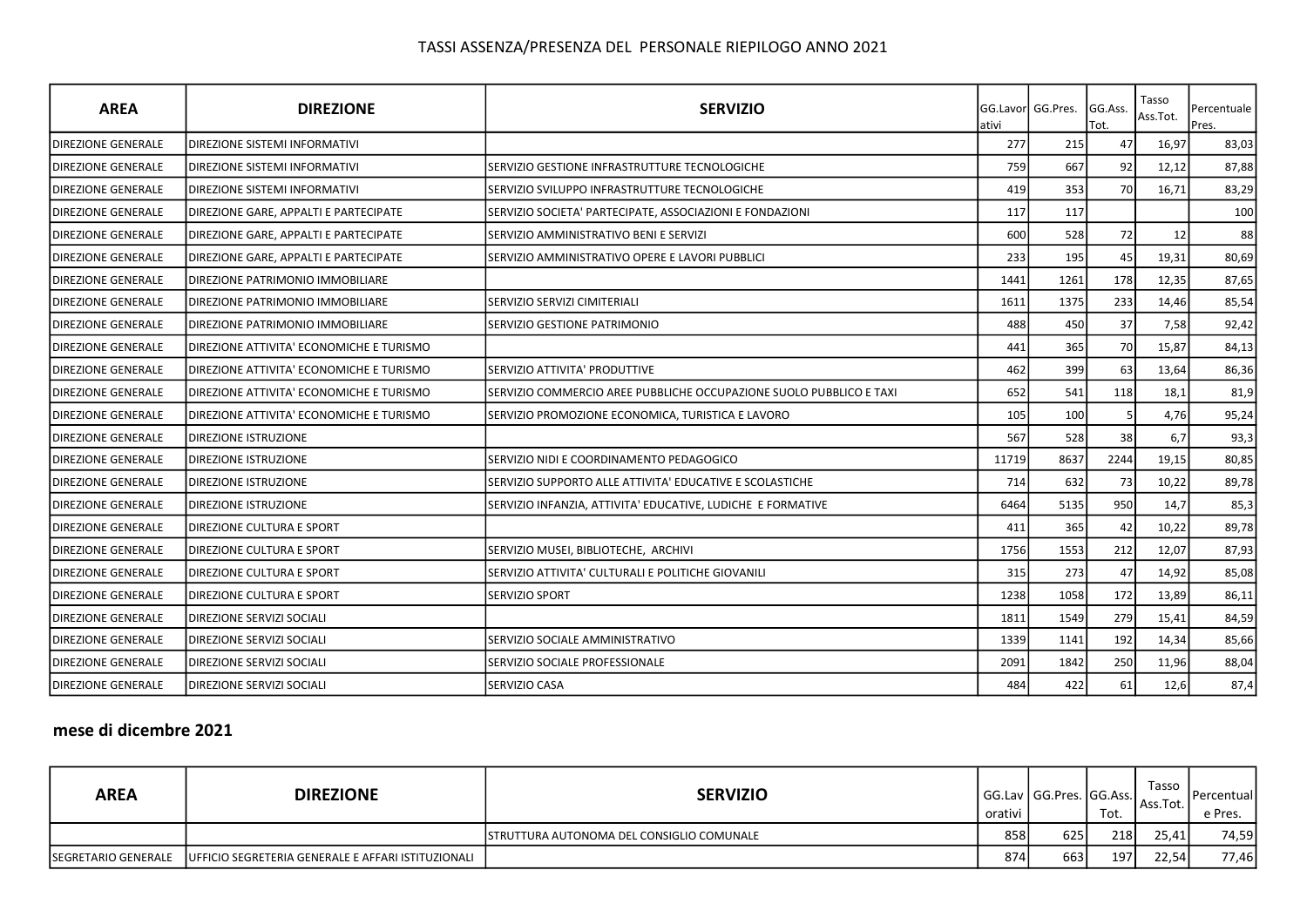| <b>AREA</b>                | <b>DIREZIONE</b>                                   | <b>SERVIZIO</b>                                                                   | ativi | GG.Lavor GG.Pres. | GG.Ass.<br>Tot. | Tasso<br>Ass.Tot. | Percentuale<br>Pres. |
|----------------------------|----------------------------------------------------|-----------------------------------------------------------------------------------|-------|-------------------|-----------------|-------------------|----------------------|
| SEGRETARIO GENERALE        | UFFICIO SEGRETERIA GENERALE E AFFARI ISTITUZIONALI | SERVIZIO ANTICORRUZIONE, TRASPARENZA E CONTROLLI                                  | 176   | 124               | 48              | 27,27             | 72,73                |
| <b>SEGRETARIO GENERALE</b> | AVVOCATURA                                         |                                                                                   | 274   | 185               | 98              | 35,77             | 64,23                |
| SEGRETARIO GENERALE        | AVVOCATURA                                         | SERVIZIO ECONOMICO, PATRIMONIALE E PUBBLICO IMPIEGO                               | 66    | 55                | 11              | 16,67             | 83,33                |
| SEGRETARIO GENERALE        | <b>AVVOCATURA</b>                                  | SERVIZIO LAVORI PUBBLICI E ATTIVITA' CONTRATTUALI                                 | 44    | 35                |                 | 18,18             | 81,82                |
|                            | DIREZIONE CORPO POLIZIA MUNICIPALE                 |                                                                                   | 18605 | 12010             | 5053            | 27,16             | 72,84                |
|                            | DIREZIONE CORPO POLIZIA MUNICIPALE                 | SERVIZIO SUPPORTO GIURIDICO AMMINISTRATIVO POLIZIA MUNICIPALE                     | 3148  | 1712              | 1231            | 39,1              | 60,9                 |
| <b>DIREZIONE GENERALE</b>  | UFFICIO DEL SINDACO                                |                                                                                   | 241   | 194               | 40              | 16,6              | 83,4                 |
| <b>DIREZIONE GENERALE</b>  | UFFICIO DEL SINDACO                                | PORTAVOCE DEL SINDACO E UFFICIO STAMPA                                            | 330   | 286               | 45              | 13,64             | 86,36                |
| <b>DIREZIONE GENERALE</b>  | UFFICIO DEL SINDACO                                | SEGRETERIA DEL SINDACO E DEGLI ASSESSORI E SUPPORTO ALLE RELAZIONI INTERNAZIONALI | 925   | 718               | 192             | 20,76             | 79,24                |
| <b>DIREZIONE GENERALE</b>  | UFFICIO DEL SINDACO                                | PIANIFICAZIONE STRATEGICA E ATTUAZIONE DEL PROGRAMMA                              | 66    | 55                | 10              | 15,15             | 84,85                |
| <b>DIREZIONE GENERALE</b>  | UFFICIO DEL SINDACO                                | RELAZIONI POLITICO-ISTITUZIONALI                                                  | 207   | 170               | 37              | 17,87             | 82,13                |
| <b>DIREZIONE GENERALE</b>  | UFFICIO DEL SINDACO                                | PROGETTO COMUNICAZIONE                                                            | 352   | 240               | 111             | 31,53             | 68,47                |
| <b>DIREZIONE GENERALE</b>  | UFFICIO DEL SINDACO                                | SERVIZIO EVENTI, MANIFESTAZIONI CITTADINE E CERIMONIALE                           | 497   | 364               | 118             | 23,74             | 76,26                |
| <b>DIREZIONE GENERALE</b>  | UFFICIO DEL SINDACO                                | SERVIZIO AMMINISTRATIVO E QUARTIERI                                               | 1773  | 1210              | 565             | 31,87             | 68,13                |
| <b>DIREZIONE GENERALE</b>  |                                                    |                                                                                   | 244   | 148               | 77              | 31,56             | 68,44                |
| <b>DIREZIONE GENERALE</b>  |                                                    | SERVIZIO PIANIFICAZIONE, CONTROLLO E STATISTICA                                   | 440   | 325               | 106             | 24,09             | 75,91                |
| <b>DIREZIONE GENERALE</b>  |                                                    | SERVIZIO PREVENZIONE E PROTEZIONE                                                 | 198   | 128               | 65              | 32,83             | 67,17                |
| <b>DIREZIONE GENERALE</b>  |                                                    | SERVIZIO RICERCA FINANZIAMENTI E PON METRO                                        | 160   | 117               | 41              | 25,63             | 74,37                |
| <b>DIREZIONE GENERALE</b>  | DIREZIONE RISORSE FINANZIARIE                      |                                                                                   | 365   | 276               | 92              | 25,21             | 74,79                |
| <b>DIREZIONE GENERALE</b>  | DIREZIONE RISORSE FINANZIARIE                      | SERVIZIO ECONOMICO FINANZIARIO                                                    | 646   | 489               | 143             | 22,14             | 77,86                |
| <b>DIREZIONE GENERALE</b>  | DIREZIONE RISORSE FINANZIARIE                      | SERVIZIO ENTRATE E RECUPERO EVASIONE                                              | 968   | 716               | 243             | 25,1              | 74,9                 |
| <b>DIREZIONE GENERALE</b>  | DIREZIONE RISORSE UMANE                            |                                                                                   | 383   | 302               | 74              | 19,32             | 80,68                |
| <b>DIREZIONE GENERALE</b>  | DIREZIONE RISORSE UMANE                            | SERVIZIO AMMINISTRAZIONE DEL PERSONALE                                            | 760   | 581               | 167             | 21,97             | 78,03                |
| <b>DIREZIONE GENERALE</b>  | DIREZIONE RISORSE UMANE                            | SERVIZIO ACQUISIZIONE RISORSE                                                     | 470   | 375               | 85              | 18,09             | 81,91                |
| <b>DIREZIONE GENERALE</b>  | DIREZIONE SERVIZI TERRITORIALI E PROTEZIONE CIVILE |                                                                                   | 861   | 628               | 222             | 25,78             | 74,22                |
| <b>DIREZIONE GENERALE</b>  | DIREZIONE SERVIZI TERRITORIALI E PROTEZIONE CIVILE | SERVIZIO PROTEZIONE CIVILE                                                        | 408   | 299               | 105             | 25,74             | 74,26                |
| <b>DIREZIONE GENERALE</b>  | DIREZIONE SERVIZI TERRITORIALI E PROTEZIONE CIVILE | SERVIZIO SERVIZI DEMOGRAFICI                                                      | 1711  | 1223              | 488             | 28,52             | 71,48                |
| <b>DIREZIONE GENERALE</b>  | <b>DIREZIONE AMBIENTE</b>                          |                                                                                   | 381   | 314               | 61              | 16,01             | 83,99                |
| <b>DIREZIONE GENERALE</b>  | <b>DIREZIONE AMBIENTE</b>                          | SERVIZIO SOSTENIBILITA', VALUTAZIONE AMBIENTALE, GEOLOGIA E BONIFICHE             | 374   | 263               | 119             | 31,82             | 68,18                |
| <b>DIREZIONE GENERALE</b>  | <b>DIREZIONE AMBIENTE</b>                          | SERVIZIO PARCHI GIARDINI ED AREE VERDI                                            | 2506  | 1887              | 656             | 26,18             | 73,82                |
| <b>DIREZIONE GENERALE</b>  | DIREZIONE AMBIENTE                                 | SERVIZIO RIFIUTI, IGIENE PUBBLICA, AMBIENTALE E DEL TERRITORIO                    | 452   | 371               | 85              | 18,81             | 81,19                |
| <b>DIREZIONE GENERALE</b>  | DIREZIONE SERVIZI TECNICI                          |                                                                                   | 1007  | 738               | 271             | 26,91             | 73,09                |
| <b>DIREZIONE GENERALE</b>  | DIREZIONE SERVIZI TECNICI                          | SERVIZIO GESTIONE E MANUTENZIONE                                                  | 1308  | 963               | 335             | 25,61             | 74,39                |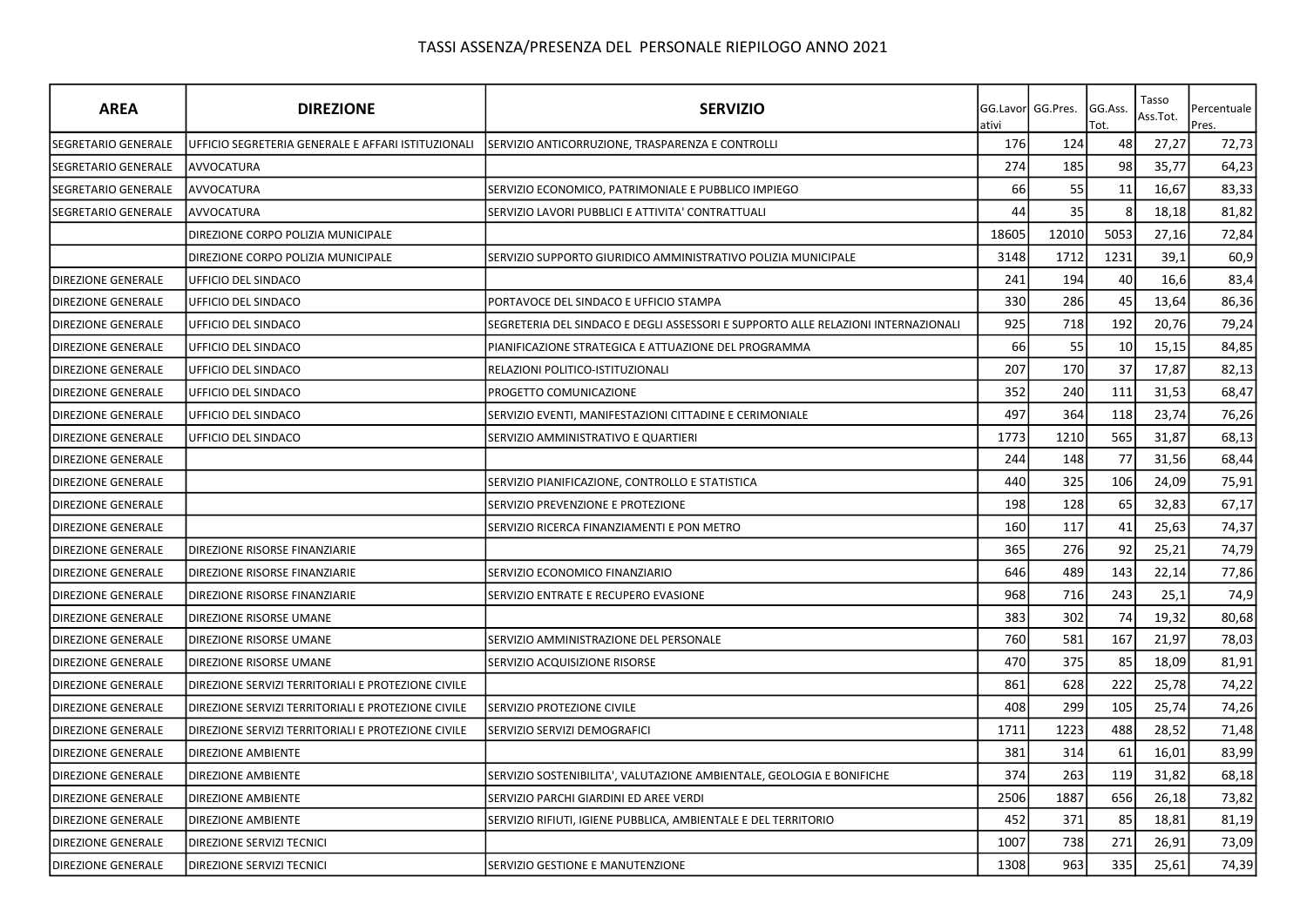| <b>AREA</b>               | <b>DIREZIONE</b>                           | <b>SERVIZIO</b>                                                     | ativi | GG.Lavor GG.Pres. | GG.Ass.<br>Tot. | Tasso<br>Ass.Tot. | Percentuale<br>Pres. |
|---------------------------|--------------------------------------------|---------------------------------------------------------------------|-------|-------------------|-----------------|-------------------|----------------------|
| <b>DIREZIONE GENERALE</b> | <b>DIREZIONE SERVIZI TECNICI</b>           | SERVIZIO SUPPORTO TECNICO QUARTIERI E IMPIANTI SPORTIVI             | 607   | 461               | 135             | 22,24             | 77,76                |
| DIREZIONE GENERALE        | DIREZIONE SERVIZI TECNICI                  | SERVIZIO BELLE ARTI E FABBRICA DI PALAZZO VECCHIO                   | 661   | 478               | 171             | 25,87             | 74,13                |
| <b>DIREZIONE GENERALE</b> | DIREZIONE NUOVE INFRASTRUTTURE E MOBILITA' |                                                                     | 493   | 405               | 78              | 15,82             | 84,18                |
| <b>DIREZIONE GENERALE</b> | DIREZIONE NUOVE INFRASTRUTTURE E MOBILITA' | SERVIZIO UFFICIO TRAMVIA/INTERVENTI TAV E AUTOSTRADE                | 466   | 288               | 174             | 37,34             | 62,66                |
| <b>DIREZIONE GENERALE</b> | DIREZIONE NUOVE INFRASTRUTTURE E MOBILITA' | SERVIZIO MOBILITA'                                                  | 765   | 522               | 250             | 32,68             | 67,32                |
| DIREZIONE GENERALE        | DIREZIONE NUOVE INFRASTRUTTURE E MOBILITA' | SERVIZIO VIABILITA'                                                 | 829   | 601               | 210             | 25,33             | 74,67                |
| <b>DIREZIONE GENERALE</b> | DIREZIONE NUOVE INFRASTRUTTURE E MOBILITA' | SERVIZIO PROGRAMMAZIONE MOBILITA' E PISTE CICLABILI                 | 506   | 367               | 125             | 24,7              | 75,3                 |
| <b>DIREZIONE GENERALE</b> | <b>DIREZIONE URBANISTICA</b>               |                                                                     | 170   | 106               | 58              | 34,12             | 65,88                |
| <b>DIREZIONE GENERALE</b> | <b>DIREZIONE URBANISTICA</b>               | SERVIZIO EDILIZIA PRIVATA                                           | 829   | 552               | 273             | 32,93             | 67,07                |
| DIREZIONE GENERALE        | <b>DIREZIONE URBANISTICA</b>               | SERVIZIO PIANIFICAZIONE URBANISTICA                                 | 198   | 143               | 50              | 25,25             | 74,75                |
| DIREZIONE GENERALE        | DIREZIONE URBANISTICA                      | SERVIZIO AMMINISTRATIVO URBANISTICA                                 | 831   | 554               | 295             | 35,5              | 64,5                 |
| DIREZIONE GENERALE        | DIREZIONE SISTEMI INFORMATIVI              |                                                                     | 303   | 194               | 95              | 31,35             | 68,65                |
| <b>DIREZIONE GENERALE</b> | DIREZIONE SISTEMI INFORMATIVI              | SERVIZIO GESTIONE INFRASTRUTTURE TECNOLOGICHE                       | 765   | 599               | 154             | 20,13             | 79,87                |
| DIREZIONE GENERALE        | DIREZIONE SISTEMI INFORMATIVI              | SERVIZIO SVILUPPO INFRASTRUTTURE TECNOLOGICHE                       | 418   | 281               | 135             | 32,3              | 67,7                 |
| <b>DIREZIONE GENERALE</b> | DIREZIONE GARE, APPALTI E PARTECIPATE      |                                                                     | 22    | 19                |                 | 13,64             | 86,36                |
| <b>DIREZIONE GENERALE</b> | DIREZIONE GARE, APPALTI E PARTECIPATE      | SERVIZIO SOCIETA' PARTECIPATE, ASSOCIAZIONI E FONDAZIONI            | 123   | 89                | 31              | 25,2              | 74,8                 |
| <b>DIREZIONE GENERALE</b> | DIREZIONE GARE, APPALTI E PARTECIPATE      | SERVIZIO AMMINISTRATIVO OPERE E LAVORI PUBBLICI                     | 250   | 197               | 56              | 22,4              | 77,6                 |
| <b>DIREZIONE GENERALE</b> | DIREZIONE GARE, APPALTI E PARTECIPATE      | SERVIZIO AMMINISTRATIVO BENI E SERVIZI                              | 634   | 454               | 172             | 27,13             | 72,87                |
| DIREZIONE GENERALE        | DIREZIONE PATRIMONIO IMMOBILIARE           |                                                                     | 1565  | 1125              | 402             | 25,69             | 74,31                |
| <b>DIREZIONE GENERALE</b> | DIREZIONE PATRIMONIO IMMOBILIARE           | SERVIZIO SERVIZI CIMITERIALI                                        | 1650  | 1238              | 393             | 23,82             | 76,18                |
| <b>DIREZIONE GENERALE</b> | DIREZIONE PATRIMONIO IMMOBILIARE           | SERVIZIO GESTIONE PATRIMONIO                                        | 514   | 386               | 116             | 22,57             | 77,43                |
| <b>DIREZIONE GENERALE</b> | DIREZIONE ATTIVITA' ECONOMICHE E TURISMO   |                                                                     | 464   | 343               | 117             | 25,22             | 74,78                |
| <b>DIREZIONE GENERALE</b> | DIREZIONE ATTIVITA' ECONOMICHE E TURISMO   | SERVIZIO ATTIVITA' PRODUTTIVE                                       | 484   | 350               | 136             | 28,1              | 71,9                 |
| <b>DIREZIONE GENERALE</b> | DIREZIONE ATTIVITA' ECONOMICHE E TURISMO   | SERVIZIO COMMERCIO AREE PUBBLICHE OCCUPAZIONE SUOLO PUBBLICO E TAXI | 625   | 487               | 137             | 21,92             | 78,08                |
| DIREZIONE GENERALE        | DIREZIONE ATTIVITA' ECONOMICHE E TURISMO   | SERVIZIO PROMOZIONE ECONOMICA, TURISTICA E LAVORO                   | 110   | 91                | 18              | 16,36             | 83,64                |
| <b>DIREZIONE GENERALE</b> | <b>DIREZIONE ISTRUZIONE</b>                |                                                                     | 609   | 465               | 136             | 22,33             | 77,67                |
| <b>DIREZIONE GENERALE</b> | <b>DIREZIONE ISTRUZIONE</b>                | SERVIZIO NIDI E COORDINAMENTO PEDAGOGICO                            | 11921 | 7483              | 3867            | 32,44             | 67,56                |
| <b>DIREZIONE GENERALE</b> | <b>DIREZIONE ISTRUZIONE</b>                | SERVIZIO SUPPORTO ALLE ATTIVITA' EDUCATIVE E SCOLASTICHE            | 760   | 580               | 163             | 21,45             | 78,55                |
| DIREZIONE GENERALE        | DIREZIONE ISTRUZIONE                       | SERVIZIO INFANZIA, ATTIVITA' EDUCATIVE, LUDICHE E FORMATIVE         | 6557  | 4500              | 1733            | 26,43             | 73,57                |
| DIREZIONE GENERALE        | DIREZIONE CULTURA E SPORT                  |                                                                     | 473   | 377               | 98              | 20,72             | 79,28                |
| <b>DIREZIONE GENERALE</b> | DIREZIONE CULTURA E SPORT                  | SERVIZIO MUSEI, BIBLIOTECHE, ARCHIVI                                | 1874  | 1342              | 509             | 27,16             | 72,84                |
| <b>DIREZIONE GENERALE</b> | DIREZIONE CULTURA E SPORT                  | SERVIZIO ATTIVITA' CULTURALI E POLITICHE GIOVANILI                  | 352   | 266               | 88              | 25                | 75                   |
| <b>DIREZIONE GENERALE</b> | <b>DIREZIONE CULTURA E SPORT</b>           | SERVIZIO SPORT                                                      | 1239  | 901               | 327             | 26,39             | 73,61                |